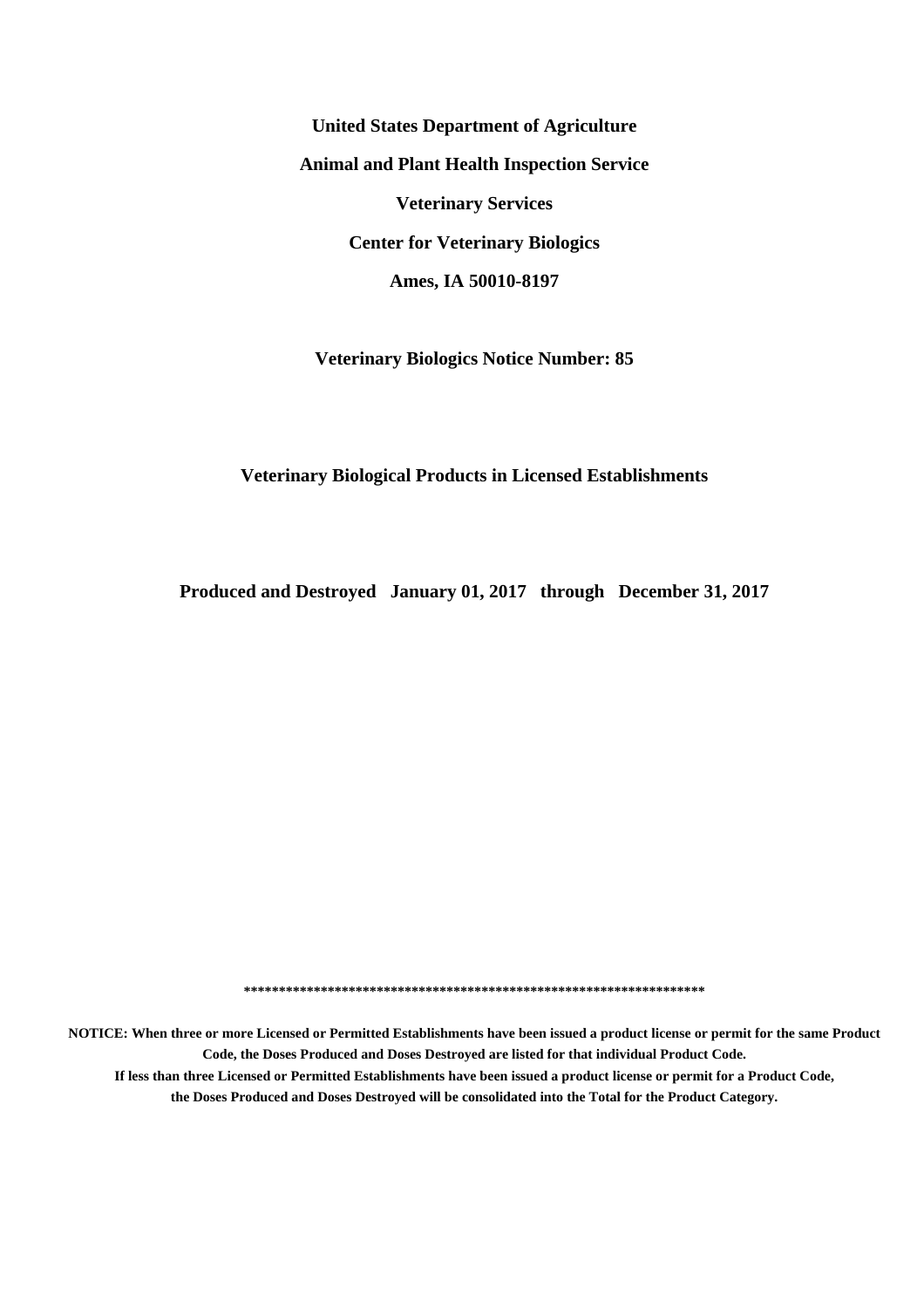| <b>Vaccines</b>                                                                                                         |        |                       |                        |
|-------------------------------------------------------------------------------------------------------------------------|--------|-----------------------|------------------------|
| Product                                                                                                                 | Code   | <b>Doses Produced</b> | <b>Doses Destroyed</b> |
| <b>Anthrax Spore Vaccine, Live Culture</b>                                                                              | 101100 |                       |                        |
| <b>Arthrobacter Vaccine, Live Culture</b>                                                                               | 1K1100 |                       |                        |
| <b>Autogenous Vaccine, Killed Virus</b>                                                                                 | 101500 |                       |                        |
| <b>Autogenous Vaccine, Killed Virus</b>                                                                                 | 101510 | 130,538,675           | 1,264,000              |
| <b>Autogenous Vaccine, Killed Virus</b>                                                                                 | 101520 | 11,585,400            | 44,750                 |
| <b>Autogenous Vaccine, Killed Virus</b>                                                                                 | 101521 | 5,939,625             | 0                      |
| <b>Autogenous Vaccine, Killed Virus</b>                                                                                 | 101550 |                       |                        |
| <b>Autogenous Vaccine, Killed Virus</b>                                                                                 | A01521 |                       |                        |
| <b>Avian Adenovirus Vaccine, Killed Virus</b>                                                                           | 101700 |                       |                        |
| <b>Avian Encephalomyelitis Vaccine, Live Virus</b>                                                                      | 105111 | 251,910,000           | 53,593,000             |
| Avian Encephalomyelitis-Fowl Pox Vaccine, Live<br><b>Virus</b>                                                          | 10M110 | 375,690,000           | 29,250,000             |
| Avian Encephalomyelitis-Fowl Pox Vaccine, Live<br><b>Virus</b>                                                          | 10M114 |                       |                        |
| Avian Encephalomyelitis-Fowl Pox Vaccine, Live<br><b>Virus</b>                                                          | 10M140 |                       |                        |
| <b>Avian Encephalomyelitis-Fowl Pox-Laryngotracheitis</b><br>Vaccine, Live Virus, Live Fowl Pox Vector                  | 10S1R0 |                       |                        |
| Avian Encephalomyelitis-Fowl Pox-Mycoplasma<br><b>Gallisepticum Vaccine, Live Virus, Live Fowl Pox</b><br><b>Vector</b> | 1D61R0 |                       |                        |
| <b>Avian Encephalomyelitis-Fowl Pox-Pigeon</b><br>PoxVaccine, Live Virus                                                | 10M210 |                       |                        |
| Avian Influenza Vaccine, H5 Subtype, DNA                                                                                | 1057D0 |                       |                        |
| Avian Influenza Vaccine, H5N1 Subtype, Killed Virus                                                                     | 1057R1 |                       |                        |
| Avian Influenza Vaccine, H5N3 Subtype, Killed Virus                                                                     | 1057R3 |                       |                        |
| Avian Influenza-Fowl Pox Vaccine, H5 Subtype, Live<br><b>Fowl Pox Vector</b>                                            | 1061R0 |                       |                        |
| Avian Influenza-Marek's Disease Vaccine, H5<br>Subtype, Serotype 3, Live Marek's Disease Vector                         | 1062R0 |                       |                        |
| <b>Avian Polyomavirus Vaccine, Killed Virus</b>                                                                         | 1A1500 |                       |                        |
| <b>Avian Reovirus Vaccine, Killed Virus</b>                                                                             | 104500 |                       |                        |
| <b>Avian Reovirus Vaccine, Killed Virus</b>                                                                             | 104502 |                       |                        |
| <b>Avian Reovirus Vaccine, Killed Virus</b>                                                                             | 104530 |                       |                        |
| Bordetella Avium Vaccine, Avirulent Live Culture                                                                        | 102101 |                       |                        |
| Bordetella Bronchiseptica Vaccine, Avirulent Live<br><b>Culture</b>                                                     | 108100 | 959,816               | 113,475                |
| Bordetella Bronchiseptica Vaccine, Avirulent Live<br><b>Culture</b>                                                     | 108101 |                       |                        |
| Bordetella Bronchiseptica Vaccine, Avirulent Live<br><b>Culture</b>                                                     | 108102 | 10,848,556            | 152,067                |
| <b>Bovine Coronavirus Vaccine, Modified Live Virus</b>                                                                  | 19N120 |                       |                        |
| <b>Bovine Parainfluenza 3-Respiratory Syncytial Virus</b><br><b>Vaccine, Modified Live Virus</b>                        | 116120 |                       |                        |
| <b>Bovine Rhinotracheitis Vaccine, Modified Live Virus</b>                                                              | 110120 | 5,246,430             | 0                      |
| <b>Bovine Rhinotracheitis Vaccine, Modified Live Virus</b>                                                              | 110121 | 5,020,050             | 0                      |
| Bovine Rhinotracheitis-Parainfluenza 3 Vaccine,<br><b>Modified Live Virus</b>                                           | 112120 | 398,080               | 0                      |
| Bovine Rhinotracheitis-Parainfluenza 3 Vaccine,<br><b>Modified Live Virus</b>                                           | 112121 |                       |                        |
| Bovine Rhinotracheitis-Parainfluenza 3 Vaccine,<br><b>Modified Live Virus</b>                                           | 112122 |                       |                        |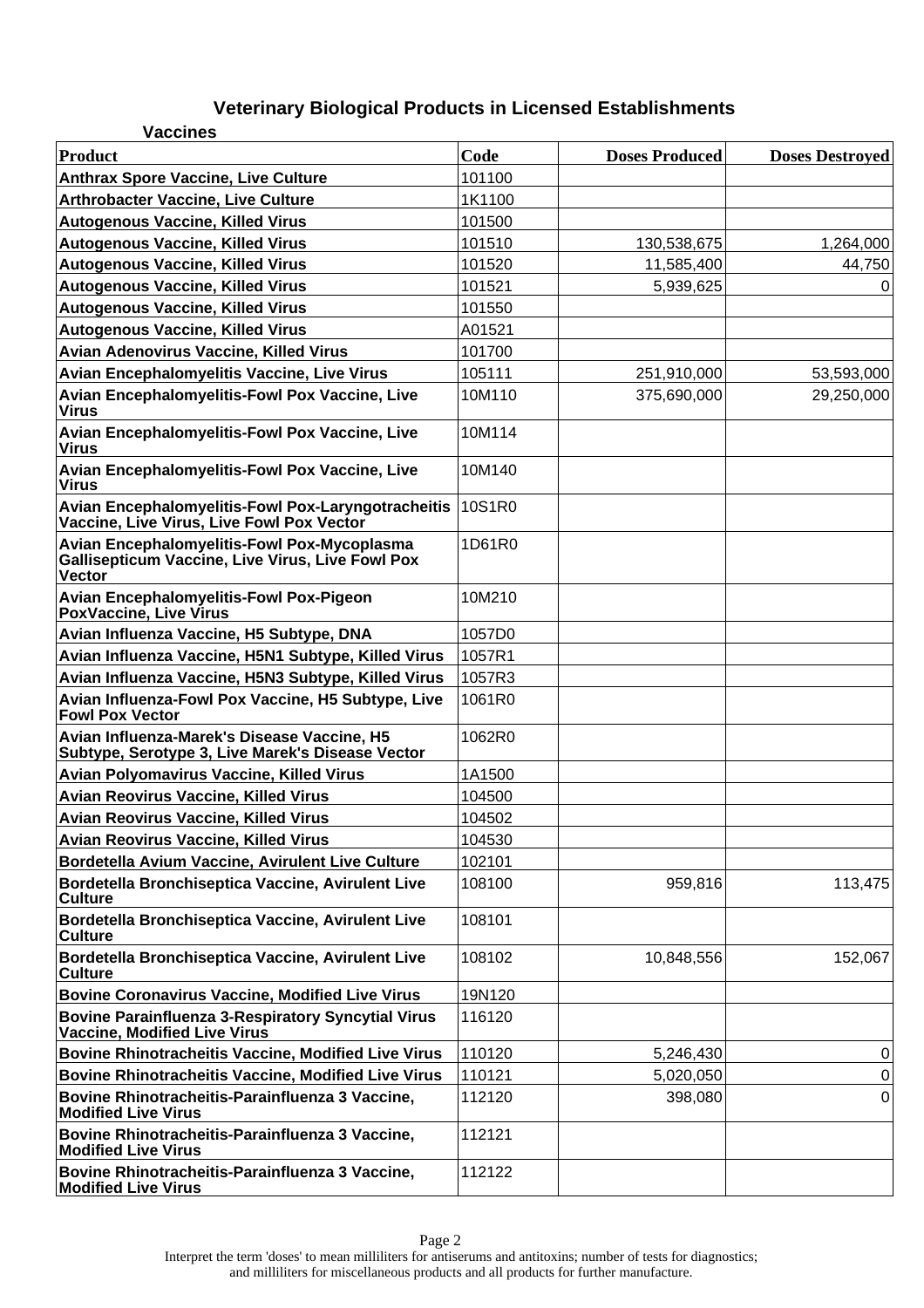| <b>Vaccines</b>                                                                                                             |        |                       |                        |
|-----------------------------------------------------------------------------------------------------------------------------|--------|-----------------------|------------------------|
| Product                                                                                                                     | Code   | <b>Doses Produced</b> | <b>Doses Destroyed</b> |
| Bovine Rhinotracheitis-Parainfluenza 3 Vaccine,<br><b>Modified Live Virus</b>                                               | 112124 |                       |                        |
| Bovine Rhinotracheitis-Parainfluenza 3 Vaccine,<br><b>Modified Live Virus</b>                                               | 112131 |                       |                        |
| Bovine Rhinotracheitis-Parainfluenza 3-Respiratory<br>Syncytial Virus Vaccine, Modified Live Virus                          | 107120 | 5,021,425             | 111,720                |
| Bovine Rhinotracheitis-Parainfluenza 3-Respiratory<br><b>Syncytial Virus Vaccine, Modified Live Virus</b>                   | 107122 |                       |                        |
| Bovine Rhinotracheitis-Parainfluenza 3-Respiratory<br><b>Syncytial Virus Vaccine, Modified Live Virus</b>                   | 107123 |                       |                        |
| Bovine Rhinotracheitis-Virus Diarrhea Vaccine, Killed 115520<br><b>Virus</b>                                                |        |                       |                        |
| Bovine Rhinotracheitis-Virus Diarrhea Vaccine,<br><b>Modified Live Virus</b>                                                | 115120 | 3,518,690             | 0                      |
| Bovine Rhinotracheitis-Virus Diarrhea Vaccine,<br><b>Modified Live Virus</b>                                                | 115122 |                       |                        |
| Bovine Rhinotracheitis-Virus Diarrhea Vaccine,<br><b>Modified Live Virus</b>                                                | 115123 |                       |                        |
| Bovine Rhinotracheitis-Virus Diarrhea Vaccine,<br><b>Modified Live Virus</b>                                                | 115126 | 10,807,740            | 0                      |
| Bovine Rhinotracheitis-Virus Diarrhea-Parainfluenza<br>3 Vaccine, Modified Live Virus                                       | 117100 |                       |                        |
| Bovine Rhinotracheitis-Virus Diarrhea-Parainfluenza<br>3 Vaccine, Modified Live Virus                                       | 117120 |                       |                        |
| Bovine Rhinotracheitis-Virus Diarrhea-Parainfluenza<br>3 Vaccine, Modified Live Virus                                       | 117124 |                       |                        |
| Bovine Rhinotracheitis-Virus Diarrhea-Parainfluenza<br>3 Vaccine, Modified Live Virus                                       | 117127 |                       |                        |
| Bovine Rhinotracheitis-Virus Diarrhea-Parainfluenza<br>3-Respiratory Syncytial Virus Vaccine, Killed Virus                  | 118520 |                       |                        |
| Bovine Rhinotracheitis-Virus Diarrhea-Parainfluenza<br>3-Respiratory Syncytial Virus Vaccine, Killed Virus                  | 118523 |                       |                        |
| Bovine Rhinotracheitis-Virus Diarrhea-Parainfluenza<br>3-Respiratory Syncytial Virus Vaccine, Modified Live<br>Virus        | 118120 | 15,918,620            | 0                      |
| Bovine Rhinotracheitis-Virus Diarrhea-Parainfluenza<br>3-Respiratory Syncytial Virus Vaccine, Modified Live<br><b>Virus</b> | 118121 | 3,483,590             | 779,390                |
| Bovine Rhinotracheitis-Virus Diarrhea-Parainfluenza<br>3-Respiratory Syncytial Virus Vaccine, Modified Live<br><b>Virus</b> | 118122 | 15,161,995            | 1,041,210              |
| Bovine Rhinotracheitis-Virus Diarrhea-Parainfluenza<br>3-Respiratory Syncytial Virus Vaccine, Modified Live<br>Virus        | 118123 |                       |                        |
| Bovine Rhinotracheitis-Virus Diarrhea-Parainfluenza<br>3-Respiratory Syncytial Virus Vaccine, Modified Live<br>Virus        | 118124 |                       |                        |
| Bovine Rhinotracheitis-Virus Diarrhea-Parainfluenza<br>3-Respiratory Syncytial Virus Vaccine, Modified Live<br><b>Virus</b> | 118125 | 1,430,650             | 0                      |
| Bovine Rhinotracheitis-Virus Diarrhea-Parainfluenza<br>3-Respiratory Syncytial Virus Vaccine, Modified Live<br><b>Virus</b> | 118126 | 24,538,820            | 431,210                |
| Bovine Rhinotracheitis-Virus Diarrhea-Parainfluenza<br>3-Respiratory Syncytial Virus Vaccine, Modified Live<br><b>Virus</b> | 118128 |                       |                        |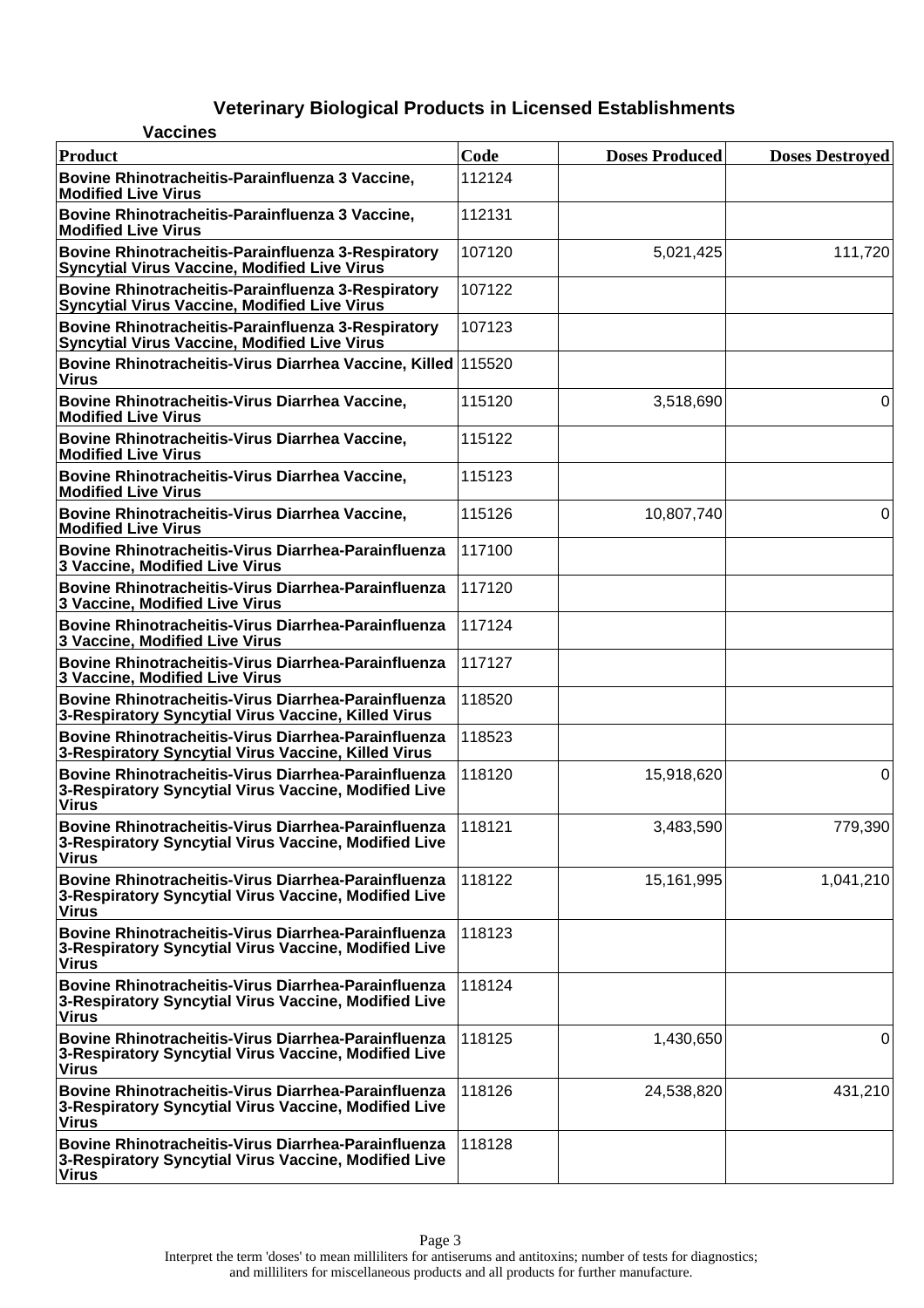| <b>Vaccines</b>                                                                                                                                                                              |        |                       |                        |
|----------------------------------------------------------------------------------------------------------------------------------------------------------------------------------------------|--------|-----------------------|------------------------|
| <b>Product</b>                                                                                                                                                                               | Code   | <b>Doses Produced</b> | <b>Doses Destroyed</b> |
| Bovine Rhinotracheitis-Virus Diarrhea-Parainfluenza<br>3-Respiratory Syncytial Virus-Mannheimia<br>Haemolytica-Pasteurella Multocida Vaccine, Modified<br>Live Virus, Avirulent Live Culture | 11A822 |                       |                        |
| <b>Bovine Rotavirus-Coronavirus Vaccine, Killed Virus</b>                                                                                                                                    | 193520 |                       |                        |
| Bovine Rotavirus-Coronavirus Vaccine, Modified Live<br><b>Virus</b>                                                                                                                          | 193120 |                       |                        |
| <b>Bovine Virus Diarrhea Vaccine, Killed Virus</b>                                                                                                                                           | 120521 |                       |                        |
| <b>Bovine Virus Diarrhea Vaccine, Killed Virus</b>                                                                                                                                           | 120522 |                       |                        |
| <b>Bovine Virus Diarrhea Vaccine, Killed Virus</b>                                                                                                                                           | 120525 |                       |                        |
| <b>Bovine Virus Diarrhea Vaccine, Modified Live Virus</b>                                                                                                                                    | 120120 | 0                     | 9,500                  |
| <b>Bovine Virus Diarrhea Vaccine, Modified Live Virus</b>                                                                                                                                    | 120122 |                       |                        |
| <b>Bronchitis Vaccine, Ark Type, Live Virus</b>                                                                                                                                              | 12311E |                       |                        |
| <b>Bronchitis Vaccine, Ark Type, Live Virus</b>                                                                                                                                              | 12311M |                       |                        |
| <b>Bronchitis Vaccine, Ark Type, Live Virus</b>                                                                                                                                              | 123120 |                       |                        |
| <b>Bronchitis Vaccine, Ark Type, Live Virus</b>                                                                                                                                              | 123121 |                       |                        |
| <b>Bronchitis Vaccine, Conn Type, Live Virus</b>                                                                                                                                             | 123115 |                       |                        |
| <b>Bronchitis Vaccine, Delaware Type, Modified Live</b><br><b>Virus</b>                                                                                                                      | 12311D |                       |                        |
| <b>Bronchitis Vaccine, Georgia Type, Live Virus</b>                                                                                                                                          | 12311J | 1,509,840,000         | 0                      |
| <b>Bronchitis Vaccine, Georgia Type, Live Virus</b>                                                                                                                                          | 12311L | 2,632,257,000         | 557,870,000            |
| <b>Bronchitis Vaccine, Mass &amp; Ark Types, Live Virus</b>                                                                                                                                  | 123113 | 1,813,395,000         | 349,440,000            |
| Bronchitis Vaccine, Mass & Conn Types, Live Virus                                                                                                                                            | 123114 | 497,234,000           | 88,790,000             |
| <b>Bronchitis Vaccine, Mass &amp; Conn Types, Live Virus</b>                                                                                                                                 | 12311G |                       |                        |
| <b>Bronchitis Vaccine, Mass Type, Live Virus</b>                                                                                                                                             | 123111 |                       |                        |
| <b>Bronchitis Vaccine, Mass Type, Live Virus</b>                                                                                                                                             | 123112 |                       |                        |
| <b>Bronchitis Vaccine, Mass Type, Live Virus</b>                                                                                                                                             | 12311A |                       |                        |
| <b>Bronchitis Vaccine, Mass Type, Live Virus</b>                                                                                                                                             | 123210 |                       |                        |
| <b>Bronchitis Vaccine, Mass Type, Live Virus</b>                                                                                                                                             | 123310 |                       |                        |
| Brucella Abortus Vaccine, Strain RB-51, Live Culture                                                                                                                                         | 126100 |                       |                        |
| <b>Bursal Disease Vaccine, Killed Virus</b>                                                                                                                                                  | 127500 |                       |                        |
| <b>Bursal Disease Vaccine, Live Virus</b>                                                                                                                                                    | 127100 |                       |                        |
| <b>Bursal Disease Vaccine, Live Virus</b>                                                                                                                                                    | 127101 |                       |                        |
| <b>Bursal Disease Vaccine, Live Virus</b>                                                                                                                                                    | 127102 |                       |                        |
| <b>Bursal Disease Vaccine, Live Virus</b>                                                                                                                                                    | 127104 |                       |                        |
| <b>Bursal Disease Vaccine, Live Virus</b>                                                                                                                                                    | 12710A |                       |                        |
| <b>Bursal Disease Vaccine, Live Virus</b>                                                                                                                                                    | 127110 |                       |                        |
| <b>Bursal Disease Vaccine, Live Virus</b>                                                                                                                                                    | 127112 |                       |                        |
| <b>Bursal Disease Vaccine, Live Virus</b>                                                                                                                                                    | 127117 |                       |                        |
| <b>Bursal Disease Vaccine, Live Virus</b>                                                                                                                                                    | 127119 |                       |                        |
| <b>Bursal Disease Vaccine, Live Virus</b>                                                                                                                                                    | 127141 |                       |                        |
| <b>Bursal Disease Vaccine, Standard &amp; Variant, Live</b><br><b>Virus</b>                                                                                                                  | 12B100 |                       |                        |
| <b>Bursal Disease Vaccine, Standard &amp; Variant, Live</b><br><b>Virus</b>                                                                                                                  | 12B101 |                       |                        |
| <b>Bursal Disease Vaccine, Variant, Live Virus</b>                                                                                                                                           | 12L100 |                       |                        |
| Bursal Disease-Marek's Disease Vaccine, Serotype 3,<br><b>Live Marek's Disease Vector</b>                                                                                                    | 1A88R0 |                       |                        |
| Bursal Disease-Marek's Disease Vaccine, Serotype 3,<br><b>Live Virus</b>                                                                                                                     | 128842 |                       |                        |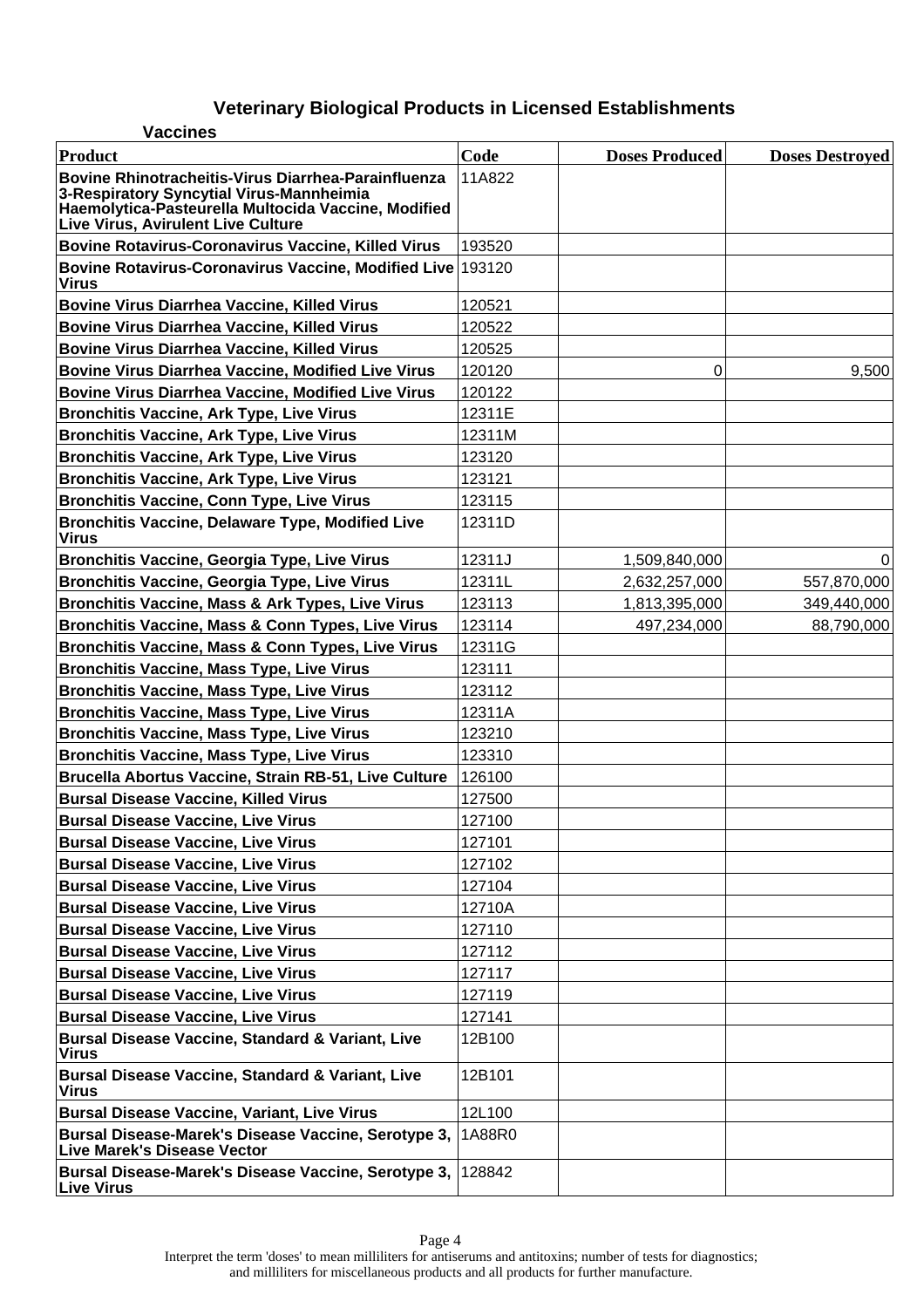| <b>Vaccines</b>                                                                                                                                |        |                       |                        |
|------------------------------------------------------------------------------------------------------------------------------------------------|--------|-----------------------|------------------------|
| Product                                                                                                                                        | Code   | <b>Doses Produced</b> | <b>Doses Destroyed</b> |
| Bursal Disease-Marek's Disease Vaccine, Serotype 3,<br>⊺Live Virus                                                                             | 12884A |                       |                        |
| <b>Bursal Disease-Marek's Disease Vaccine, Serotypes</b><br>1 & 3, Live Virus, Live Marek's Disease Vector                                     | 1281R1 |                       |                        |
| <b>Bursal Disease-Marek's Disease Vaccine, Serotypes</b><br>2 & 3, Live Virus                                                                  | 128843 |                       |                        |
| <b>Bursal Disease-Newcastle Disease Vaccine, Killed</b><br><b>Virus</b>                                                                        | 12G543 |                       |                        |
| <b>Bursal Disease-Newcastle Disease-Bronchitis</b><br>Vaccine, B1 Type, B1 Strain, Mass & Conn Types,<br><b>Live Virus</b>                     | 12H167 |                       |                        |
| <b>Bursal Disease-Newcastle Disease-Bronchitis</b><br>Vaccine, Mass Type, Killed Virus                                                         | 12J540 |                       |                        |
| <b>Bursal Disease-Newcastle Disease-Bronchitis-</b><br><b>Reovirus Vaccine, Killed Virus</b>                                                   | 12M540 |                       |                        |
| <b>Bursal Disease-Newcastle Disease-Bronchitis-</b><br>Reovirus Vaccine, Mass Type, Killed Virus                                               | 12M550 |                       |                        |
| <b>Bursal Disease-Newcastle Disease-Bronchitis-</b><br>Reovirus Vaccine, Mass Type, Killed Virus                                               | 12M591 |                       |                        |
| <b>Bursal Disease-Newcastle Disease-Bronchitis-</b><br>Reovirus Vaccine, Standard & Variant, Mass & Ark<br><b>Types, Killed Virus</b>          | 12M541 |                       |                        |
| <b>Bursal Disease-Newcastle Disease-Bronchitis-</b><br>Reovirus Vaccine, Standard & Variant, Mass & Ark<br><b>Types, Killed Virus</b>          | 12M542 |                       |                        |
| <b>Bursal Disease-Newcastle Disease-Bronchitis-</b><br>Reovirus Vaccine, Standard & Variant, Mass Type,<br><b>Killed Virus</b>                 | 12M501 | 63,200,000            | 11,957,000             |
| <b>Bursal Disease-Newcastle Disease-Bronchitis-</b><br>Reovirus Vaccine, Standard & Variant, Mass Type,<br><b>Killed Virus</b>                 | 12M544 |                       |                        |
| <b>Bursal Disease-Newcastle Disease-Bronchitis-</b><br>Reovirus Vaccine, Standard & Variant, Mass Type,<br><b>Killed Virus</b>                 | 12M5E0 |                       |                        |
| <b>Bursal Disease-Reovirus Vaccine, Standard &amp;</b><br><b>Variant, Killed Virus</b>                                                         | 12D501 |                       |                        |
| <b>Bursal Disease-Reovirus Vaccine, Standard &amp;</b><br><b>Variant, Killed Virus</b>                                                         | 12D503 |                       |                        |
| <b>Bursal Disease-Reovirus Vaccine, Standard &amp;</b><br><b>Variant, Killed Virus</b>                                                         | 12D504 |                       |                        |
| <b>Bursal Disease-Reovirus Vaccine, Standard &amp;</b><br><b>Variant, Killed Virus</b>                                                         | 12D530 |                       |                        |
| <b>Bursal Disease-Reovirus Vaccine, Standard &amp;</b><br><b>Variant, Killed Virus</b>                                                         | 12D5E0 |                       |                        |
| <b>Bursal Disease-Reovirus Vaccine, Standard &amp;</b><br><b>Variant, Killed Virus</b>                                                         | 12D5T0 |                       |                        |
| Canine Adenovirus Type 2-Parainfluenza-Bordetella<br><b>Bronchiseptica Vaccine, Modified Live Virus &amp;</b><br><b>Avirulent Live Culture</b> | 12X120 | 8,969,850             | 0                      |
| Canine Adenovirus Type 2-Parainfluenza-Bordetella<br><b>Bronchiseptica Vaccine, Modified Live Virus &amp;</b><br><b>Avirulent Live Culture</b> | 12X121 |                       |                        |
| <b>Canine Coronavirus Vaccine, Killed Virus</b>                                                                                                | 14P520 | 28,814,233            | 0                      |
| <b>Canine Coronavirus Vaccine, Killed Virus</b>                                                                                                | 14P522 |                       |                        |
| <b>Canine Coronavirus Vaccine, Modified Live Virus</b>                                                                                         | 14P120 |                       |                        |
| <b>Canine Coronavirus-Parvovirus Vaccine, Modified</b><br><b>Live &amp; Killed Virus</b>                                                       | 14R721 |                       |                        |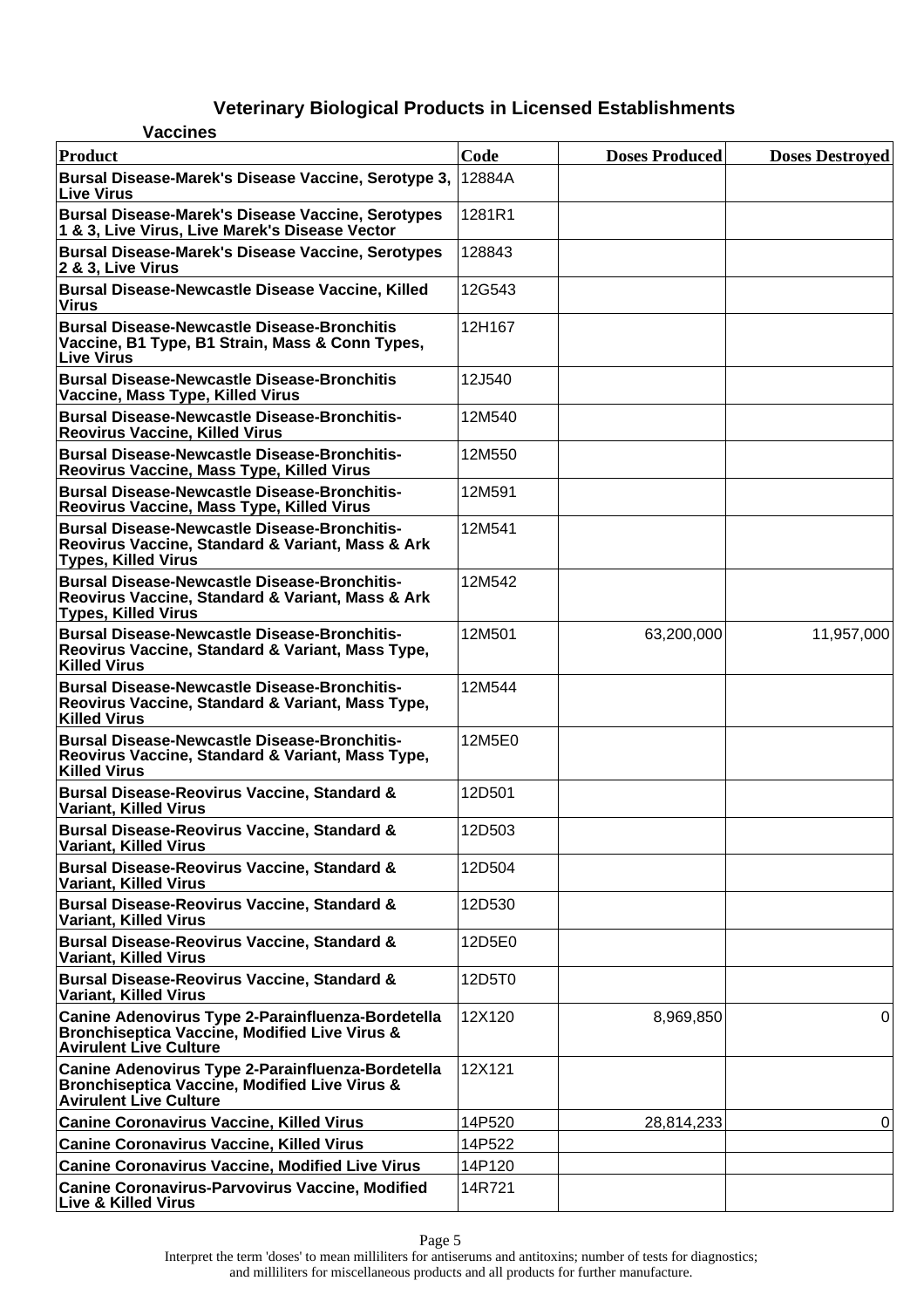| <b>Vaccines</b>                                                                                                                             |        |                       |                        |
|---------------------------------------------------------------------------------------------------------------------------------------------|--------|-----------------------|------------------------|
| Product                                                                                                                                     | Code   | <b>Doses Produced</b> | <b>Doses Destroyed</b> |
| <b>Canine Coronavirus-Parvovirus Vaccine, Modified</b><br><b>Live &amp; Killed Virus</b>                                                    | 14R729 |                       |                        |
| <b>Canine Distemper Vaccine, Live Canarypox Vector</b>                                                                                      | 1301R0 |                       |                        |
| <b>Canine Distemper Vaccine, Modified Live Virus</b>                                                                                        | 130120 |                       |                        |
| <b>Canine Distemper-Adenovirus Type 2 Vaccine,</b><br><b>Modified Live Virus</b>                                                            | 13A120 | 730,079               | 0                      |
| <b>Canine Distemper-Adenovirus Type 2-Coronavirus-</b><br>Parainfluenza-Parvovirus Vaccine, Modified Live<br><b>Virus, Canarypox Vector</b> | 1591R1 |                       |                        |
| <b>Canine Distemper-Adenovirus Type 2-Measles-</b><br>Parainfluenza Vaccine, Modified Live Virus                                            | 134120 |                       |                        |
| Canine Distemper-Adenovirus Type 2-Parainfluenza<br><b>Vaccine, Modified Live Virus</b>                                                     | 13C120 | 3,860,015             | 0                      |
| Canine Distemper-Adenovirus Type 2-Parainfluenza-<br>Parvovirus Vaccine, Modified Live Virus, Canarypox<br><b>Vector</b>                    | 13D1R1 |                       |                        |
| Canine Distemper-Adenovirus Type 2-Parainfluenza-<br><b>Parvovirus Vaccine, Modified Live Virus</b>                                         | 13D120 |                       |                        |
| Canine Distemper-Adenovirus Type 2-Parainfluenza-<br><b>Parvovirus Vaccine, Modified Live Virus</b>                                         | 13D121 | 446,646               | 0                      |
| Canine Distemper-Adenovirus Type 2-Parainfluenza-<br><b>Parvovirus Vaccine, Modified Live Virus</b>                                         | 13D122 |                       |                        |
| Canine Distemper-Adenovirus Type 2-Parainfluenza-<br><b>Parvovirus Vaccine, Modified Live Virus</b>                                         | 13D127 |                       |                        |
| Canine Distemper-Adenovirus Type 2-Parainfluenza-<br><b>Parvovirus Vaccine, Modified Live Virus</b>                                         | 13D129 |                       |                        |
| <b>Canine Distemper-Adenovirus Type 2-Parvovirus</b><br>Vaccine, Modified Live Virus, Canarypox Vector                                      | 1331R1 |                       |                        |
| <b>Canine Distemper-Adenovirus Type 2-Parvovirus</b><br><b>Vaccine, Modified Live Virus</b>                                                 | 133120 | 876,580               | 0                      |
| <b>Canine Distemper-Adenovirus Type 2-Parvovirus</b><br><b>Vaccine, Modified Live Virus</b>                                                 | 133123 |                       |                        |
| <b>Canine Distemper-Adenovirus Type 2-Parvovirus</b><br><b>Vaccine, Modified Live Virus</b>                                                 | 133127 |                       |                        |
| <b>Canine Distemper-Measles Vaccine, Modified Live</b><br><b>Virus</b>                                                                      | 135120 |                       |                        |
| <b>Canine Distemper-Parvovirus Vaccine, Modified Live</b><br><b>Virus</b>                                                                   | 13P120 |                       |                        |
| Canine Influenza Vaccine, H3N2 & H3N8, Killed Virus                                                                                         | 15Q520 |                       |                        |
| Canine Influenza Vaccine, H3N2, Killed Virus                                                                                                | 15P520 |                       |                        |
| Canine Influenza Vaccine, H3N8, Killed Virus                                                                                                | 15K520 |                       |                        |
| <b>Canine Parainfluenza Vaccine, Modified Live Virus</b>                                                                                    | 142120 |                       |                        |
| Canine Parainfluenza-Bordetella Bronchiseptica<br>Vaccine, Modified Live Virus, Avirulent Live Culture                                      | 14M120 | 889,726               | 42,650                 |
| Canine Parainfluenza-Bordetella Bronchiseptica<br>Vaccine, Modified Live Virus, Avirulent Live Culture                                      | 14M122 |                       |                        |
| <b>Chicken Anemia Virus Vaccine, Live Virus</b>                                                                                             | 10A100 |                       |                        |
| <b>Chicken Anemia Virus Vaccine, Modified Live Virus</b>                                                                                    | 10A110 |                       |                        |
| Chlamydia Psittaci Vaccine, Killed Chlamydia                                                                                                | 158520 |                       |                        |
| <b>Classical Swine Fever Virus Vaccine, Modified Live</b><br><b>Virus</b>                                                                   | 188520 |                       |                        |
| <b>Coccidiosis Vaccine, Live Oocysts, Chicken Isolates</b>                                                                                  | 143155 |                       |                        |
| <b>Coccidiosis Vaccine, Live Oocysts</b>                                                                                                    | 143150 |                       |                        |
| <b>Coccidiosis Vaccine, Live Oocysts</b>                                                                                                    | 143151 |                       |                        |

Page 6 Interpret the term 'doses' to mean milliliters for antiserums and antitoxins; number of tests for diagnostics; and milliliters for miscellaneous products and all products for further manufacture.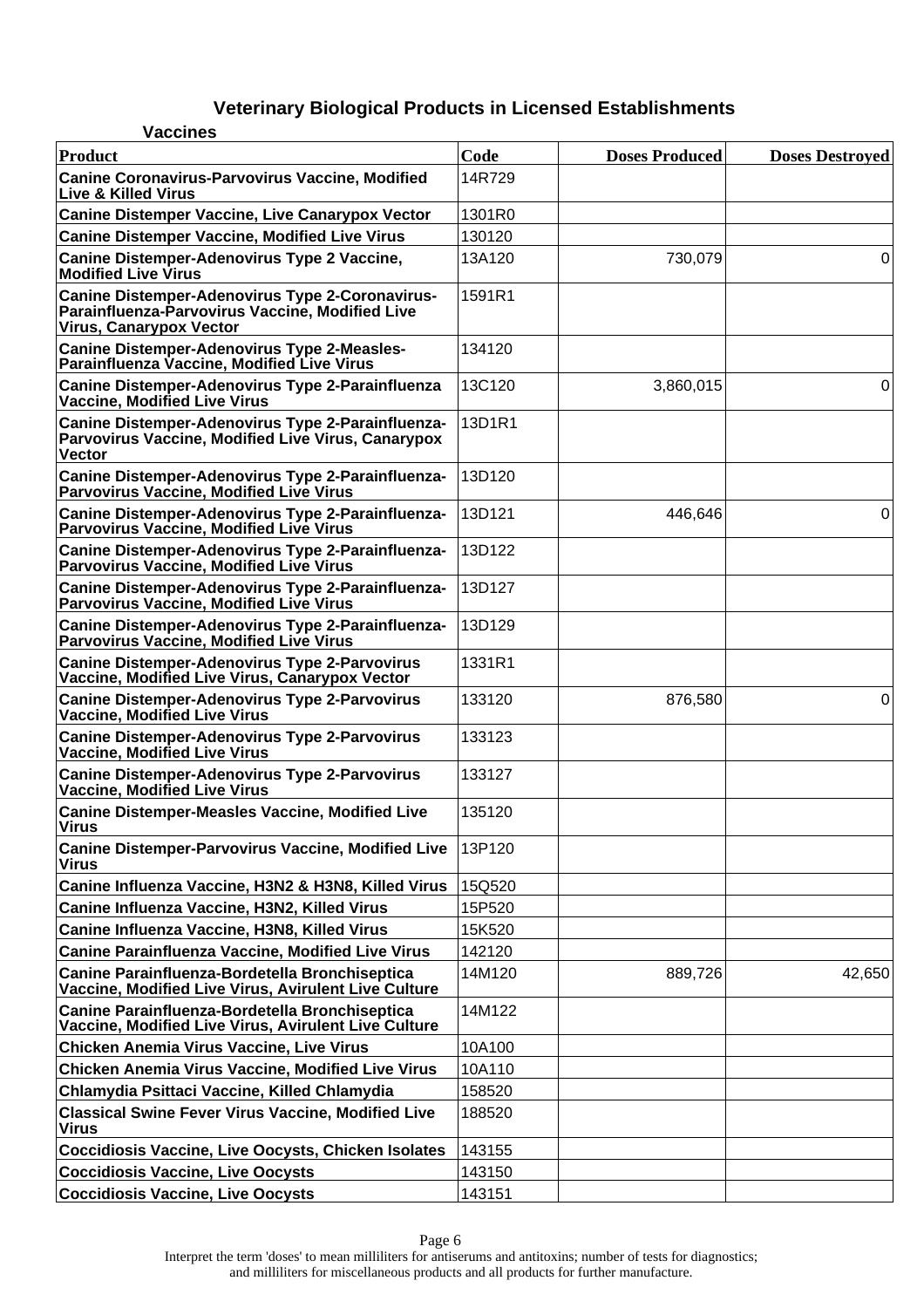| <b>Vaccines</b>                                                               |        |                       |                        |
|-------------------------------------------------------------------------------|--------|-----------------------|------------------------|
| Product                                                                       | Code   | <b>Doses Produced</b> | <b>Doses Destroyed</b> |
| <b>Coccidiosis Vaccine, Live Oocysts</b>                                      | 143156 | 358,666,000           | 0                      |
| <b>Coccidiosis Vaccine, Live Oocysts</b>                                      | 143158 |                       |                        |
| <b>Coccidiosis Vaccine, Live Oocysts</b>                                      | 14315A |                       |                        |
| <b>Coccidiosis Vaccine, Live Oocysts</b>                                      | 14315C |                       |                        |
| <b>Coccidiosis Vaccine, Live Oocysts</b>                                      | 14315E |                       |                        |
| <b>Distemper Vaccine, Live Canarypox Vector</b>                               | 1471R0 |                       |                        |
| Duck Virus Enteritis Vaccine, Modified Live Virus                             | 146110 |                       |                        |
| Duck Virus Hepatitis Vaccine, Modified Live Virus                             | 14B110 |                       |                        |
| Encephalomyelitis-West Nile Virus Vaccine, Eastern<br>& Western, Killed Virus | 14W522 |                       |                        |
| <b>Equine Arteritis Vaccine, Modified Live Virus</b>                          | 153120 |                       |                        |
| Equine Influenza Vaccine, Killed Virus                                        | 150522 |                       |                        |
| Equine Influenza Vaccine, Killed Virus                                        | 150523 |                       |                        |
| Equine Influenza Vaccine, Killed Virus                                        | 150525 |                       |                        |
| Equine Influenza Vaccine, Killed Virus                                        | 150528 |                       |                        |
| Equine Influenza Vaccine, Modified Live Virus                                 | 150120 |                       |                        |
| <b>Equine Rhinitis A Vaccine, Killed Virus</b>                                | 152221 |                       |                        |
| <b>Equine Rhinopneumonitis Vaccine, Killed Virus</b>                          | 152520 |                       |                        |
| <b>Equine Rhinopneumonitis Vaccine, Killed Virus</b>                          | 152521 | 284,894               | $\pmb{0}$              |
| Equine Rhinopneumonitis Vaccine, Killed Virus                                 | 152522 |                       |                        |
| Equine Rhinopneumonitis Vaccine, Killed Virus                                 | 152524 |                       |                        |
| Equine Rhinopneumonitis Vaccine, Modified Live<br><b>Virus</b>                | 152121 |                       |                        |
| Equine Rhinopneumonitis-Influenza Vaccine, Killed<br><b>Virus</b>             | 151521 |                       |                        |
| Equine Rhinopneumonitis-Influenza Vaccine, Killed<br><b>Virus</b>             | 151522 |                       |                        |
| Equine Rhinopneumonitis-Influenza Vaccine, Killed<br><b>Virus</b>             | 151524 |                       |                        |
| Equine Rhinopneumonitis-Influenza Vaccine, Killed<br><b>Virus</b>             | 151527 |                       |                        |
| Equine Rhinopneumonitis-Influenza Vaccine, Killed<br><b>Virus</b>             | 15152A |                       |                        |
| <b>Equine Rotavirus Vaccine, Killed Virus</b>                                 | 1E1520 |                       |                        |
| Erysipelothrix Rhusiopathiae Vaccine, Avirulent Live<br>∣Culture              | 154100 |                       |                        |
| Erysipelothrix Rhusiopathiae Vaccine, Avirulent Live<br>∣Culture              | 154101 |                       |                        |
| Erysipelothrix Rhusiopathiae Vaccine, Avirulent Live<br><b>Culture</b>        | 154103 |                       |                        |
| <b>Escherichia Coli Vaccine, Avirulent Live Culture</b>                       | 155102 |                       |                        |
| <b>Escherichia Coli Vaccine, Avirulent Live Culture</b>                       | 15R100 |                       |                        |
| <b>Escherichia Coli Vaccine, Live Culture</b>                                 | 1551R0 |                       |                        |
| <b>Feline Calicivirus Vaccine, Killed Virus</b>                               | 15C522 |                       |                        |
| Feline Immunodeficiency Virus Vaccine, Killed Virus                           | 15A521 |                       |                        |
| Feline Infectious Peritonitis Vaccine, Modified Live<br><b>Virus</b>          | 15A120 |                       |                        |
| Feline Leukemia Vaccine, Killed Virus                                         | 155520 |                       |                        |
| Feline Leukemia Vaccine, Killed Virus                                         | 155521 |                       |                        |
| Feline Leukemia Vaccine, Killed Virus                                         | 155522 |                       |                        |
| Feline Leukemia Vaccine, Killed Virus                                         | 1555R1 |                       |                        |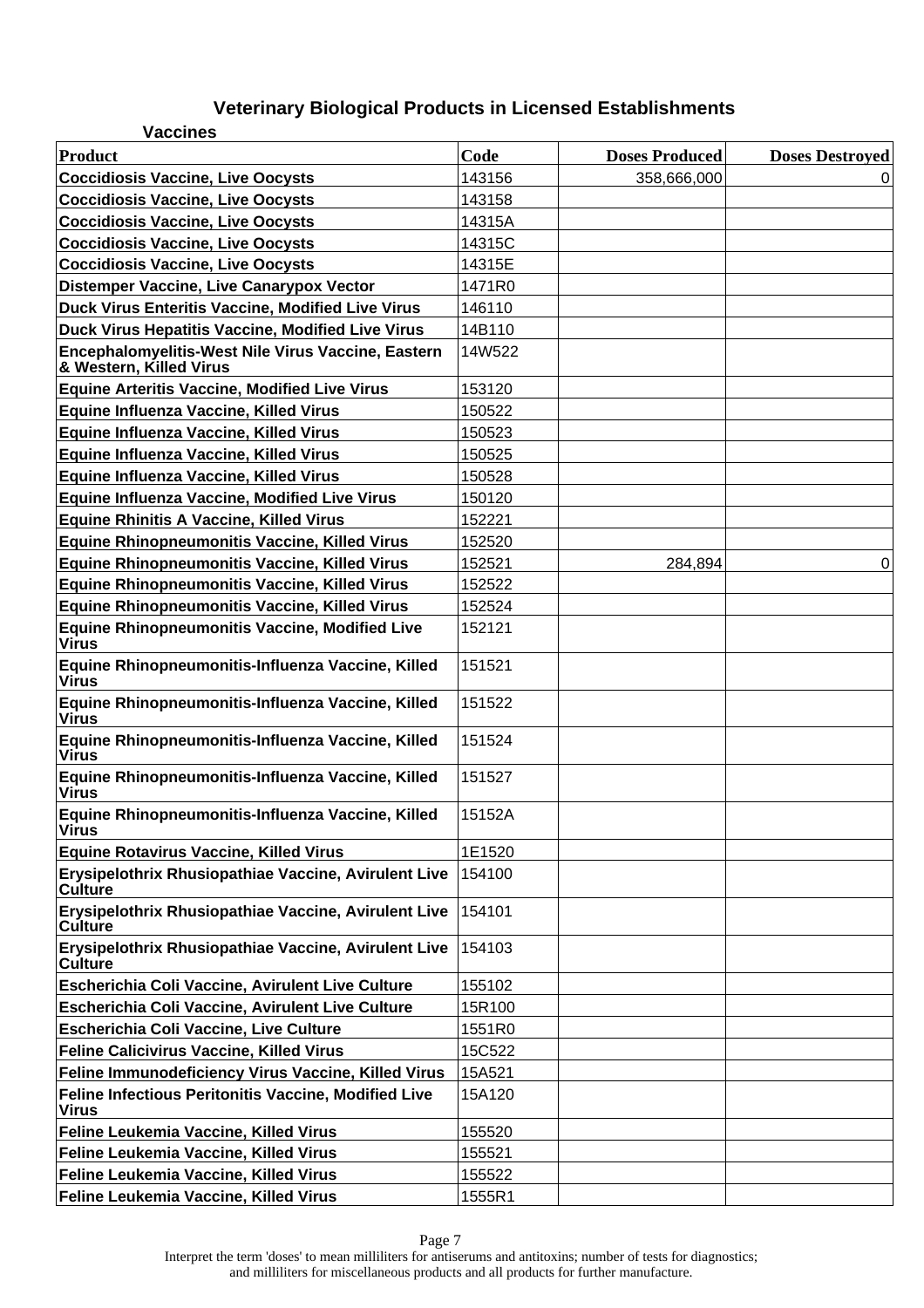| <b>Vaccines</b>                                                                                                                            |        |                       |                        |
|--------------------------------------------------------------------------------------------------------------------------------------------|--------|-----------------------|------------------------|
| <b>Product</b>                                                                                                                             | Code   | <b>Doses Produced</b> | <b>Doses Destroyed</b> |
| Feline Leukemia Vaccine, Killed Virus                                                                                                      | 1555R5 |                       |                        |
| Feline Leukemia Vaccine, Live Canarypox Vector                                                                                             | 1555R4 |                       |                        |
| Feline Leukemia-Chlamydia Psittaci Vaccine, Killed<br>Virus, Killed Chlamydia                                                              | 1A6920 |                       |                        |
| Feline Leukemia-Rhinotracheitis-Calici-<br>Panleukopenia Vaccine, Killed Virus                                                             | 15B521 |                       |                        |
| Feline Leukemia-Rhinotracheitis-Calici-<br>Panleukopenia Vaccine, Killed Virus                                                             | 15B522 |                       |                        |
| Feline Leukemia-Rhinotracheitis-Calici-<br>Panleukopenia-Chlamydia Psittaci Vaccine, Killed<br>Virus, Killed Chlamydia                     | 155920 |                       |                        |
| Feline Leukemia-Rhinotracheitis-Calici-<br>Panleukopenia-Chlamydia Psittaci Vaccine, Killed<br>Virus, Killed Chlamydia                     | 155923 |                       |                        |
| Feline Panleukopenia Vaccine, Modified Live Virus                                                                                          | 156123 |                       |                        |
| Feline Rhinotracheitis-Calici-Chlamydia Psittaci<br>Vaccine, Modified Live Virus, Modified Live<br>Chlamydia                               | 16F121 |                       |                        |
| Feline Rhinotracheitis-Calici-Panleukopenia Vaccine,<br><b>Killed Virus</b>                                                                | 16D520 |                       |                        |
| Feline Rhinotracheitis-Calici-Panleukopenia Vaccine,<br><b>Killed Virus</b>                                                                | 16D522 |                       |                        |
| Feline Rhinotracheitis-Calici-Panleukopenia Vaccine,<br><b>Killed Virus</b>                                                                | 16D523 |                       |                        |
| Feline Rhinotracheitis-Calici-Panleukopenia Vaccine,<br><b>Modified Live &amp; Killed Virus</b>                                            | 16D720 |                       |                        |
| Feline Rhinotracheitis-Calici-Panleukopenia Vaccine,<br><b>Modified Live Virus</b>                                                         | 16D120 |                       |                        |
| Feline Rhinotracheitis-Calici-Panleukopenia Vaccine,<br><b>Modified Live Virus</b>                                                         | 16D122 | 3,496,271             | 0                      |
| Feline Rhinotracheitis-Calici-Panleukopenia Vaccine,<br><b>Modified Live Virus</b>                                                         | 16D821 |                       |                        |
| Feline Rhinotracheitis-Calici-Panleukopenia-<br>Chlamydia Psittaci Vaccine, Killed Virus, Killed<br>Chlamydia                              | 16E520 |                       |                        |
| Feline Rhinotracheitis-Calici-Panleukopenia-<br>Chlamydia Psittaci Vaccine, Killed Virus, Killed<br>Chlamydia                              | 16E523 |                       |                        |
| Feline Rhinotracheitis-Calici-Panleukopenia-<br>Chlamydia Psittaci Vaccine, Modified Live Virus,<br><b>Modified Live Chlamydia</b>         | 16E120 |                       |                        |
| Feline Rhinotracheitis-Calici-Panleukopenia-<br>Chlamydia Psittaci Vaccine, Modified Live Virus,<br><b>Modified Live Chlamydia</b>         | 16E820 |                       |                        |
| Feline Rhinotracheitis-Calici-Panleukopenia-<br>Chlamydia Psittaci-Rabies Vaccine, Modified Live<br>Virus, and Chlamydia, Canarypox Vector | 1619R1 |                       |                        |
| Feline Rhinotracheitis-Calici-Panleukopenia-Rabies<br>Vaccine, Modified Live Virus, Canarypox Vector                                       | 16T9R0 |                       |                        |
| Feline Rhinotracheitis-Calicivirus Vaccine, Modified<br><b>Live Virus</b>                                                                  | 16C120 | 19,394                | 0                      |
| Feline Rhinotracheitis-Calicivirus Vaccine, Modified<br><b>Live Virus</b>                                                                  | 16C122 | 351,485               | 0                      |
| Fowl Laryngotracheitis Vaccine, Modified Live Virus                                                                                        | 160101 |                       |                        |
| <b>Fowl Laryngotracheitis Vaccine, Modified Live Virus</b>                                                                                 | 160102 |                       |                        |
| Fowl Laryngotracheitis Vaccine, Modified Live Virus                                                                                        | 160111 | 2,339,755,000         | 60,680,000             |

Interpret the term 'doses' to mean milliliters for antiserums and antitoxins; number of tests for diagnostics; and milliliters for miscellaneous products and all products for further manufacture.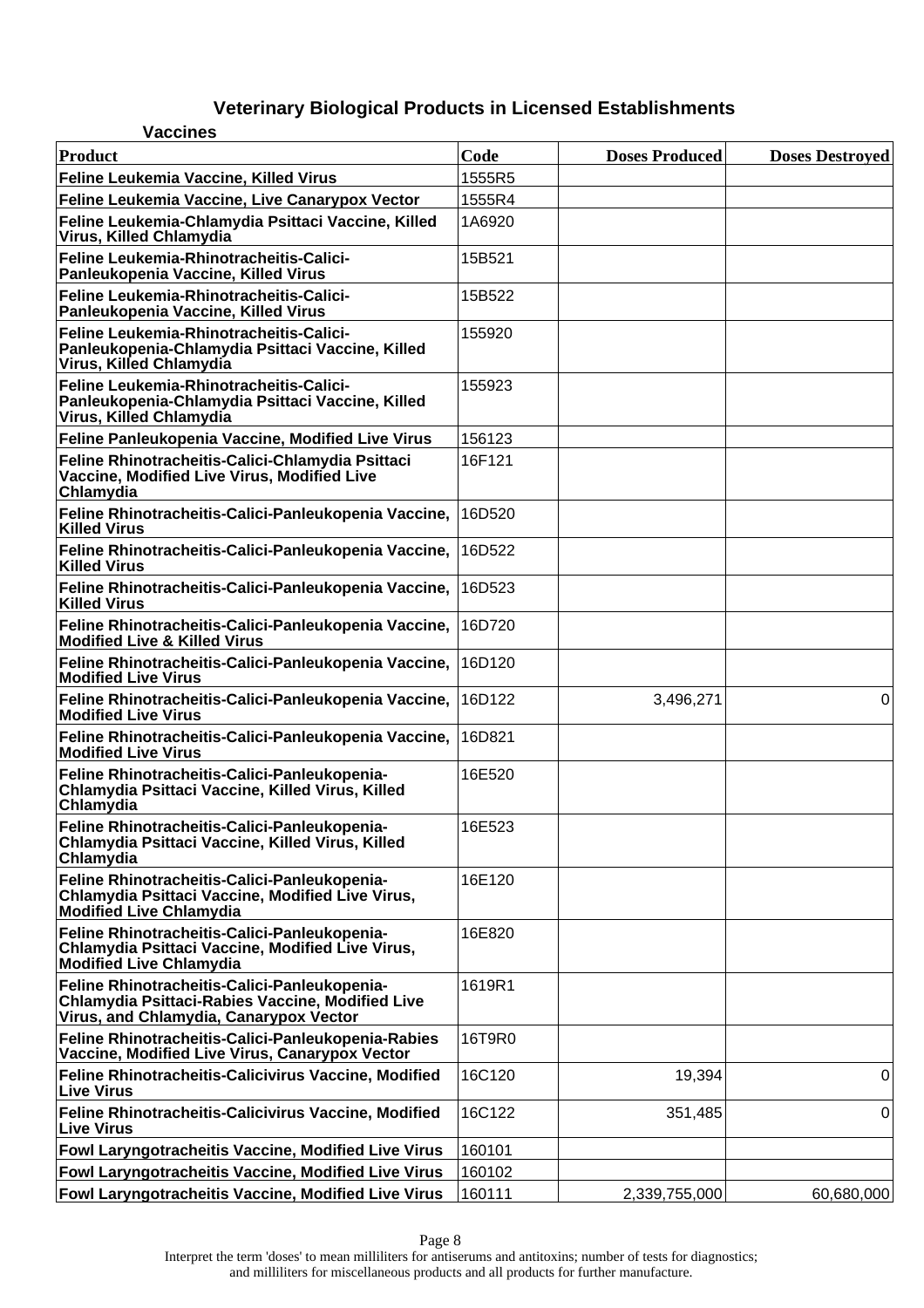| <b>Vaccines</b>                                                                                                    |        |                       |                        |
|--------------------------------------------------------------------------------------------------------------------|--------|-----------------------|------------------------|
| <b>Product</b>                                                                                                     | Code   | <b>Doses Produced</b> | <b>Doses Destroyed</b> |
| Fowl Laryngotracheitis Vaccine, Modified Live Virus                                                                | 160114 |                       |                        |
| Fowl Laryngotracheitis-Marek's Disease Vaccine,<br>Serotype 3, Live Marek's Disease Vector                         | 16J1R1 |                       |                        |
| Fowl Laryngotracheitis-Marek's Disease Vaccine,<br>Serotype 3, Live Marek's Disease Vector                         | 16J1R3 |                       |                        |
| Fowl Laryngotracheitis-Marek's Disease Vaccine,<br>Serotypes 2 & 3, Modified Live & Live Marek's<br>Disease Vector | 16J1R2 |                       |                        |
| <b>Fowl Pox Vaccine, Live Virus</b>                                                                                | 162100 | 47,835,000            | 0                      |
| <b>Fowl Pox Vaccine, Live Virus</b>                                                                                | 162110 |                       |                        |
| <b>Fowl Pox Vaccine, Live Virus</b>                                                                                | 162111 |                       |                        |
| <b>Fowl Pox Vaccine, Live Virus</b>                                                                                | 162114 |                       |                        |
| <b>Fowl Pox Vaccine, Live Virus</b>                                                                                | 162200 |                       |                        |
| Fowl Pox-Laryngotracheitis Vaccine, Live Fowl Pox<br><b>Vector</b>                                                 | 1F31R0 |                       |                        |
| Fowl Pox-Mycoplasma Gallisepticum Vaccine, Live<br><b>Fowl Pox Vector</b>                                          | 1D51R0 |                       |                        |
| Haemophilus Parasuis Vaccine, Avirulent Live<br><b>Culture</b>                                                     | 19J100 |                       |                        |
| <b>Hemorrhagic Enteritis Vaccine, Live Virus</b>                                                                   | 17E120 | 729,162,000           | 1,520,000              |
| Infectious Hematopoietic Necrosis Virus Vaccine,<br><b>DNA</b>                                                     | 17A5D0 |                       |                        |
| Lawsonia Intracellularis Vaccine, Avirulent Live<br><b>Culture</b>                                                 | 10L100 |                       |                        |
| Lawsonia Intracellularis Vaccine, Avirulent Live<br><b>Culture</b>                                                 | 10L101 |                       |                        |
| Mannheimia Haemolytica-Pasteurella Multocida<br>Vaccine, Avirulent Live Culture                                    | 186101 |                       |                        |
| Mannheimia Haemolytica-Pasteurella Multocida<br>Vaccine, Avirulent Live Culture                                    | 186102 |                       |                        |
| Marek's Disease Vaccine, Serotype 1, Live<br><b>Herpesvirus Chimera</b>                                            | 16L1R0 |                       |                        |
| Marek's Disease Vaccine, Serotype 1, Live Virus                                                                    | 16L100 | 1,400,499,000         | 97,007,700             |
| Marek's Disease Vaccine, Serotype 1, Live Virus                                                                    | 16L104 |                       |                        |
| Marek's Disease Vaccine, Serotype 1, Live Virus                                                                    | 16L109 |                       |                        |
| Marek's Disease Vaccine, Serotype 2, Live Virus                                                                    | 163100 |                       |                        |
| Marek's Disease Vaccine, Serotype 2, Live Virus                                                                    | 163102 |                       |                        |
| Marek's Disease Vaccine, Serotype 3, Live Virus                                                                    | 164100 |                       |                        |
| Marek's Disease Vaccine, Serotype 3, Live Virus                                                                    | 164101 |                       |                        |
| Marek's Disease Vaccine, Serotype 3, Live Virus                                                                    | 164102 |                       |                        |
| Marek's Disease Vaccine, Serotype 3, Live Virus                                                                    | 16L106 |                       |                        |
| Marek's Disease Vaccine, Serotypes 1 & 3, Live Virus                                                               | 16G102 |                       |                        |
| Marek's Disease Vaccine, Serotypes 1 & 3, Live Virus                                                               | 16L102 | 1,207,300,000         | 42,728,000             |
| Marek's Disease Vaccine, Serotypes 2 & 3, Live Virus                                                               | 165101 |                       |                        |
| Marek's Disease Vaccine, Serotypes 2 & 3, Live Virus                                                               | 16G100 |                       |                        |
| Marek's Disease-Newcastle Disease Vaccine,<br>Serotype 3, Live Marek's Disease Vector                              | 16N1R0 | 5,811,876,000         | 103,498,000            |
| Marek's Disease-Newcastle Disease Vaccine,<br>Serotypes 1 & 3, Live Virus, Live Marek's Disease<br>Vector          | 16N1R1 |                       |                        |
| Marek's Disease-Newcastle Disease Vaccine,<br>Serotypes 2 & 3, Live Virus, Live Marek's Disease<br>Vector          | 17H1R1 |                       |                        |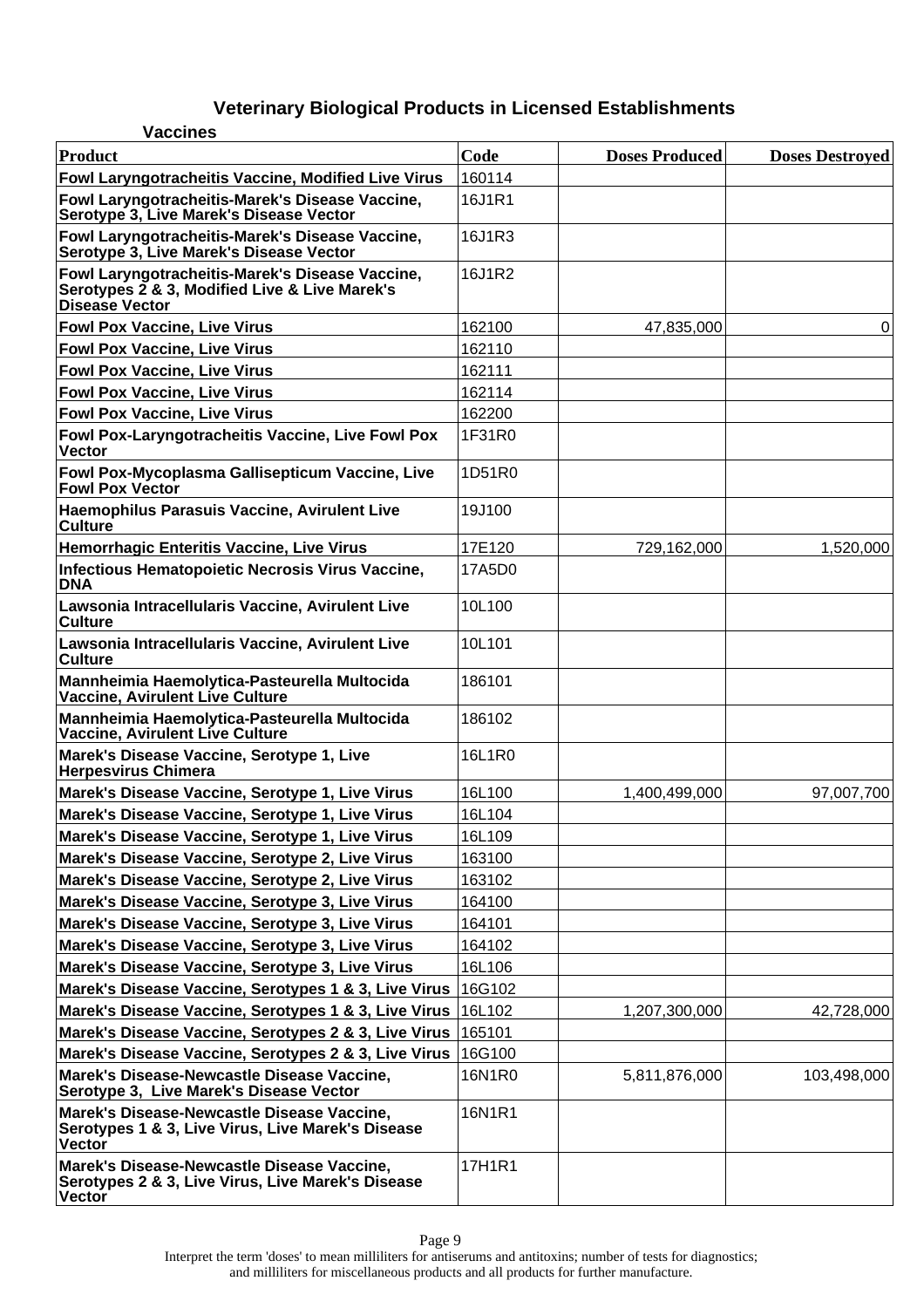| <b>Vaccines</b>                                                                                                  |        |                       |                        |
|------------------------------------------------------------------------------------------------------------------|--------|-----------------------|------------------------|
| Product                                                                                                          | Code   | <b>Doses Produced</b> | <b>Doses Destroyed</b> |
| Marek's Disease-Newcastle Disease Vaccine,<br>Serotypes 2 & 3, Live Virus, Live Marek's Disease<br><b>Vector</b> | 17H1R2 | 498,098,000           | 233,976,000            |
| Mink Distemper Vaccine, Modified Live Virus                                                                      | 145100 |                       |                        |
| <b>Mink Enteritis Vaccine, Killed Virus</b>                                                                      | 168521 |                       |                        |
| Mycoplasma Gallisepticum Vaccine, Live Culture                                                                   | 175100 | 303,962,000           | 6,782,000              |
| Mycoplasma Gallisepticum Vaccine, Live Culture                                                                   | 175101 |                       |                        |
| Newcastle Disease Vaccine, B1 Type, B1 Strain, Live<br><b>Virus</b>                                              | 171110 |                       |                        |
| Newcastle Disease Vaccine, B1 Type, B1 Strain, Live<br><b>Virus</b>                                              | 171112 |                       |                        |
| Newcastle Disease Vaccine, B1 Type, B1 Strain, Live<br><b>Virus</b>                                              | 171118 |                       |                        |
| Newcastle Disease Vaccine, B1 Type, B1 Strain, Live<br><b>Virus</b>                                              | 17A210 |                       |                        |
| Newcastle Disease Vaccine, B1 Type, C2 Strain, Live<br><b>Virus</b>                                              | 17B110 |                       |                        |
| Newcastle Disease Vaccine, B1 Type, LaSota Strain,<br><b>Live Virus</b>                                          | 172110 | 3,488,671,000         | 0                      |
| Newcastle Disease Vaccine, B1 Type, LaSota Strain,<br><b>Live Virus</b>                                          | 172111 |                       |                        |
| Newcastle Disease Vaccine, B1 Type, LaSota Strain,<br>∣Live Virus                                                | 172116 |                       |                        |
| Newcastle Disease Vaccine, B1 Type, LaSota Strain,<br><b>Live Virus</b>                                          | 172117 |                       |                        |
| <b>Newcastle Disease Vaccine, Killed Virus</b>                                                                   | 170510 |                       |                        |
| <b>Newcastle Disease Vaccine, Killed Virus</b>                                                                   | 170515 |                       |                        |
| Newcastle Disease Vaccine, VG/GA Strain, Live Virus   17A2V2                                                     |        |                       |                        |
| <b>Newcastle Disease-Fowl Pox Vaccine, Live Fowl Pox</b><br><b>Vector</b>                                        | 17C1R0 |                       |                        |
| Newcastle-Bronchitis Vaccine, B1 Type, B1 Strain,<br><b>Mass &amp; Ark Types, Live Virus</b>                     | 17A11L |                       |                        |
| Newcastle-Bronchitis Vaccine, B1 Type, B1 Strain,<br><b>Mass &amp; Ark Types, Live Virus</b>                     | 17A11M |                       |                        |
| Newcastle-Bronchitis Vaccine, B1 Type, B1 Strain,<br><b>Mass &amp; Ark Types, Live Virus</b>                     | 17A21M |                       |                        |
| Newcastle-Bronchitis Vaccine, B1 Type, B1 Strain,<br><b>Mass &amp; Conn Types, Live Virus</b>                    | 176114 |                       |                        |
| Newcastle-Bronchitis Vaccine, B1 Type, B1 Strain,<br><b>Mass &amp; Conn Types, Live Virus</b>                    | 176117 |                       |                        |
| Newcastle-Bronchitis Vaccine, B1 Type, B1 Strain,<br><b>Mass &amp; Conn Types, Live Virus</b>                    | 17621H |                       |                        |
| Newcastle-Bronchitis Vaccine, B1 Type, B1 Strain,<br><b>Mass &amp; Conn Types, Live Virus</b>                    | 179114 |                       |                        |
| Newcastle-Bronchitis Vaccine, B1 Type, B1 Strain,<br><b>Mass Type, Live Virus</b>                                | 176111 |                       |                        |
| Newcastle-Bronchitis Vaccine, B1 Type, B1 Strain,<br><b>Mass Type, Live Virus</b>                                | 176112 |                       |                        |
| Newcastle-Bronchitis Vaccine, B1 Type, B1 Strain,<br><b>Mass Type, Live Virus</b>                                | 176118 |                       |                        |
| Newcastle-Bronchitis Vaccine, B1 Type, B1 Strain,<br><b>Mass Type, Live Virus</b>                                | 176211 |                       |                        |
| Newcastle-Bronchitis Vaccine, B1 Type, C2 Strain,<br><b>Mass &amp; Conn Types, Live Virus</b>                    | 1XC110 |                       |                        |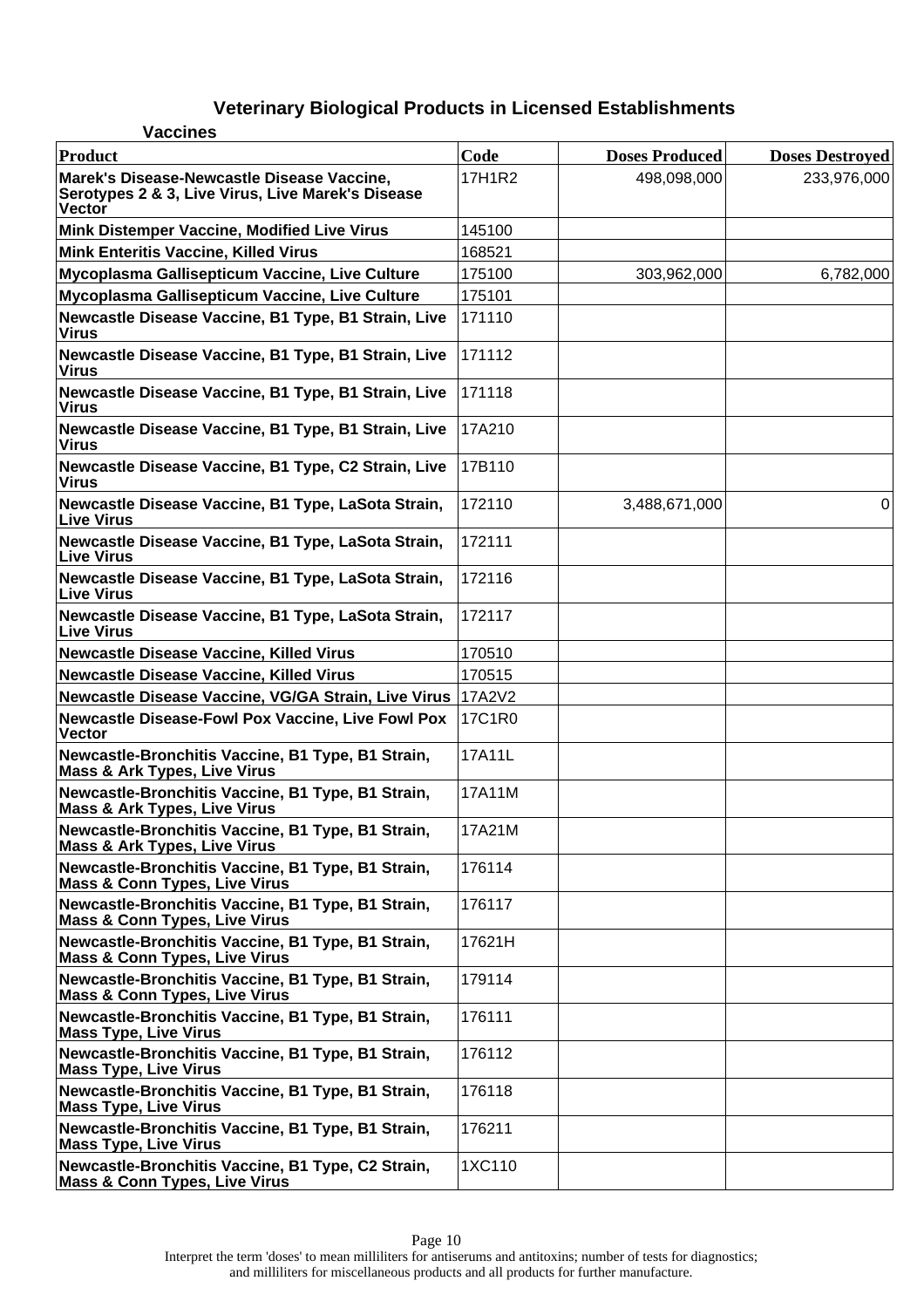| <b>Vaccines</b>                                                                                                                    |        |                       |                        |
|------------------------------------------------------------------------------------------------------------------------------------|--------|-----------------------|------------------------|
| <b>Product</b>                                                                                                                     | Code   | <b>Doses Produced</b> | <b>Doses Destroyed</b> |
| Newcastle-Bronchitis Vaccine, B1 Type, C2 Strain,<br><b>Mass Type, Live Virus</b>                                                  | 1XB110 |                       |                        |
| Newcastle-Bronchitis Vaccine, B1 Type, LaSota<br>Strain, Mass & Conn Types, Live Virus                                             | 177114 |                       |                        |
| Newcastle-Bronchitis Vaccine, B1 Type, LaSota<br>Strain, Mass & Conn Types, Live Virus                                             | 17B117 |                       |                        |
| Newcastle-Bronchitis Vaccine, B1 Type, LaSota<br><b>Strain, Mass Type, Live Virus</b>                                              | 177111 |                       |                        |
| Newcastle-Bronchitis Vaccine, B1 Type, LaSota<br><b>Strain, Mass Type, Live Virus</b>                                              | 177112 |                       |                        |
| Newcastle-Bronchitis Vaccine, B1 Type, LaSota<br><b>Strain, Mass Type, Live Virus</b>                                              | 177118 |                       |                        |
| Newcastle-Bronchitis Vaccine, Mass & Ark Types,<br><b>Killed Virus</b>                                                             | 178512 |                       |                        |
| Newcastle-Bronchitis Vaccine, Mass Type, Killed<br><b>Virus</b>                                                                    | 177510 |                       |                        |
| Newcastle-Bronchitis Vaccine, Mass Type, Killed<br><b>Virus</b>                                                                    | 177610 |                       |                        |
| Newcastle-Bronchitis Vaccine, Mass Type, Killed<br><b>Virus</b>                                                                    | 178511 |                       |                        |
| Newcastle-Bronchitis Vaccine, VG/GA Strain, Mass &<br><b>Conn Types, Live Virus</b>                                                | 17V110 |                       |                        |
| Newcastle-Paramyxovirus Vaccine, Type 3, Killed<br><b>Virus</b>                                                                    | 17P510 |                       |                        |
| <b>Ovine Ecthyma Vaccine, Live Virus</b>                                                                                           | 182100 |                       |                        |
| <b>Ovine Ecthyma Vaccine, Live Virus</b>                                                                                           | 182151 |                       |                        |
| <b>Parvovirus Vaccine, Modified Live Virus</b>                                                                                     | 18M120 |                       |                        |
| <b>Parvovirus Vaccine, Modified Live Virus</b>                                                                                     | 18M121 |                       |                        |
| <b>Parvovirus Vaccine, Modified Live Virus</b>                                                                                     | 18M122 |                       |                        |
| <b>Parvovirus Vaccine, Modified Live Virus</b>                                                                                     | 18M123 |                       |                        |
| <b>Parvovirus Vaccine, Modified Live Virus</b>                                                                                     | 18M129 |                       |                        |
| Pasteurella Multocida Vaccine, Avirulent Live<br><b>Culture, Avian Isolate</b>                                                     | 187103 | 111,382,000           | 5,449,000              |
| Pasteurella Multocida Vaccine, Avirulent Live<br><b>Culture, Avian Isolate</b>                                                     | 187104 |                       |                        |
| Pigeon Pox Vaccine, Live Virus                                                                                                     | 188110 | 145,345,000           | 89,107,000             |
| <b>Pigeon Pox Vaccine, Live Virus</b>                                                                                              | 188112 |                       |                        |
| Porcine Circovirus Vaccine, Type 1 - Type 2 Chimera,<br><b>Killed Virus</b>                                                        | 19K5R3 |                       |                        |
| Porcine Circovirus Vaccine, Type 1 - Type 2 Chimera,<br><b>Killed Virus</b>                                                        | 19K5R5 |                       |                        |
| Porcine Circovirus Vaccine, Type 2, Killed<br><b>Baculovirus Vector</b>                                                            | 19K5R0 | 412,848,900           | 17,453,550             |
| Porcine Circovirus Vaccine, Type 2, Killed<br><b>Baculovirus Vector</b>                                                            | 19K5R4 |                       |                        |
| Porcine Epidemic Diarrhea Vaccine, Killed Virus                                                                                    | 19U520 |                       |                        |
| Porcine Epidemic Diarrhea Vaccine, RNA Particle<br><b>Platform</b>                                                                 | 19U5P1 |                       |                        |
| Porcine Epidemic Diarrhea Vaccine, RNA                                                                                             | 19U5D0 |                       |                        |
| <b>Porcine Reproductive &amp; Respiratory Syndrome</b><br>Vaccine, Reproductive & Respiratory Forms,<br><b>Modified Live Virus</b> | 19T120 | 150,242,590           | 3,233,910              |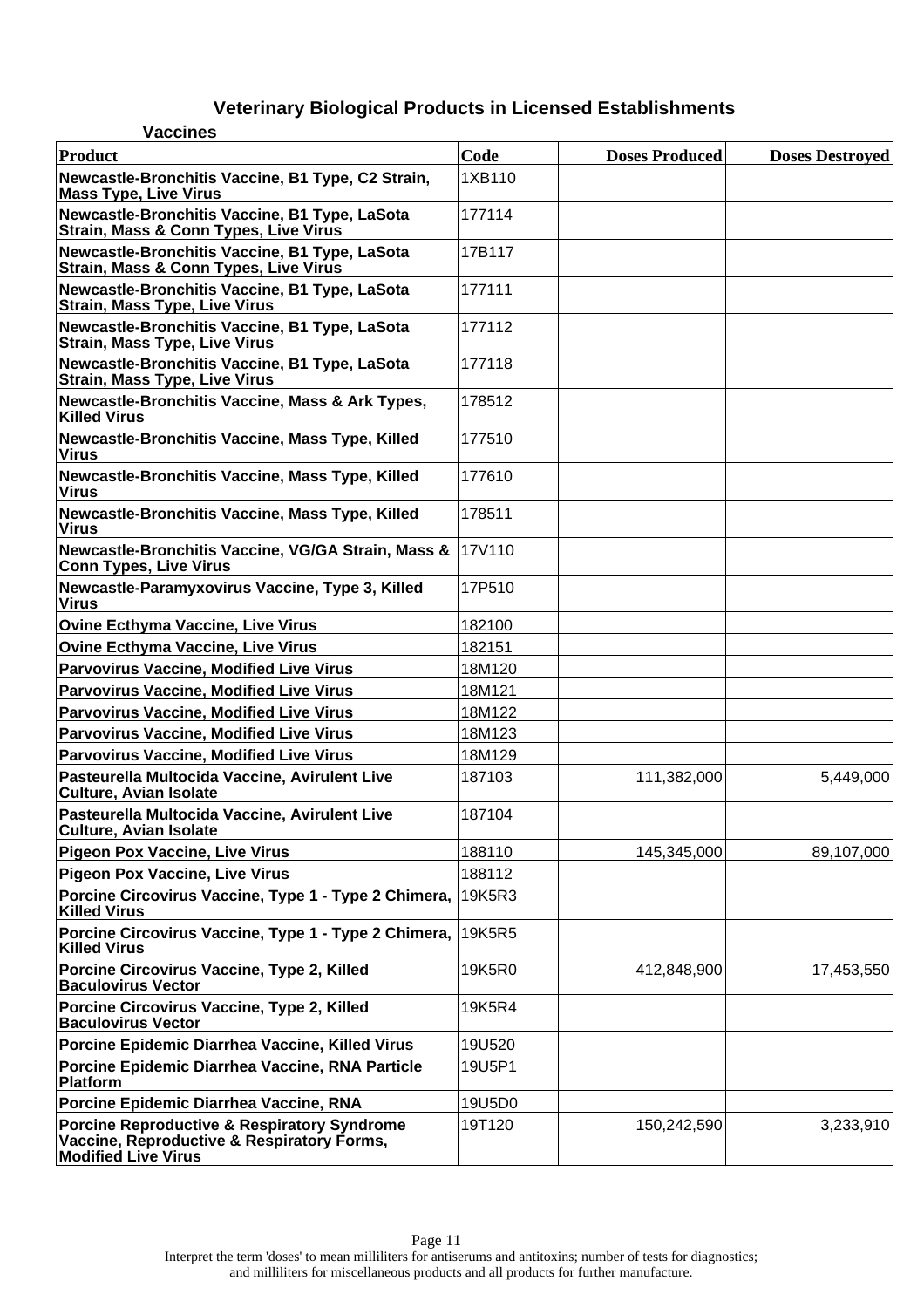| <b>Vaccines</b>                                                                                                                    |        |                       |                        |
|------------------------------------------------------------------------------------------------------------------------------------|--------|-----------------------|------------------------|
| Product                                                                                                                            | Code   | <b>Doses Produced</b> | <b>Doses Destroyed</b> |
| <b>Porcine Reproductive &amp; Respiratory Syndrome</b><br>Vaccine, Reproductive & Respiratory Forms,<br><b>Modified Live Virus</b> | 19T121 |                       |                        |
| <b>Porcine Reproductive &amp; Respiratory Syndrome</b><br>Vaccine, Respiratory Form, Modified Live Virus                           | 19S121 |                       |                        |
| <b>Porcine Reproductive &amp; Respiratory Syndrome</b><br>Vaccine, Respiratory Form, Modified Live Virus                           | 19S122 |                       |                        |
| <b>Porcine Reproductive &amp; Respiratory Syndrome</b><br>Vaccine, Respiratory Form, Modified Live Virus                           | 19S1R2 |                       |                        |
| <b>Porcine Rotavirus Vaccine, Modified Live Virus</b>                                                                              | 19E120 |                       |                        |
| <b>Porcine Rotavirus Vaccine, Modified Live Virus</b>                                                                              | 19E121 |                       |                        |
| <b>Porcine Rotavirus-Transmissible Gastroenteritis</b><br><b>Vaccine, Modified Live Virus</b>                                      | 19H120 |                       |                        |
| <b>Pseudorabies Vaccine, Modified Live Virus</b>                                                                                   | 189120 |                       |                        |
| <b>Pseudorabies Vaccine, Modified Live Virus</b>                                                                                   | 189122 |                       |                        |
| <b>Pseudorabies Vaccine, Modified Live Virus</b>                                                                                   | 189123 |                       |                        |
| <b>Pseudorabies Vaccine, Modified Live Virus</b>                                                                                   | 1891R2 |                       |                        |
| Rabies Vaccine, Live Vaccinia Vector                                                                                               | 1901R0 |                       |                        |
| <b>Rabies Vaccine, Killed Virus</b>                                                                                                | 190520 |                       |                        |
| <b>Rabies Vaccine, Killed Virus</b>                                                                                                | 190521 | 12,789,104            | 557,605                |
| <b>Rabies Vaccine, Killed Virus</b>                                                                                                | 190523 |                       |                        |
| <b>Rabies Vaccine, Killed Virus</b>                                                                                                | 190524 | 38,249,039            | 2,355,641              |
| Rabies Vaccine, Live Canarypox Vector                                                                                              | 1901R1 |                       |                        |
| Rabies Vaccine, Live Canarypox Vector                                                                                              | 1901R4 |                       |                        |
| Riemerella Anatipestifer Vaccine, Avirulent Live<br><b>Culture</b>                                                                 | 181100 |                       |                        |
| <b>Rift Valley Fever Vaccine, Modified Live Virus</b>                                                                              | 182020 |                       |                        |
| Salmonella Choleraesuis Vaccine, Avirulent Live<br><b>Culture</b>                                                                  | 19A100 | 25,495,390            | 1,055,000              |
| Salmonella Choleraesuis Vaccine, Avirulent Live<br><b>Culture</b>                                                                  | 19A101 |                       |                        |
| Salmonella Choleraesuis-Typhimurium Vaccine,<br><b>Avirulent Live Culture</b>                                                      | 19A200 |                       |                        |
| Salmonella Choleraesuis-Typhimurium Vaccine,<br><b>Avirulent Live Culture</b>                                                      | 19A201 |                       |                        |
| Salmonella Dublin Vaccine, Live Culture                                                                                            | 19D1R0 |                       |                        |
| Salmonella Typhimurium Vaccine, Live Culture                                                                                       | 19C100 |                       |                        |
| Salmonella Typhimurium Vaccine, Live Culture                                                                                       | 19C101 |                       |                        |
| Salmonella Typhimurium Vaccine, Live Culture                                                                                       | 19C102 |                       |                        |
| <b>Streptococcus Equi Vaccine, Live Culture</b>                                                                                    | 183100 |                       |                        |
| Swine Influenza Vaccine, H1N1 & H1N2 & H3N2,<br><b>Killed Virus</b>                                                                | 19A528 |                       |                        |
| Swine Influenza Vaccine, H1N1 & H1N2 & H3N2,<br><b>Killed Virus</b>                                                                | 19A52B |                       |                        |
| Swine Influenza Vaccine, H1N1 & H1N2 & H3N2,<br><b>Killed Virus</b>                                                                | 19A52C |                       |                        |
| Swine Influenza Vaccine, H1N1 & H3N2, Killed Virus                                                                                 | 19A522 |                       |                        |
| Swine Influenza Vaccine, H1N1 & H3N2, Killed Virus                                                                                 | 19A523 |                       |                        |
| Swine Influenza Vaccine, H1N1 & H3N2, Killed Virus                                                                                 | 19A529 |                       |                        |
| Swine Influenza Vaccine, H1N1 & H3N2, Modified Live 19A5R2<br><b>Virus</b>                                                         |        |                       |                        |
| Swine Influenza Vaccine, pH1N1, Killed Virus                                                                                       | 19A52P |                       |                        |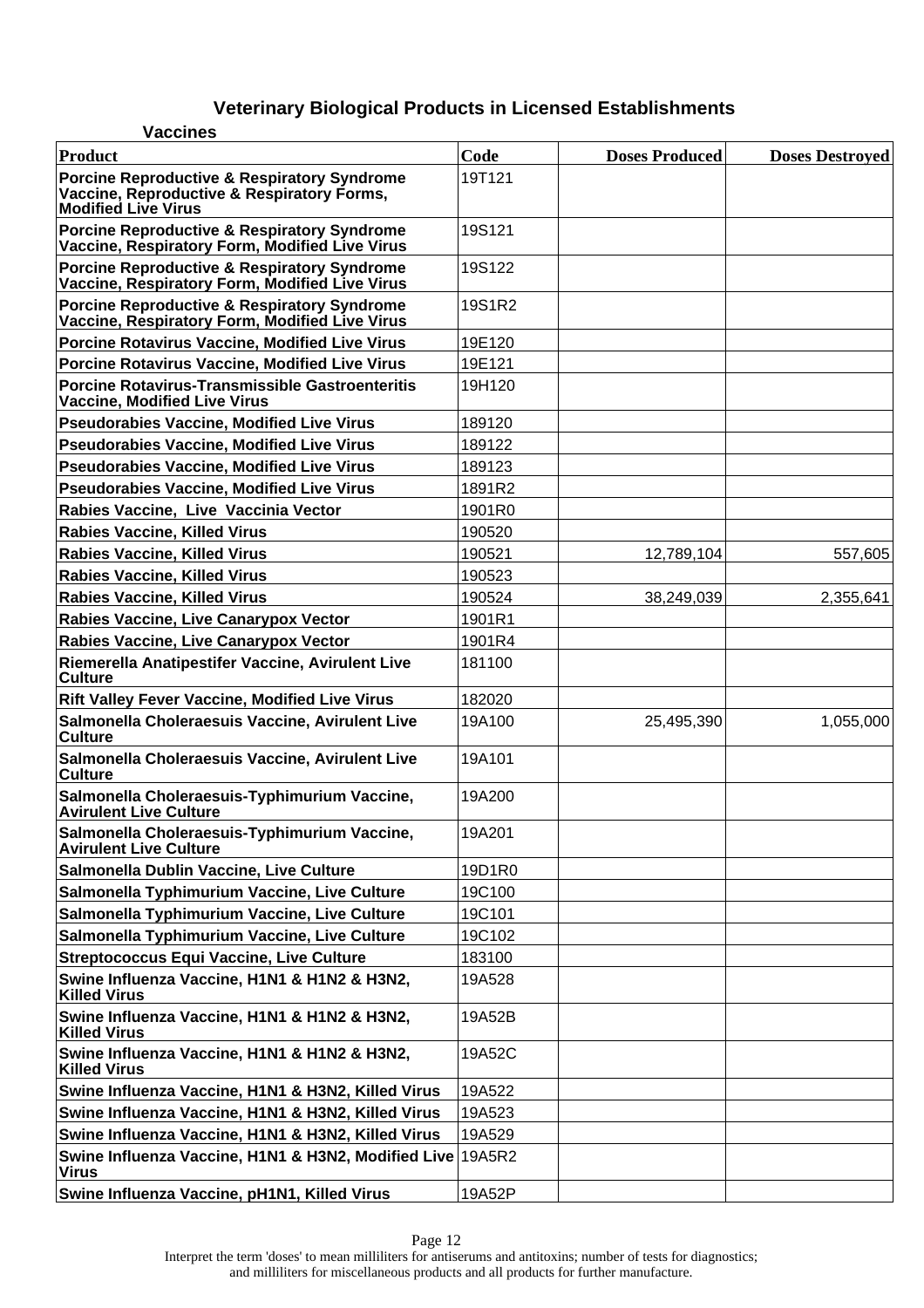| <b>Vaccines</b>                                                  |        |                       |                        |
|------------------------------------------------------------------|--------|-----------------------|------------------------|
| Product                                                          | Code   | <b>Doses Produced</b> | <b>Doses Destroyed</b> |
| Tenosynovitis Vaccine, Live Virus                                | 195110 |                       |                        |
| <b>Tenosynovitis Vaccine, Modified Live Virus</b>                | 195101 |                       |                        |
| <b>Tenosynovitis Vaccine, Modified Live Virus</b>                | 195102 |                       |                        |
| <b>Tenosynovitis Vaccine, Modified Live Virus</b>                | 195103 |                       |                        |
| <b>Tenosynovitis Vaccine, Modified Live Virus</b>                | 195104 |                       |                        |
| <b>Tenosynovitis Vaccine, Modified Live Virus</b>                | 195111 |                       |                        |
| <b>Tenosynovitis Vaccine, Modified Live Virus</b>                | 195201 |                       |                        |
| <b>Trichomonas Foetus Vaccine, Killed Protozoa</b>               | 185900 |                       |                        |
| <b>Wart Vaccine, Killed Virus</b>                                | 198550 |                       |                        |
| <b>West Nile Virus Vaccine, Killed Flavivirus Chimera</b>        | 1995R2 |                       |                        |
| <b>West Nile Virus Vaccine, Killed Virus</b>                     | 199520 |                       |                        |
| <b>West Nile Virus Vaccine, Killed Virus</b>                     | 199522 |                       |                        |
| Yersinia Pestis Vaccine, Live Raccoon Pox Virus<br><b>Vector</b> | 11Y2R0 |                       |                        |
| <b>Vaccines Totals</b>                                           |        | 106,933,917,266       | 7,077,695,192          |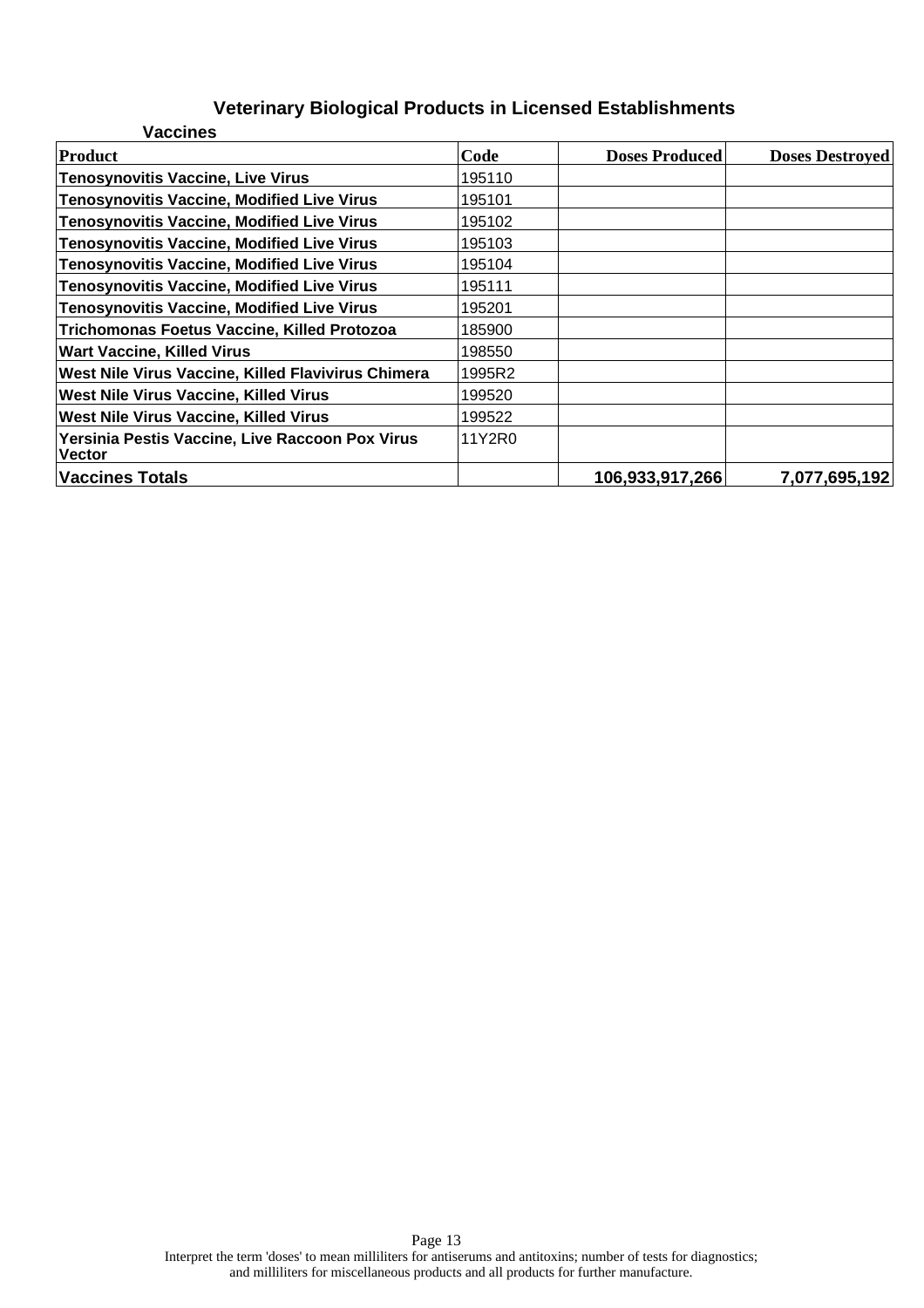**Bacterins and bacterial extracts**

| <b>Product</b>                                                                                                                                              | Code   | <b>Doses Produced</b> | <b>Doses Destroyed</b> |
|-------------------------------------------------------------------------------------------------------------------------------------------------------------|--------|-----------------------|------------------------|
| Actinobacillus Pleuropneumoniae Bacterin                                                                                                                    | 265700 |                       |                        |
| Actinobacillus Pleuropneumoniae Bacterin                                                                                                                    | 265703 |                       |                        |
| Actinobacillus Pleuropneumoniae-Bordetella<br>Bronchiseptica-Erysipelothrix Rhusiopathiae-<br>Haemophilus Parasuis-Pasteurella Multocida<br><b>Bacterin</b> | 211000 |                       |                        |
| Actinobacillus Pleuropneumoniae-Haemophilus<br>Parasuis-Pasteurella Multocida Bacterin                                                                      | 267400 |                       |                        |
| Actinobacillus Pleuropneumoniae-Pasteurella<br><b>Multocida Bacterin</b>                                                                                    | 265H01 |                       |                        |
| Aeromonas Salmonicida-Vibrio Anguillarum-Ordalii-<br>Salmonicida Bacterin                                                                                   | 213802 |                       |                        |
| <b>Autogenous Bacterial Extract</b>                                                                                                                         | 205200 |                       |                        |
| <b>Autogenous Bacterial Extract</b>                                                                                                                         | 205201 |                       |                        |
| <b>Autogenous Bacterin</b>                                                                                                                                  | 205100 | 124,538,777           | 1,078,864              |
| <b>Autogenous Bacterin</b>                                                                                                                                  | 205101 | 1,480,300             | 12,000                 |
| <b>Autogenous Bacterin</b>                                                                                                                                  | 205104 |                       |                        |
| <b>Autogenous Bacterin</b>                                                                                                                                  | 205112 |                       |                        |
| Avibacterium Paragallinarum Bacterin                                                                                                                        | 265800 |                       |                        |
| Avibacterium Paragallinarum Bacterin                                                                                                                        | 265811 |                       |                        |
| Avibacterium Paragallinarum Bacterin                                                                                                                        | 265812 |                       |                        |
| <b>Bordetella Bronchiseptica Bacterin</b>                                                                                                                   | 210000 |                       |                        |
| <b>Bordetella Bronchiseptica Bacterin</b>                                                                                                                   | 210002 |                       |                        |
| <b>Borrelia Burgdorferi Bacterial Extract</b>                                                                                                               | 2126R0 |                       |                        |
| <b>Borrelia Burgdorferi Bacterial Extract</b>                                                                                                               | 2126R1 |                       |                        |
| Borrelia Burgdorferi Bacterin-Leptospira Canicola-<br>Grippotyphosa-Icterohaemorrhagiae-Pomona<br><b>Bacterial Extract</b>                                  | 214600 |                       |                        |
| Borrelia Burgdorferi Bacterin                                                                                                                               | 212600 | 1,838,266             | 0                      |
| Borrelia Burgdorferi Bacterin                                                                                                                               | 212601 | 1,877,378             | $\Omega$               |
| <b>Campylobacter Fetus Bacterin</b>                                                                                                                         | 286210 |                       |                        |
| Campylobacter Fetus-Jejuni Bacterin                                                                                                                         | 286000 |                       |                        |
| Campylobacter Fetus-Jejuni Bacterin                                                                                                                         | 286100 |                       |                        |
| Campylobacter Fetus-Leptospira Canicola-<br>Grippotyphosa-Hardjo-Icterohaemorrhagiae-Pomona<br><b>Bacterin</b>                                              | 286301 | 10,998,500            | 0                      |
| Campylobacter Fetus-Leptospira Canicola-<br>Grippotyphosa-Hardjo-Icterohaemorrhagiae-Pomona<br><b>Bacterin</b>                                              | 286302 |                       |                        |
| Campylobacter Fetus-Leptospira Canicola-<br>Grippotyphosa-Hardjo-Icterohaemorrhagiae-Pomona<br><b>Bacterin</b>                                              | 286305 |                       |                        |
| Campylobacter Fetus-Leptospira Canicola-<br>Grippotyphosa-Hardjo-Icterohaemorrhagiae-Pomona<br><b>Bacterin</b>                                              | 286307 |                       |                        |
| Campylobacter Fetus-Leptospira Canicola-<br>Grippotyphosa-Hardjo-Icterohaemorrhagiae-Pomona<br><b>Bacterin</b>                                              | 286310 |                       |                        |
| <b>Clostridium Chauvoei-Septicum Bacterin</b>                                                                                                               | 240101 |                       |                        |
| <b>Clostridium Haemolyticum Bacterin</b>                                                                                                                    | 246500 |                       |                        |
| <b>Corynebacterium Pseudotuberculosis Bacterin</b>                                                                                                          | 2A9400 |                       |                        |
| Erysipelothrix Rhusiopathiae Bacterin                                                                                                                       | 264101 |                       |                        |
| <b>Erysipelothrix Rhusiopathiae Bacterin</b>                                                                                                                | 264102 | 2,431,250             | 0                      |

Page 14 Interpret the term 'doses' to mean milliliters for antiserums and antitoxins; number of tests for diagnostics; and milliliters for miscellaneous products and all products for further manufacture.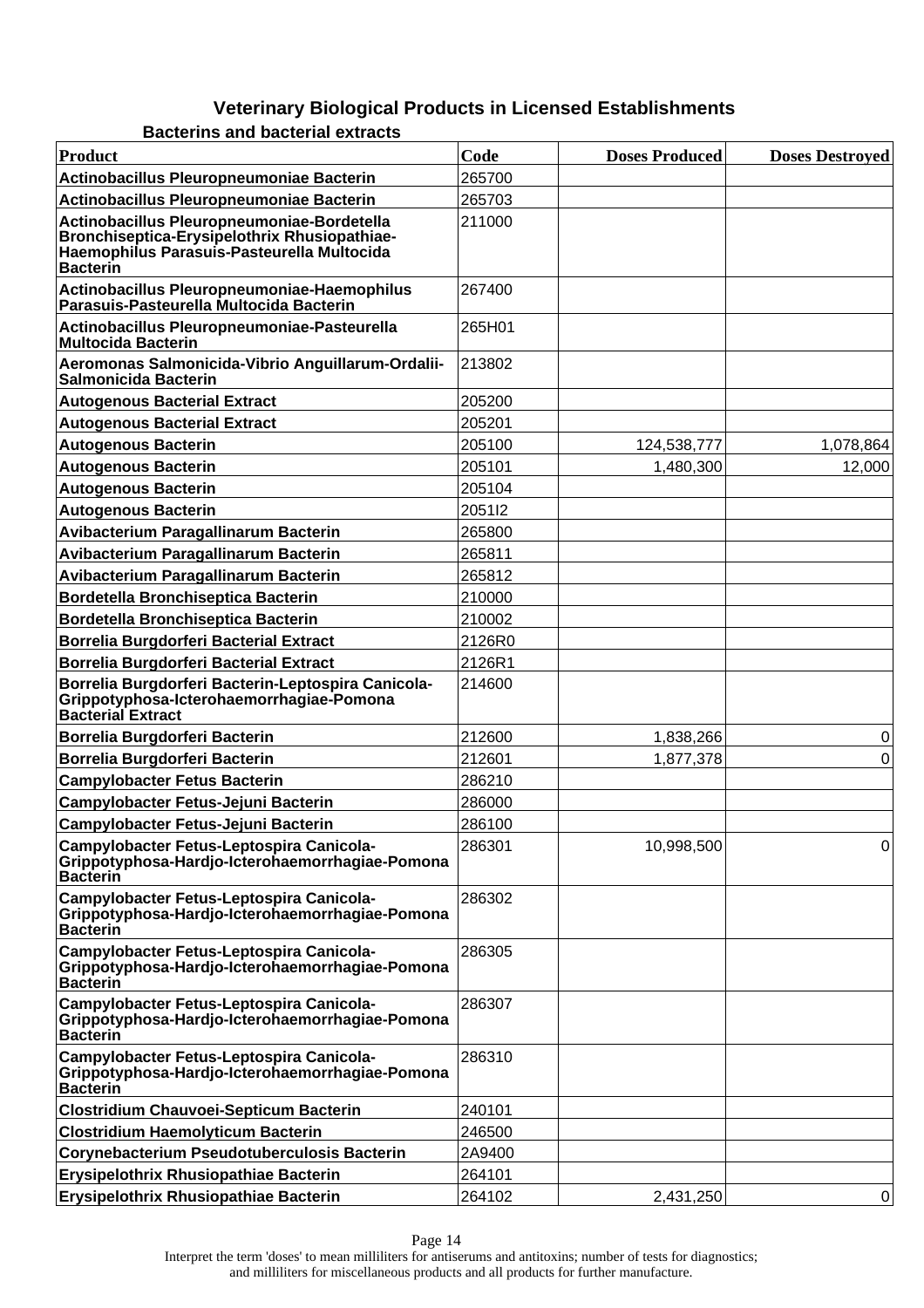| Product                                                                                                          | Code   | <b>Doses Produced</b> | <b>Doses Destroyed</b> |
|------------------------------------------------------------------------------------------------------------------|--------|-----------------------|------------------------|
| Erysipelothrix Rhusiopathiae-Leptospira Canicola-<br>Grippotyphosa-Hardjo-Icterohaemorrhagiae-Pomona<br>Bacterin | 264202 |                       |                        |
| Erysipelothrix Rhusiopathiae-Mycoplasma<br><b>Hyopneumoniae Bacterin</b>                                         | 2A4100 |                       |                        |
| Erysipelothrix Rhusiopathiae-Mycoplasma<br><b>Hyopneumoniae Bacterin</b>                                         | 2A4101 |                       |                        |
| <b>Escherichia Coli Bacterial Extract</b>                                                                        | 264E01 |                       |                        |
| <b>Escherichia Coli Bacterin</b>                                                                                 | 264800 |                       |                        |
| <b>Escherichia Coli Bacterin</b>                                                                                 | 264807 |                       |                        |
| <b>Escherichia Coli Bacterin</b>                                                                                 | 264853 |                       |                        |
| <b>Escherichia Coli Bacterin</b>                                                                                 | 26R856 |                       |                        |
| <b>Escherichia Coli-Riemerella Anatipestifer Bacterin</b>                                                        | 285000 |                       |                        |
| <b>Fusobacterium Necrophorum Bacterin</b>                                                                        | 255600 |                       |                        |
| <b>Haemophilus Parasuis Bacterin</b>                                                                             | 265200 | 12,729,050            | 0                      |
| <b>Haemophilus Parasuis Bacterin</b>                                                                             | 265201 |                       |                        |
| Haemophilus Parasuis-Mycoplasma Hyopneumoniae<br>Bacterin                                                        | 256503 |                       |                        |
| <b>Haemophilus Somnus Bacterin</b>                                                                               | 265900 | 4,623,760             | 0                      |
| Haemophilus Somnus-Leptospira Canicola-<br>Grippotyphosa-Hardjo-Icterohaemorrhagiae-Pomona<br>Bacterin           | 266300 |                       |                        |
| Lawsonia Intracellularis Bacterin                                                                                | 279920 |                       |                        |
| Leptospira Canicola-Grippotyphosa-Hardjo-<br>Icterohaemorrhagiae-Pomona Bacterin                                 | 266500 |                       |                        |
| Leptospira Canicola-Grippotyphosa-Hardjo-<br>Icterohaemorrhagiae-Pomona Bacterin                                 | 266501 | 7,593,700             | 0                      |
| Leptospira Canicola-Grippotyphosa-Hardjo-<br>Icterohaemorrhagiae-Pomona Bacterin                                 | 266502 | 17,865,045            | $\Omega$               |
| Leptospira Canicola-Grippotyphosa-Hardjo-<br>Icterohaemorrhagiae-Pomona Bacterin                                 | 266506 |                       |                        |
| Leptospira Canicola-Grippotyphosa-Hardjo-<br>Icterohaemorrhagiae-Pomona Bacterin                                 | 266507 |                       |                        |
| Leptospira Canicola-Grippotyphosa-<br>Icterohaemorrhagiae-Pomona Bacterial Extract                               | 266802 |                       |                        |
| Leptospira Canicola-Grippotyphosa-<br>Icterohaemorrhagiae-Pomona Bacterial Extract                               | 266805 |                       |                        |
| Leptospira Canicola-Grippotyphosa-<br>Icterohaemorrhagiae-Pomona Bacterin                                        | 266800 | 12,240,466            | 207,214                |
| Leptospira Canicola-Grippotyphosa-<br>Icterohaemorrhagiae-Pomona Bacterin                                        | 266803 |                       |                        |
| Leptospira Canicola-Icterohaemorrhagiae Bacterin                                                                 | 267100 |                       |                        |
| Leptospira Canicola-Icterohaemorrhagiae Bacterin                                                                 | 267101 |                       |                        |
| Leptospira Hardjo Bacterin                                                                                       | 26M701 |                       |                        |
| Leptospira Hardjo-Pomona Bacterin                                                                                | 26M100 |                       |                        |
| Leptospira Icterohaemorrhagiae Bacterin                                                                          | 287400 |                       |                        |
| Leptospira Pomona Bacterin                                                                                       | 269100 |                       |                        |
| Leptospira Pomona Bacterin                                                                                       | 269101 |                       |                        |
| Mannheimia Haemolytica-Pasteurella Multocida<br><b>Bacterin</b>                                                  | 270000 |                       |                        |
| <b>Moraxella Bovis Bacterin</b>                                                                                  | 277200 | 8,496,190             | 433,299                |
| <b>Moraxella Bovis Bacterin</b>                                                                                  | 277203 |                       |                        |
| <b>Moraxella Bovis Bacterin</b>                                                                                  | 277210 |                       |                        |

**Bacterins and bacterial extracts**

Page 15

Interpret the term 'doses' to mean milliliters for antiserums and antitoxins; number of tests for diagnostics; and milliliters for miscellaneous products and all products for further manufacture.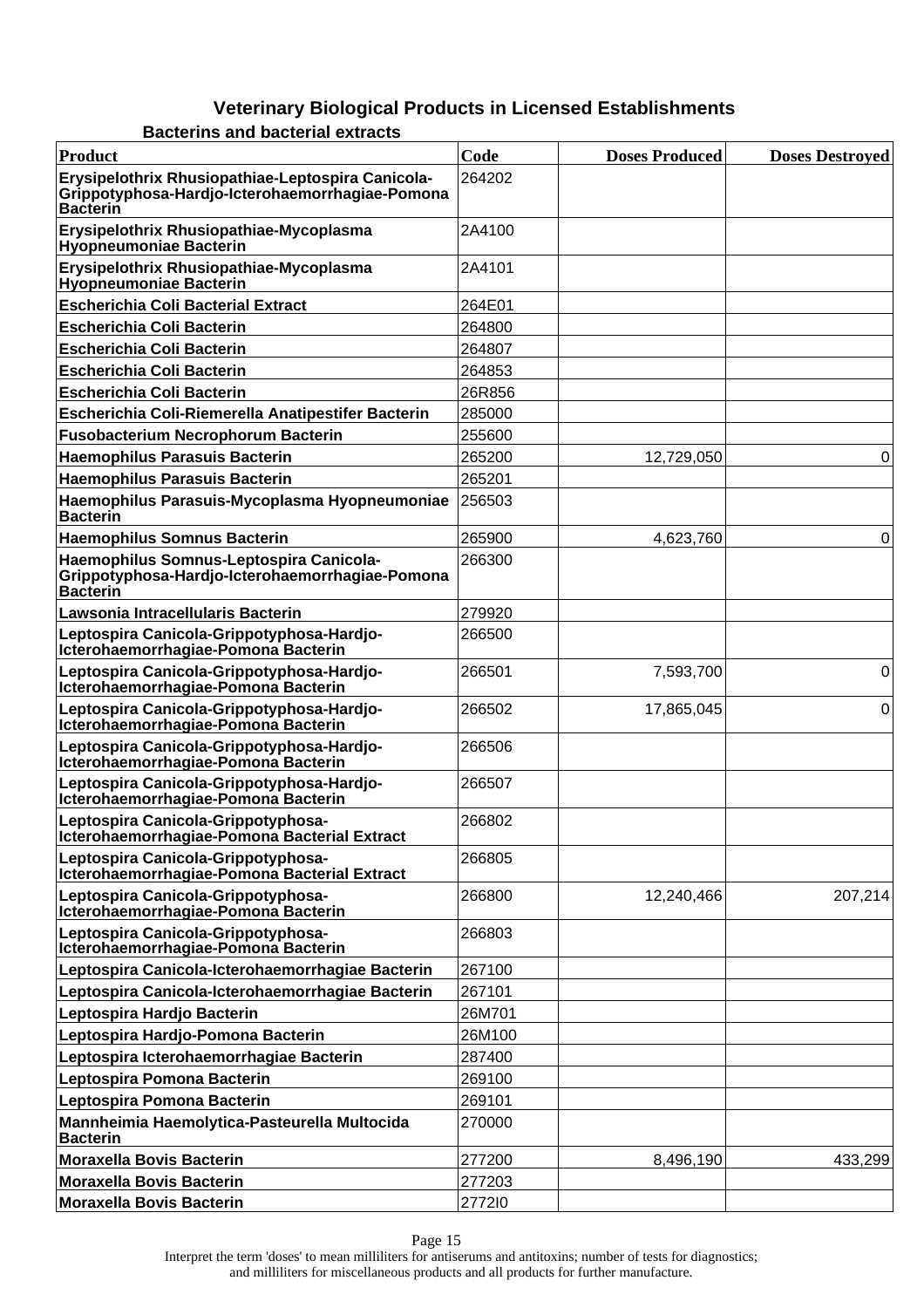**Bacterins and bacterial extracts**

| <b>Product</b>                                                                      | Code   | <b>Doses Produced</b> | <b>Doses Destroyed</b> |
|-------------------------------------------------------------------------------------|--------|-----------------------|------------------------|
| <b>Moraxella Bovoculi Bacterin</b>                                                  | 2A7700 |                       |                        |
| <b>Mycobacterium Paratuberculosis Bacterin</b>                                      | 277300 |                       |                        |
| <b>Mycoplasma Bovis Bacterin</b>                                                    | 276000 |                       |                        |
| <b>Mycoplasma Bovis Bacterin</b>                                                    | 276001 |                       |                        |
| Mycoplasma Gallisepticum Bacterin                                                   | 277400 |                       |                        |
| Mycoplasma Gallisepticum Bacterin                                                   | 277401 |                       |                        |
| Mycoplasma Hyopneumoniae Bacterin                                                   | 277500 | 43,599,260            | 371,250                |
| Mycoplasma Hyopneumoniae Bacterin                                                   | 277501 | 149,499,520           |                        |
| Mycoplasma Hyopneumoniae Bacterin                                                   | 277502 | 210,007,895           | 20,695,800             |
| Mycoplasma Hyopneumoniae Bacterin                                                   | 277503 |                       |                        |
| Mycoplasma Hyopneumoniae Bacterin                                                   | 277504 |                       |                        |
| Mycoplasma Hyopneumoniae Bacterin                                                   | 277505 |                       |                        |
| Mycoplasma Hyopneumoniae Bacterin                                                   | 277506 |                       |                        |
| Mycoplasma Synoviae Bacterin                                                        | 277600 |                       |                        |
| Neorickettsia Risticii Bacterin                                                     | 263900 |                       |                        |
| Pasteurella Multocida Bacterin, Avian Isolates, Types 270501<br>1 & 3 & 4 & 3 X 4   |        |                       |                        |
| Pasteurella Multocida Bacterin, Avian Isolates, Types 270502<br>1 & 3 & 4 & 3 X 4   |        |                       |                        |
| Pasteurella Multocida Bacterin, Avian Isolates, Types 270319<br>1 & 4 & 3 X 4       |        |                       |                        |
| Pasteurella Multocida Bacterin, Avian Isolates, Types 270315<br>1, 3, 4 & 3 & 3 & 4 |        |                       |                        |
| Pasteurella Multocida Bacterin                                                      | 270102 |                       |                        |
| Salmonella Dublin-Typhimurium Bacterin                                              | 282100 |                       |                        |
| Salmonella Enteritidis Bacterin                                                     | 278500 | 118,822,000           | $\Omega$               |
| Salmonella Enteritidis-Kentucky-Typhimurium<br><b>Bacterin</b>                      | 278800 |                       |                        |
| <b>Salmonella Newport Bacterial Extract</b>                                         | 281100 |                       |                        |
| <b>Serpens Species Bacterin</b>                                                     | 21B500 |                       |                        |
| <b>Staphylococcus Aureus Bacterin</b>                                               | 285200 |                       |                        |
| <b>Streptococcus Equi Bacterial Extract</b>                                         | 285600 |                       |                        |
| <b>Streptococcus Uberis Bacterin</b>                                                | 285100 |                       |                        |
| <b>Bacterins and bacterial extracts Totals</b>                                      |        | 1,458,287,672         | 51,504,972             |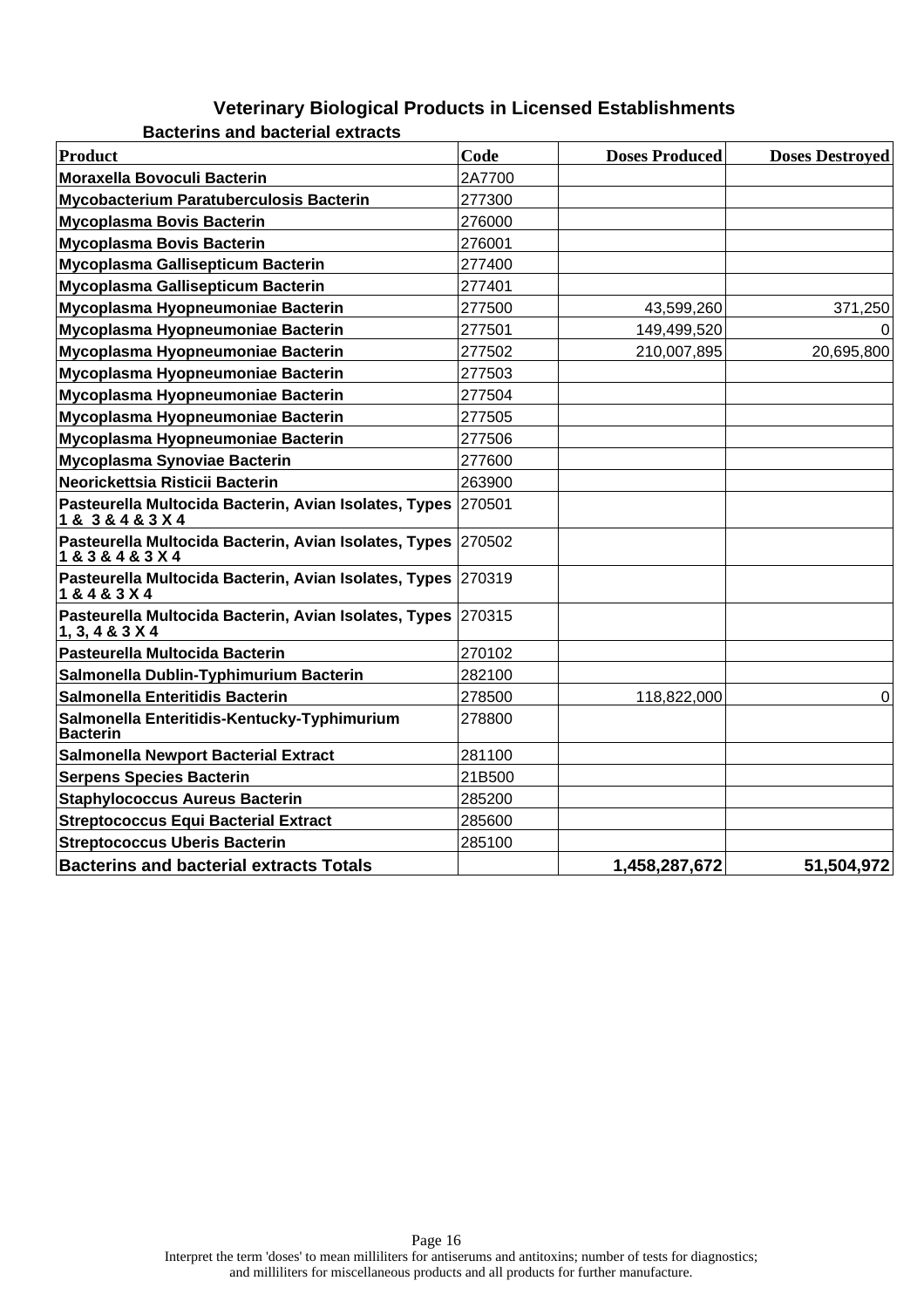#### **Veterinary Biological Products in Licensed Establishments Antibody products**

| Product                                                                                                                                        | Code   | <b>Doses Produced</b> | <b>Doses Destroved</b> |
|------------------------------------------------------------------------------------------------------------------------------------------------|--------|-----------------------|------------------------|
| Bovine Coronavirus-Escherichia Coli Antibody,<br><b>Bovine Origin</b>                                                                          | 36B500 |                       |                        |
| Bovine IgG-Escherichia Coli Antibody, Bovine Origin                                                                                            | 361000 |                       |                        |
| Bovine IgG-Escherichia Coli Antibody, Bovine Origin                                                                                            | 361001 |                       |                        |
| <b>Bovine IgG</b>                                                                                                                              | 360600 | 1,647,782             | 0                      |
| <b>Bovine IgG</b>                                                                                                                              | 360601 |                       |                        |
| <b>Bovine IgG</b>                                                                                                                              | 360602 |                       |                        |
| <b>Bovine IgG</b>                                                                                                                              | 360603 |                       |                        |
| <b>Bovine Rotavirus-Coronavirus-Escherichia Coli</b><br><b>Antibody, Bovine Origin</b>                                                         | 3625R2 |                       |                        |
| Equine IgG-Rhodococcus Equi Antibody, Equine<br>Origin                                                                                         | 390000 |                       |                        |
| <b>Equine IgG</b>                                                                                                                              | 360700 | 1,327,692             | 20,000                 |
| <b>Equine IgG</b>                                                                                                                              | 360701 | 6,440,519             | 0                      |
| Escherichia Coli Antibody, Equine Origin                                                                                                       | 352600 |                       |                        |
| Escherichia Coli Antibody, Equine Origin                                                                                                       | 3526C0 |                       |                        |
| Normal Serum, Equine Origin                                                                                                                    | 360200 |                       |                        |
| Rhodococcus Equi Antibody, Equine Origin                                                                                                       | 375000 | 5,945,950             | 4,750                  |
| Salmonella Typhimurium Antibody, Equine Origin                                                                                                 | 385000 |                       |                        |
| Trueperella Pyogenes-Escherichia Coli-Mannheimia<br>Haemolytica-Pasteurella Multocida-Salmonella<br><b>Typhimurium Antibody, Bovine Origin</b> | 339100 |                       |                        |
| Trueperella Pyogenes-Escherichia Coli-Pasteurella<br>Multocida-Salmonella Typhimurium Antibody, Bovine<br>Origin                               | 340000 |                       |                        |
| West Nile Virus Antibody, Equine Origin                                                                                                        | 399500 |                       |                        |
| <b>Antibody products Totals</b>                                                                                                                |        | 35,532,879            | 672,300                |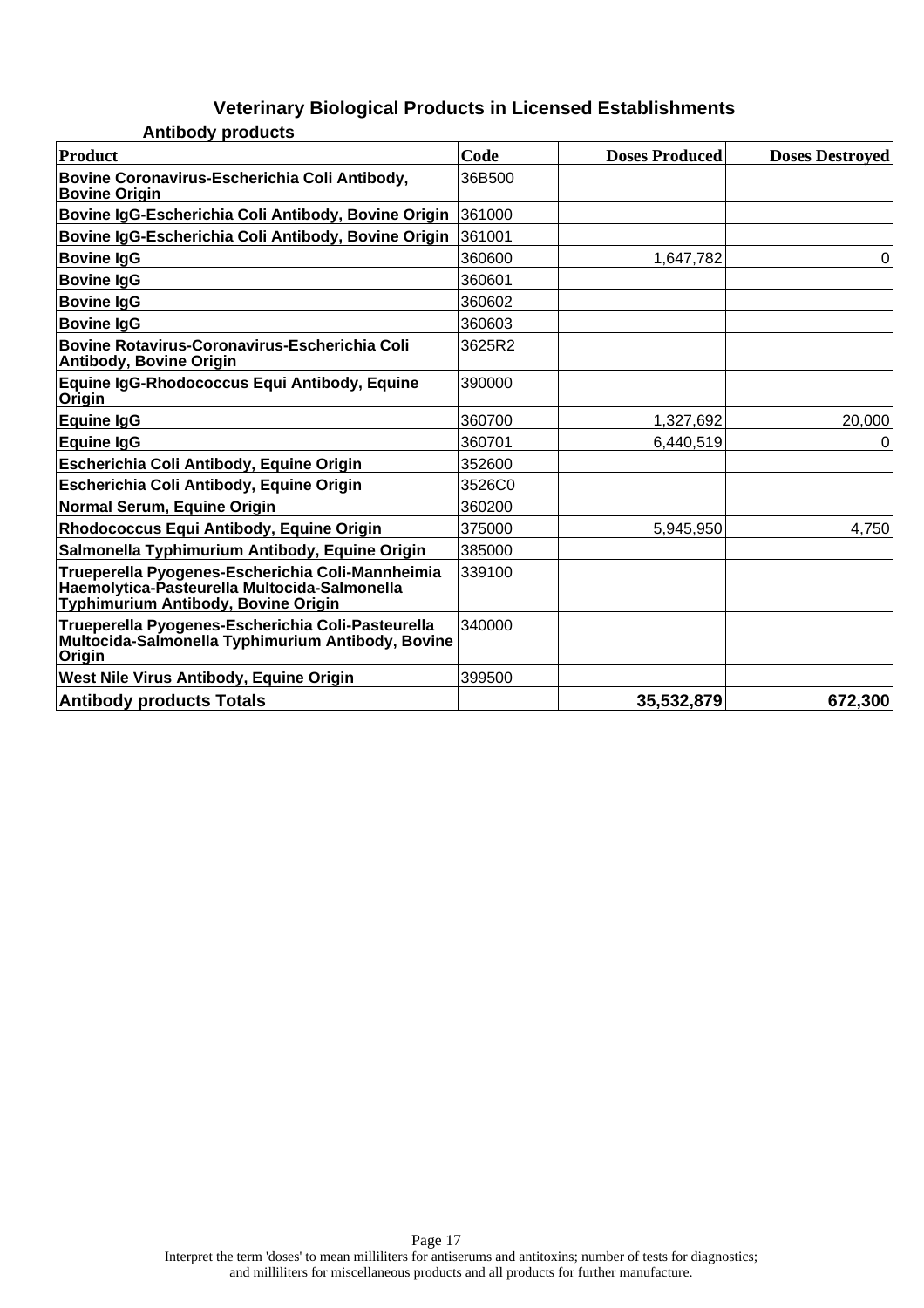| Product                                                                                                                                                                                                                                           | Code   | <b>Doses Produced</b> | <b>Doses Destroyed</b> |
|---------------------------------------------------------------------------------------------------------------------------------------------------------------------------------------------------------------------------------------------------|--------|-----------------------|------------------------|
| Autogenous Vaccine, Killed Virus, Autogenous<br>Bacterin                                                                                                                                                                                          | 450000 |                       |                        |
| Autogenous Vaccine, Killed Virus, Autogenous<br><b>Bacterin</b>                                                                                                                                                                                   | 450010 |                       |                        |
| Autogenous Vaccine, Killed Virus, Autogenous<br><b>Bacterin</b>                                                                                                                                                                                   | 450020 | 2,630,157             | 0                      |
| Bovine Rhinotracheitis-Virus Diarrhea Vaccine, Killed   414520<br>Virus, Campylobacter Fetus-Leptospira Canicola-<br>Grippotyphosa-Hardjo-Icterohaemorrhagiae-Pomona<br><b>Bacterin</b>                                                           |        |                       |                        |
| Bovine Rhinotracheitis-Virus Diarrhea Vaccine, Killed 414522<br>Virus, Campylobacter Fetus-Leptospira Canicola-<br>Grippotyphosa-Hardjo-Icterohaemorrhagiae-Pomona<br>Bacterin                                                                    |        |                       |                        |
| Bovine Rhinotracheitis-Virus Diarrhea Vaccine, Killed 43S520<br>Virus, Haemophilus Somnus-Mannheimia<br>Haemolytica-Pasteurella Multocida Bacterin-Toxoid                                                                                         |        |                       |                        |
| Bovine Rhinotracheitis-Virus Diarrhea Vaccine, Killed 433520<br>Virus, Leptospira Canicola-Grippotyphosa-Hardjo-<br>Icterohaemorrhagiae-Pomona Bacterin                                                                                           |        |                       |                        |
| Bovine Rhinotracheitis-Virus Diarrhea--Parainfluenza<br>3-Respiratory Syncytial Virus Vaccine, Killed Virus,<br><b>Campylobacter Fetus-Leptospira Canicola-</b><br>Grippotyphosa-Hardjo-Icterohaemorrhagiae-Pomona<br><b>Bacterin</b>             | 44B520 |                       |                        |
| Bovine Rhinotracheitis-Virus Diarrhea-Parainfluenza<br>3-Respiratory Syncytial Virus Vaccine, Killed Virus,<br><b>Campylobacter Fetus-Haemophilus Somnus-</b><br>Leptospira Canicola-Grippotyphosa-Hardjo-<br>Icterohaemorrhagiae-Pomona Bacterin | 44M520 |                       |                        |
| Bovine Rhinotracheitis-Virus Diarrhea-Parainfluenza<br>3-Respiratory Syncytial Virus Vaccine, Killed Virus,<br><b>Campylobacter Fetus-Haemophilus Somnus-</b><br>Leptospira Canicola-Grippotyphosa-Hardjo-<br>Icterohaemorrhagiae-Pomona Bacterin | 44M522 |                       |                        |
| Bovine Rhinotracheitis-Virus Diarrhea-Parainfluenza<br>3-Respiratory Syncytial Virus Vaccine, Killed Virus,<br><b>Campylobacter Fetus-Leptospira Canicola-</b><br>Grippotyphosa-Hardjo-Icterohaemorrhagiae-Pomona<br><b>Bacterin</b>              | 44B620 |                       |                        |
| Bovine Rhinotracheitis-Virus Diarrhea-Parainfluenza<br>3-Respiratory Syncytial Virus Vaccine, Killed Virus,<br><b>Haemophilus Somnus Bacterin</b>                                                                                                 | 44C520 |                       |                        |
| Bovine Rhinotracheitis-Virus Diarrhea-Parainfluenza<br>3-Respiratory Syncytial Virus Vaccine, Killed Virus,<br><b>Haemophilus Somnus Bacterin</b>                                                                                                 | 44D520 |                       |                        |
| Bovine Rhinotracheitis-Virus Diarrhea-Parainfluenza<br>3-Respiratory Syncytial Virus Vaccine, Killed Virus,<br>Haemophilus Somnus-Leptospira Canicola-<br>Grippotyphosa-Hardjo-Icterohaemorrhagiae-Pomona<br><b>Bacterin</b>                      | 44D720 |                       |                        |
| Bovine Rhinotracheitis-Virus Diarrhea-Parainfluenza<br>3-Respiratory Syncytial Virus Vaccine, Killed Virus,<br>Haemophilus Somnus-Leptospira Canicola-<br>Grippotyphosa-Hardjo-Icterohaemorrhagiae-Pomona<br><b>Bacterin</b>                      | 44D722 |                       |                        |
| Bovine Rhinotracheitis-Virus Diarrhea-Parainfluenza<br>3-Respiratory Syncytial Virus Vaccine, Killed Virus,<br>Leptospira Canicola-Grippotyphosa-Hardjo-<br>Icterohaemorrhagiae-Pomona Bacterin                                                   | 446520 |                       |                        |

|  | Vaccines with bacterins/bacterial extracts/toxoids |  |
|--|----------------------------------------------------|--|
|--|----------------------------------------------------|--|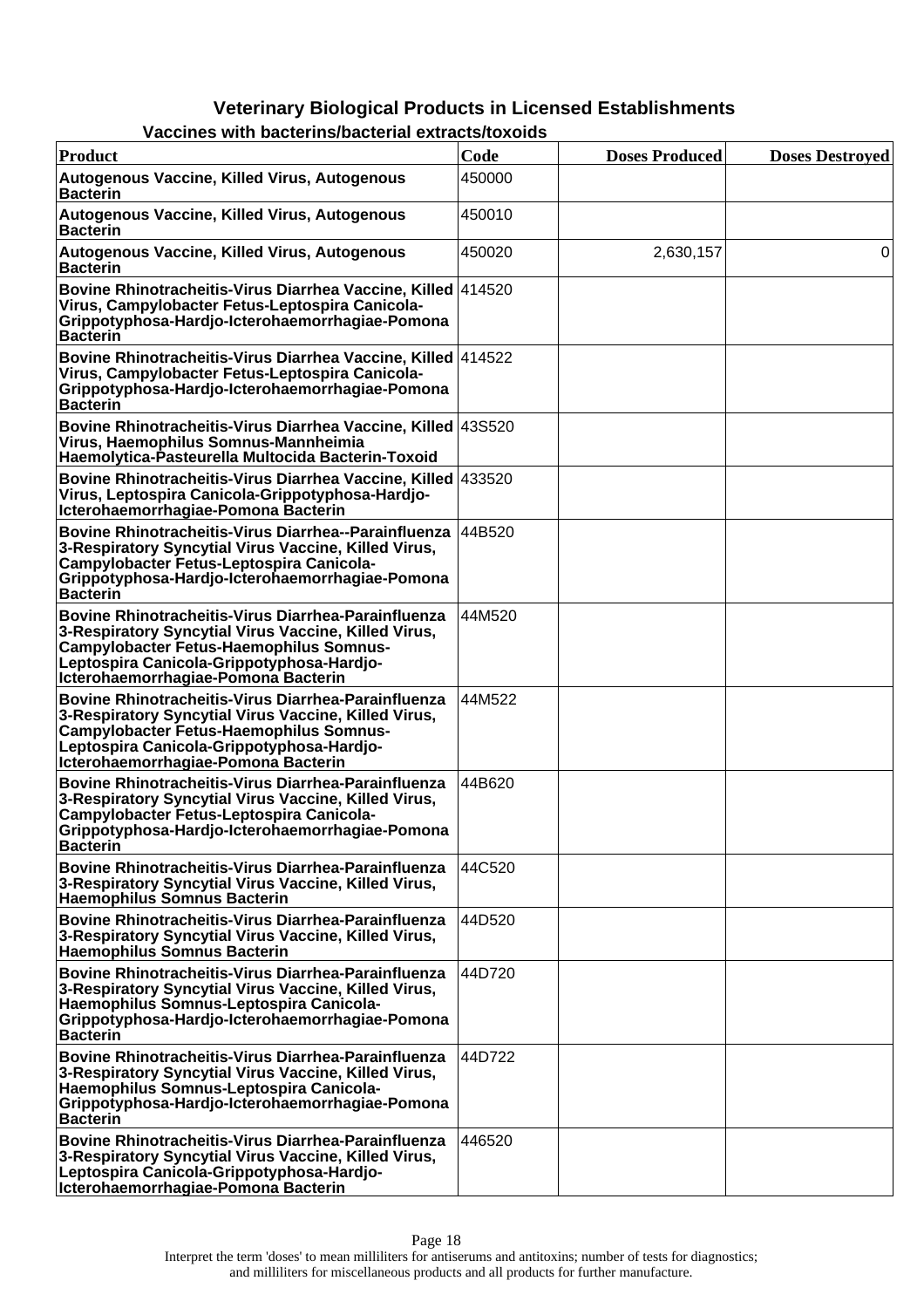| Product                                                                                                                                                                                                                          | Code   | <b>Doses Produced</b> | <b>Doses Destroyed</b> |
|----------------------------------------------------------------------------------------------------------------------------------------------------------------------------------------------------------------------------------|--------|-----------------------|------------------------|
| <b>Bovine Rhinotracheitis-Virus Diarrhea-Parainfluenza</b><br>3-Respiratory Syncytial Virus Vaccine, Killed Virus,<br>Leptospira Canicola-Grippotyphosa-Hardjo-<br>Icterohaemorrhagiae-Pomona Bacterin                           | 446524 |                       |                        |
| <b>Bovine Rhinotracheitis-Virus Diarrhea-Parainfluenza</b><br>3-Respiratory Syncytial Virus Vaccine, Killed Virus,<br>Leptospira Canicola-Grippotyphosa-Hardjo-<br>Icterohaemorrhagiae-Pomona Bacterin                           | 446620 |                       |                        |
| Bovine Rhinotracheitis-Virus Diarrhea-Parainfluenza<br>3-Respiratory Syncytial Virus Vaccine, Killed Virus,<br>Leptospira Canicola-Grippotyphosa-Hardjo-<br>Icterohaemorrhagiae-Pomona-Mannheimia<br><b>Haemolytica Bacterin</b> | 447520 |                       |                        |
| <b>Bovine Rhinotracheitis-Virus Diarrhea-Parainfluenza</b><br>3-Respiratory Syncytial Virus Vaccine, Killed Virus,<br><b>Mannheimia Haemolytica Bacterin</b>                                                                     | 44A520 |                       |                        |
| <b>Bovine Rhinotracheitis-Virus Diarrhea-Parainfluenza</b><br>3-Respiratory Syncytial Virus Vaccine, Modified Live<br>Virus, Mannheimia Haemolytica Toxoid                                                                       | 4X4120 |                       |                        |
| Bovine Rotavirus - Coronavirus Vaccine, Killed Virus,<br><b>Clostridium Perfringens Type C-Escherichia Coli</b><br><b>Bacterin-Toxoid</b>                                                                                        | 457020 |                       |                        |
| Bovine Rotavirus-Coronavirus Vaccine, Killed Virus,<br><b>Clostridium Perfringens Type C-Escherichia Coli</b><br><b>Bacterin-Toxoid</b>                                                                                          | 457022 |                       |                        |
| Bovine Rotavirus-Coronavirus Vaccine, Killed Virus,<br><b>Clostridium Perfringens Types C &amp; D-Escherichia</b><br><b>Coli Bacterin-Toxoid</b>                                                                                 | 457520 |                       |                        |
| Bovine Rotavirus-Coronavirus Vaccine, Killed Virus,<br><b>Escherichia Coli Bacterin</b>                                                                                                                                          | 458522 |                       |                        |
| Bovine Virus Diarrhea Vaccine, Killed Virus,<br>Campylobacter Fetus-Leptospira Canicola-<br>Grippotyphosa-Hardjo-Icterohaemorrhagiae-Pomona<br><b>Bacterin</b>                                                                   | 45B521 |                       |                        |
| Bovine Virus Diarrhea Vaccine, Killed Virus,<br>Leptospira Canicola-Grippotyphosa-Hardjo-<br>Icterohaemorrhagiae-Pomona Bacterin                                                                                                 | 459521 |                       |                        |
| Bovine Virus Diarrhea Vaccine, Killed Virus,<br>Leptospira Canicola-Grippotyphosa-Hardjo-<br>Icterohaemorrhagiae-Pomona Bacterin                                                                                                 | 459525 |                       |                        |
| Bovine Virus Diarrhea Vaccine, Modified Live Virus,<br><b>Mannheimia Haemolytica Toxoid</b>                                                                                                                                      | 4A9120 |                       |                        |
| Canine Coronavirus Vaccine, Killed Virus, Borrelia<br>Burgdorferi Bacterin-Leptospira Canicola-<br>Grippotyphosa-Icterohaemorrhagiae-Pomona<br><b>Bacterial Extract</b>                                                          | 47E521 |                       |                        |
| Canine Coronavirus Vaccine, Killed Virus, Leptospira 46E521<br>Canicola-Grippotyphosa-Icterohaemorrhagiae-<br><b>Pomona Bacterial Extract</b>                                                                                    |        |                       |                        |
| Canine Coronavirus Vaccine, Killed Virus, Leptospira   46E527<br>Canicola-Grippotyphosa-Icterohaemorrhagiae-<br><b>Pomona Bacterial Extract</b>                                                                                  |        |                       |                        |
| Canine Coronavirus Vaccine, Killed Virus, Leptospira 46D527<br>Icterohaemorrhagiae Bacterial Extract                                                                                                                             |        |                       |                        |
| Canine Distemper-Adenovirus Type 2-Parainfluenza-<br>Parvovirus Vaccine, Modified Live Virus, Leptospira<br>Canicola-Grippotyphosa-Icterohaemorrhagiae-<br><b>Pomona Bacterin</b>                                                | 47K120 |                       |                        |

#### **Vaccines with bacterins/bacterial extracts/toxoids**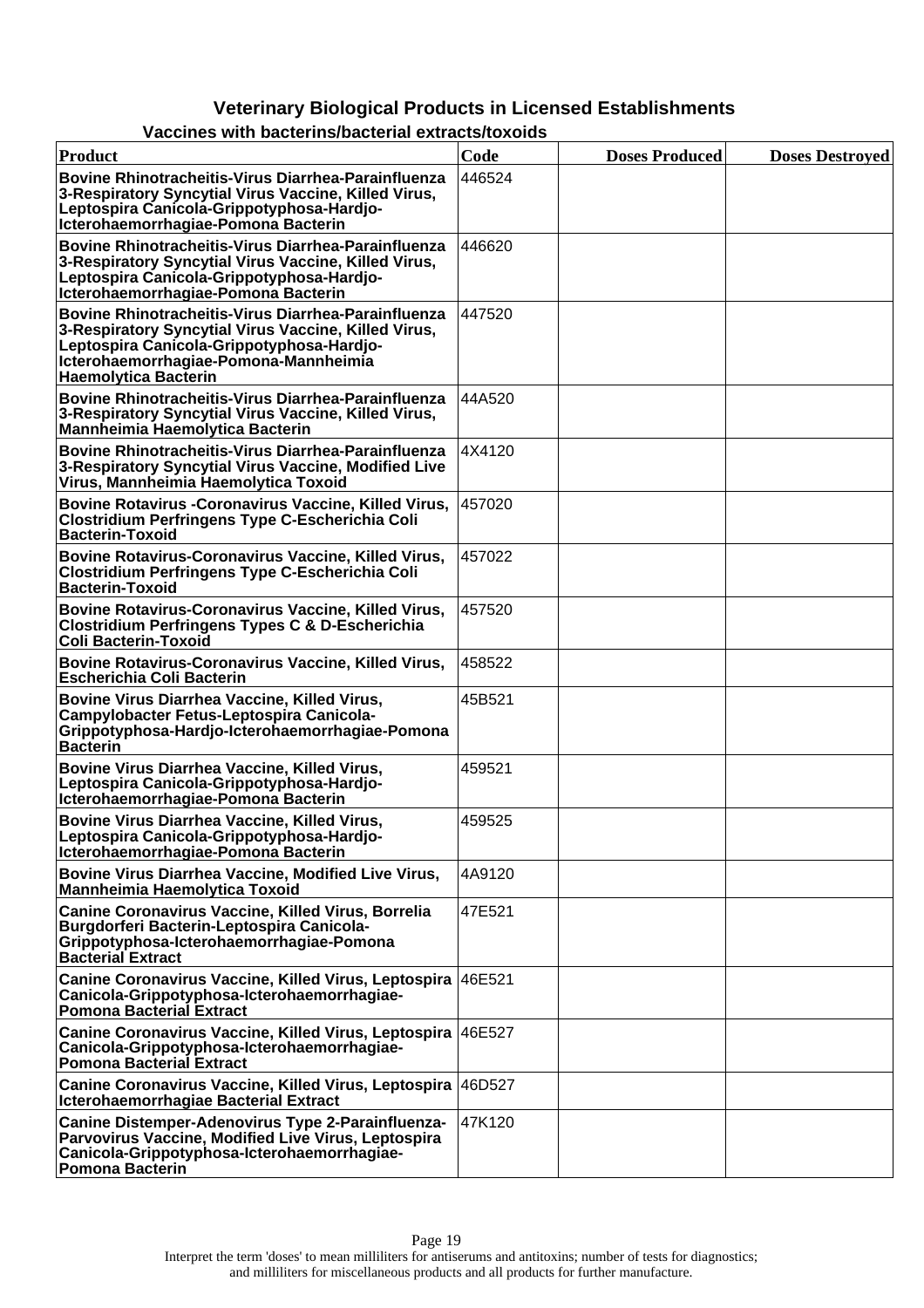| Product                                                                                                                                                       | Code   | <b>Doses Produced</b> | <b>Doses Destroyed</b> |
|---------------------------------------------------------------------------------------------------------------------------------------------------------------|--------|-----------------------|------------------------|
| Canine Distemper-Adenovirus Type 2-Parainfluenza-<br>Parvovirus Vaccine, Modified Live Virus, Leptospira<br>Canicola-Icterohaemorrhagiae Bacterin             | 463720 |                       |                        |
| Canine Distemper-Adenovirus Type 2-Parainfluenza-<br>Parvovirus Vaccine, Modified Live Virus, Leptospira<br>Canicola-Icterohaemorrhagiae Bacterin             | 463723 |                       |                        |
| Encephalomyelitis Vaccine, Eastern & Western &<br>Venezuelan, Killed Virus, Tetanus Toxoid                                                                    | 486522 |                       |                        |
| Encephalomyelitis Vaccine, Eastern & Western,<br><b>Killed Virus, Tetanus Toxoid</b>                                                                          | 486500 |                       |                        |
| Encephalomyelitis Vaccine, Eastern & Western,<br><b>Killed Virus, Tetanus Toxoid</b>                                                                          | 486501 |                       |                        |
| Encephalomyelitis Vaccine, Eastern & Western,<br><b>Killed Virus, Tetanus Toxoid</b>                                                                          | 486524 |                       |                        |
| Encephalomyelitis Vaccine, Eastern & Western,<br><b>Killed Virus, Tetanus Toxoid</b>                                                                          | 486528 |                       |                        |
| Encephalomyelitis-Influenza Vaccine, Eastern &<br><b>Western, Killed Virus, Tetanus Toxoid</b>                                                                | 483546 |                       |                        |
| Encephalomyelitis-Influenza Vaccine, Eastern &<br><b>Western, Killed Virus, Tetanus Toxoid</b>                                                                | 483526 |                       |                        |
| Encephalomyelitis-Influenza-West Nile Virus Vaccine, 46W522<br>Eastern & Western, Killed Virus, Tetanus Toxoid                                                |        |                       |                        |
| Encephalomyelitis-Rhinopneumonitis-Influenza<br>Vaccine, Eastern & Western & Venezuelan, Killed<br><b>Virus, Tetanus Toxoid</b>                               | 484726 |                       |                        |
| Encephalomyelitis-Rhinopneumonitis-Influenza<br>Vaccine, Eastern & Western & Venezuelan, Killed<br><b>Virus, Tetanus Toxoid</b>                               | 484721 |                       |                        |
| Encephalomyelitis-Rhinopneumonitis-Influenza<br>Vaccine, Eastern & Western, Killed Virus, Tetanus<br>Toxoid                                                   | 484520 |                       |                        |
| Encephalomyelitis-Rhinopneumonitis-Influenza<br>Vaccine, Eastern & Western, Killed Virus, Tetanus<br><b>Toxoid</b>                                            | 484521 |                       |                        |
| Encephalomyelitis-Rhinopneumonitis-Influenza<br>Vaccine, Eastern & Western, Killed Virus, Tetanus<br><b>Toxoid</b>                                            | 484526 |                       |                        |
| Encephalomyelitis-Rhinopneumonitis-Influenza<br>Vaccine, Eastern & Western, Killed Virus, Tetanus<br>Toxoid                                                   | 484533 |                       |                        |
| Encephalomyelitis-Rhinopneumonitis-Influenza-West 49W521<br>Nile Virus Vaccine, Eastern & Western & Venezuelan,<br><b>Killed Virus, Tetanus Toxoid</b>        |        |                       |                        |
| Encephalomyelitis-Rhinopneumonitis-Influenza-West 4855R2<br>Nile Virus Vaccine, Eastern & Western, Killed Virus,<br>Killed Flavivirus Chimera, Tetanus Toxoid |        |                       |                        |
| Encephalomyelitis-Rhinopneumonitis-Influenza-West   485525<br>Nile Virus Vaccine, Eastern & Western, Killed Virus,<br><b>Tetanus Toxoid</b>                   |        |                       |                        |
| Encephalomyelitis-West Nile Virus Vaccine, Eastern<br>& Western, Killed Virus, Tetanus Toxoid                                                                 | 48W524 |                       |                        |
| Encephalomyelitis-West Nile Virus Vaccine, Eastern<br>& Western & Venezuelan, Killed Virus, Tetanus<br><b>Toxoid</b>                                          | 48W520 |                       |                        |
| Encephalomyelitis-West Nile Virus Vaccine, Eastern<br>& Western & Venezuelan, Killed Virus, Tetanus<br><b>Toxoid</b>                                          | 48W525 |                       |                        |

#### **Vaccines with bacterins/bacterial extracts/toxoids**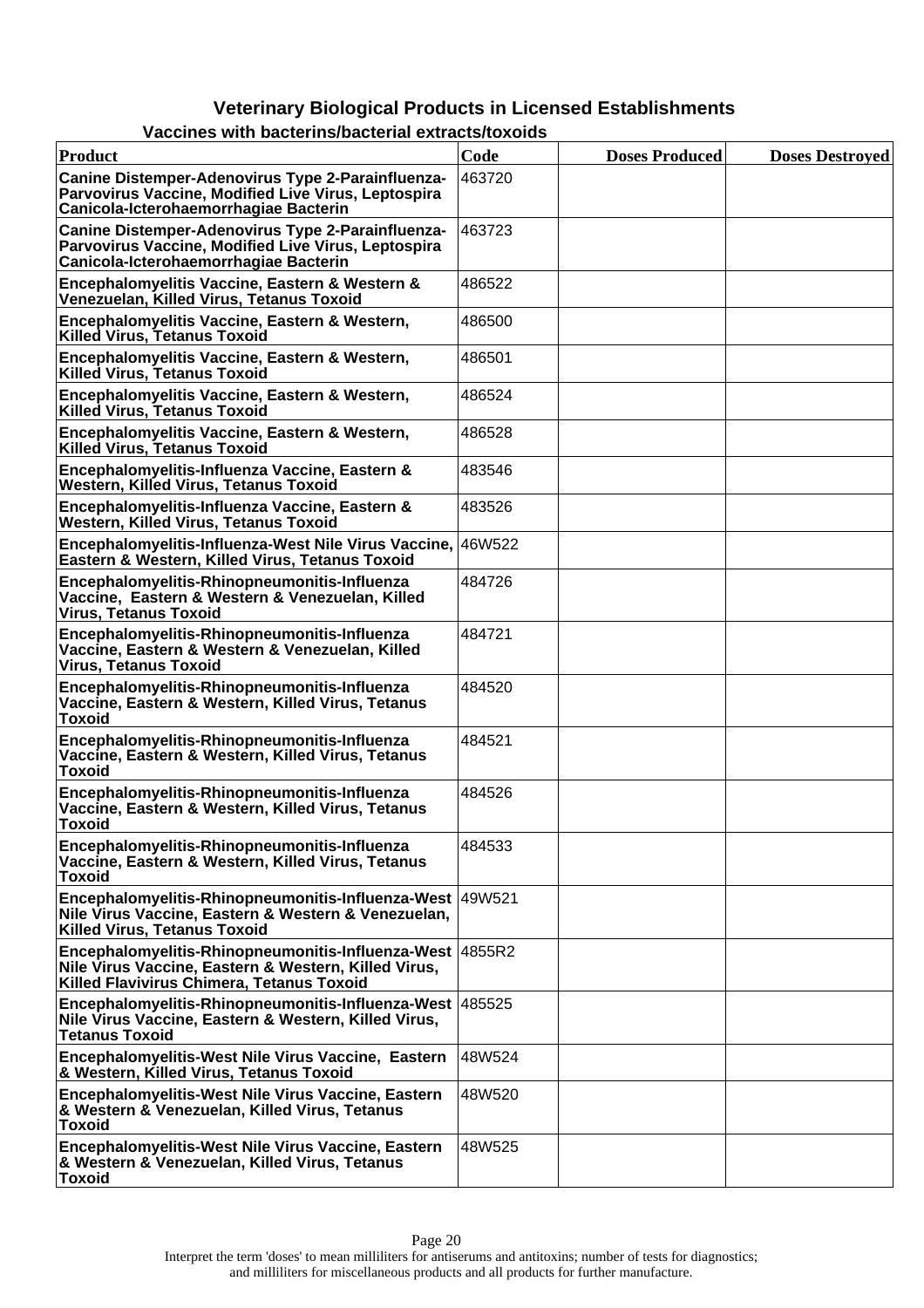| <b>Product</b>                                                                                                                                                          | Code   | <b>Doses Produced</b> | <b>Doses Destroyed</b> |
|-------------------------------------------------------------------------------------------------------------------------------------------------------------------------|--------|-----------------------|------------------------|
| Encephalomyelitis-West Nile Virus Vaccine, Eastern<br>& Western, Killed Virus, Killed Flavivirus Chimera,<br><b>Tetanus Toxoid</b>                                      | 48W5R1 |                       |                        |
| Encephalomyelitis-West Nile Virus Vaccine, Eastern<br>& Western, Killed Virus, Tetanus Toxoid                                                                           | 48W521 |                       |                        |
| Infectious Salmon Anemia Virus Vaccine, Killed<br>Virus, Aeromonas Salmonicida-Vibrio Anguillarum-<br>Ordalii-Salmonicida Bacterin                                      | 4A4520 |                       |                        |
| Mink Enteritis Vaccine, Killed Virus, Clostridium<br><b>Botulinum Type C-Pseudomonas Aeruginosa</b><br><b>Bacterin-Toxoid</b>                                           | 49A523 |                       |                        |
| <b>Newcastle Disease-Bronchitis Vaccine, Mass &amp; Ark</b><br>Types, Killed Virus, Salmonella Enteritidis Bacterin                                                     | 48D711 |                       |                        |
| Newcastle-Bronchitis Vaccine, Mass Type, Killed<br>Virus, Mycoplasma Gallisepticum Bacterin                                                                             | 48B510 |                       |                        |
| Newcastle-Bronchitis Vaccine, Mass Type, Killed<br>Virus, Salmonella Enteritidis Bacterin                                                                               | 48D610 | 141,285,000           | 11,729,000             |
| Parvovirus Vaccine, Killed Virus, Erysipelothrix<br>Rhusiopathiae-Leptospira Bratislava-Canicola-<br>Grippotyphosa-Hardjo-Icterohaemorrhagiae-Pomona<br><b>Bacterin</b> | 4BC520 |                       |                        |
| Parvovirus Vaccine, Killed Virus, Erysipelothrix<br>Rhusiopathiae-Leptospira Bratislava-Canicola-<br>Grippotyphosa-Hardio-Icterohaemorrhagiae-Pomona<br><b>Bacterin</b> | 4BC521 |                       |                        |
| Parvovirus Vaccine, Killed Virus, Erysipelothrix<br>Rhusiopathiae-Leptospira Bratislava-Canicola-<br>Grippotyphosa-Hardjo-Icterohaemorrhagiae-Pomona<br><b>Bacterin</b> | 4BC522 |                       |                        |
| Parvovirus Vaccine, Killed Virus, Erysipelothrix<br>Rhusiopathiae-Leptospira Canicola-Grippotyphosa-<br>Hardjo-Icterohaemorrhagiae-Pomona Bacterin                      | 48C520 |                       |                        |
| Parvovirus Vaccine, Killed Virus, Erysipelothrix<br>Rhusiopathiae-Leptospira Canicola-Grippotyphosa-<br>Hardjo-Icterohaemorrhagiae-Pomona Bacterin                      | 48C521 |                       |                        |
| Parvovirus Vaccine, Killed Virus, Erysipelothrix<br>Rhusiopathiae-Leptospira Canicola-Grippotyphosa-<br>Hardjo-Icterohaemorrhagiae-Pomona Bacterin                      | 48C522 |                       |                        |
| Porcine Circovirus Vaccine, Type 1 - Type 2 Chimera,<br>Killed Virus, Mycoplasma Hyopneumoniae Bacterin                                                                 | 49K5R5 |                       |                        |
| Porcine Circovirus Vaccine, Type 2, Killed<br>Baculovirus Vector, Mycoplasma Hyopneumoniae<br><b>Bacterin</b>                                                           | 49K5R1 | 47,759,900            | 357,300                |
| Porcine Circovirus Vaccine, Type 2, Killed<br>Baculovirus Vector, Mycoplasma Hyopneumoniae<br><b>Bacterin</b>                                                           | 49K5R6 |                       |                        |
| Rabies Vaccine, Killed Virus, Neorickettsia Risticii<br><b>Bacterin</b>                                                                                                 | 490520 |                       |                        |
| Trichomonas Foetus Vaccine, Killed Protozoa-<br>Campylobacter Fetus-Leptospira Canicola-<br>Grippotyphosa-Hardjo-Icterohaemorrhagiae-Pomona<br><b>Bacterin</b>          | 499000 |                       |                        |
| Vaccines with bacterins/bacterial<br>extracts/toxoids Totals                                                                                                            |        | 730,450,169           | 12,977,950             |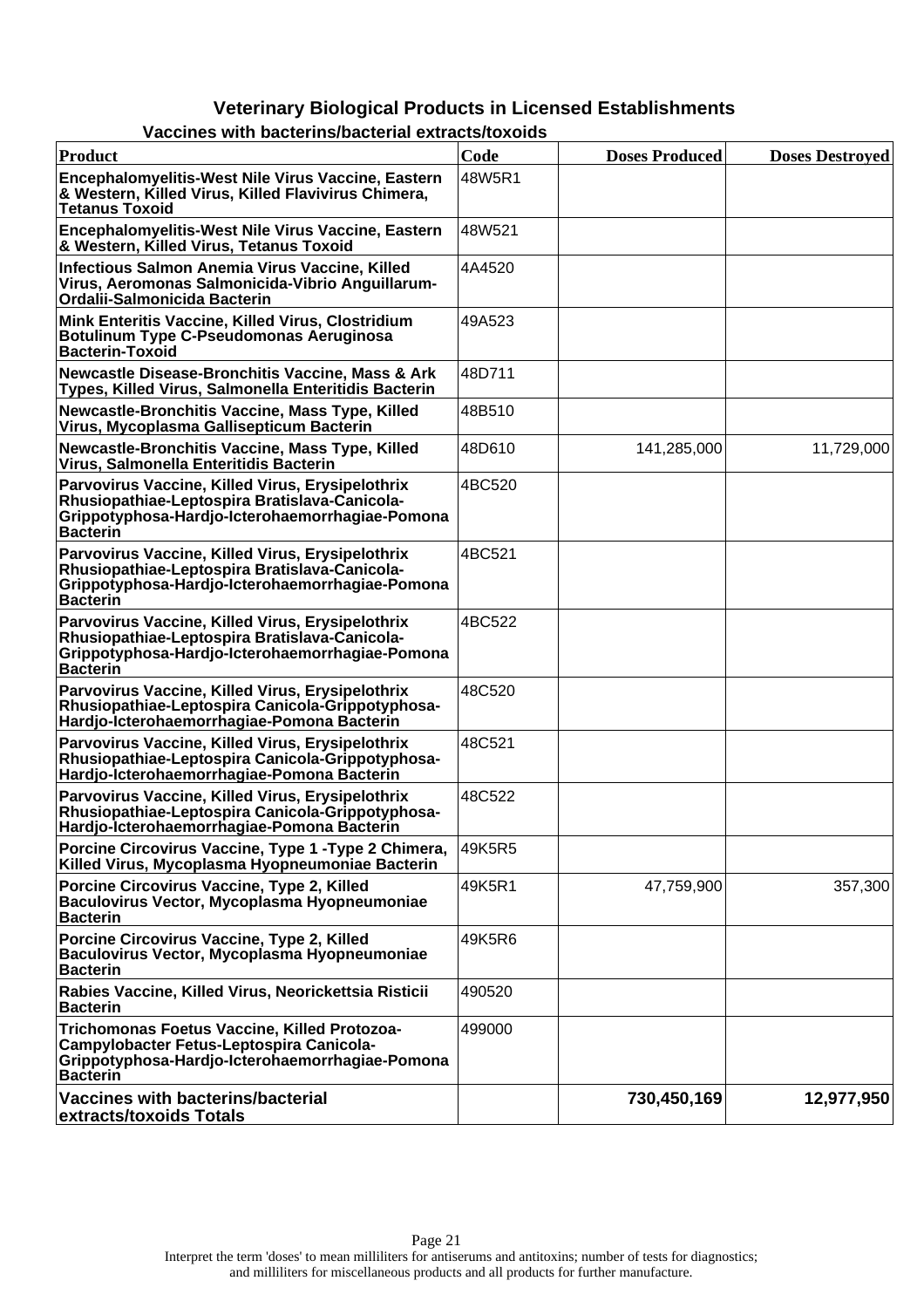**Diagnostic products**

| <b>Product</b>                                                                                                                  | Code   | <b>Doses Produced</b> | <b>Doses Destroved</b> |
|---------------------------------------------------------------------------------------------------------------------------------|--------|-----------------------|------------------------|
| Anaplasma Antibody Test Kit, cELISA                                                                                             | 500221 |                       |                        |
| Avian Encephalomyelitis Virus Antibody Test Kit                                                                                 | 500600 | 898,600               | 0                      |
| Avian Influenza Virus Antibody Test Kit, ELISA                                                                                  | 500420 | 776,140               | 0                      |
| Avian Influenza Virus Antibody Test Kit, cELISA                                                                                 | 500421 |                       |                        |
| Avian Influenza Virus Antibody Test Kit                                                                                         | 500400 |                       |                        |
| Avian Influenza Virus RNA Test Kit                                                                                              | 50A580 |                       |                        |
| Avian Influenza Virus Type A Antigen Test Kit                                                                                   | 518050 |                       |                        |
| Avian Influenza Virus Type A Antigen Test Kit                                                                                   | 518052 |                       |                        |
| Avian Leukosis Virus Antibody Test Kit, Subgroup J                                                                              | 500702 |                       |                        |
| Avian Leukosis Virus Antibody Test Kit                                                                                          | 500701 |                       |                        |
| Avian Leukosis Virus Antigen Test Kit                                                                                           | 500700 | 4,189,680             | 0                      |
| <b>Avian Reovirus Antibody Test Kit</b>                                                                                         | 500800 | 2,291,720             | 0                      |
| Babesia Caballi Antibody Test Kit, cELISA                                                                                       | 501A20 |                       |                        |
| <b>Bluetongue Virus Antibody Test Kit, cELISA</b>                                                                               | 501020 |                       |                        |
| <b>Bluetongue Virus Antibody Test Kit</b>                                                                                       | 501000 |                       |                        |
| Bordetella Avium Antibody Test Kit                                                                                              | 501500 |                       |                        |
| <b>Bovine Leukemia Virus Antibody Test Kit</b>                                                                                  | 550520 |                       |                        |
| Bovine Spongiform Encephalopathy Antigen Test Kit, 543022<br><b>ELISA</b>                                                       |        |                       |                        |
| <b>Bovine Spongiform Encephalopathy-Scrapie Antigen</b><br>Test Kit, EIA                                                        | 544021 |                       |                        |
| <b>Bovine Virus Diarrhea Antigen Test Kit</b>                                                                                   | 5A0500 |                       |                        |
| <b>Bovine Virus Diarrhea Antigen Test Kit</b>                                                                                   | 5A0522 |                       |                        |
| <b>Bovine Virus Diarrhea Antigen Test Kit</b>                                                                                   | 5A0550 |                       |                        |
| <b>Bovine Virus Diarrhea RNA Test Kit</b>                                                                                       | 5A0680 |                       |                        |
| <b>Brucella Abortus Antibody Test Kit</b>                                                                                       | 501330 |                       |                        |
| <b>Canine Anaplasma Antibody Test Kit</b>                                                                                       | 575120 |                       |                        |
| Canine Borrelia Burgdorferi Antibody Test Kit                                                                                   | 501750 |                       |                        |
| <b>Canine Brucellosis Antibody Test Kit</b>                                                                                     | 502100 |                       |                        |
| <b>Canine Distemper-Adenovirus Type 2-Parvovirus</b><br><b>Antibody Test Kit, Dot Blot</b>                                      | 53P250 |                       |                        |
| <b>Canine Distemper-Parvovirus Antibody Test Kit</b>                                                                            | 53P100 |                       |                        |
| <b>Canine Ehrlichia Antibody Test Kit</b>                                                                                       | 503920 |                       |                        |
| <b>Canine Heartworm Antigen Test Kit</b>                                                                                        | 501800 | 6,589,004             | 0                      |
| <b>Canine Heartworm Antigen Test Kit</b>                                                                                        | 501801 |                       |                        |
| <b>Canine Heartworm Antigen Test Kit</b>                                                                                        | 501802 |                       |                        |
| <b>Canine Heartworm Antigen Test Kit</b>                                                                                        | 501803 |                       |                        |
| Canine Heartworm Antigen Test Kit                                                                                               | 501808 |                       |                        |
| Canine Heartworm Antigen-Anaplasma<br>Phagocytophilum-Platys-Borrelia Burgdorferi-<br>Ehrlichia Canis-Ewingii Antibody Test Kit | 5P2100 |                       |                        |
| <b>Canine Leptospira Antibody Test Kit</b>                                                                                      | 505220 |                       |                        |
| <b>Canine Leptospira Antibody Test Kit</b>                                                                                      | 505250 |                       |                        |
| <b>Canine Parvovirus Antigen Test Kit, Blot Test</b>                                                                            | 502400 |                       |                        |
| <b>Canine Parvovirus Antigen Test Kit</b>                                                                                       | 502401 |                       |                        |
| <b>Canine Parvovirus Antigen Test Kit</b>                                                                                       | 502403 |                       |                        |
| <b>Canine Rheumatoid Factor Antigen Test Kit</b>                                                                                | 501200 |                       |                        |
| <b>Caprine Arthritis-Encephalitis-Ovine Progressive</b><br>Pneumonia Virus Antibody Test Kit                                    | 514000 |                       |                        |
| Chicken Anemia Virus Antibody Test Kit                                                                                          | 50C100 |                       |                        |

Page 22

Interpret the term 'doses' to mean milliliters for antiserums and antitoxins; number of tests for diagnostics; and milliliters for miscellaneous products and all products for further manufacture.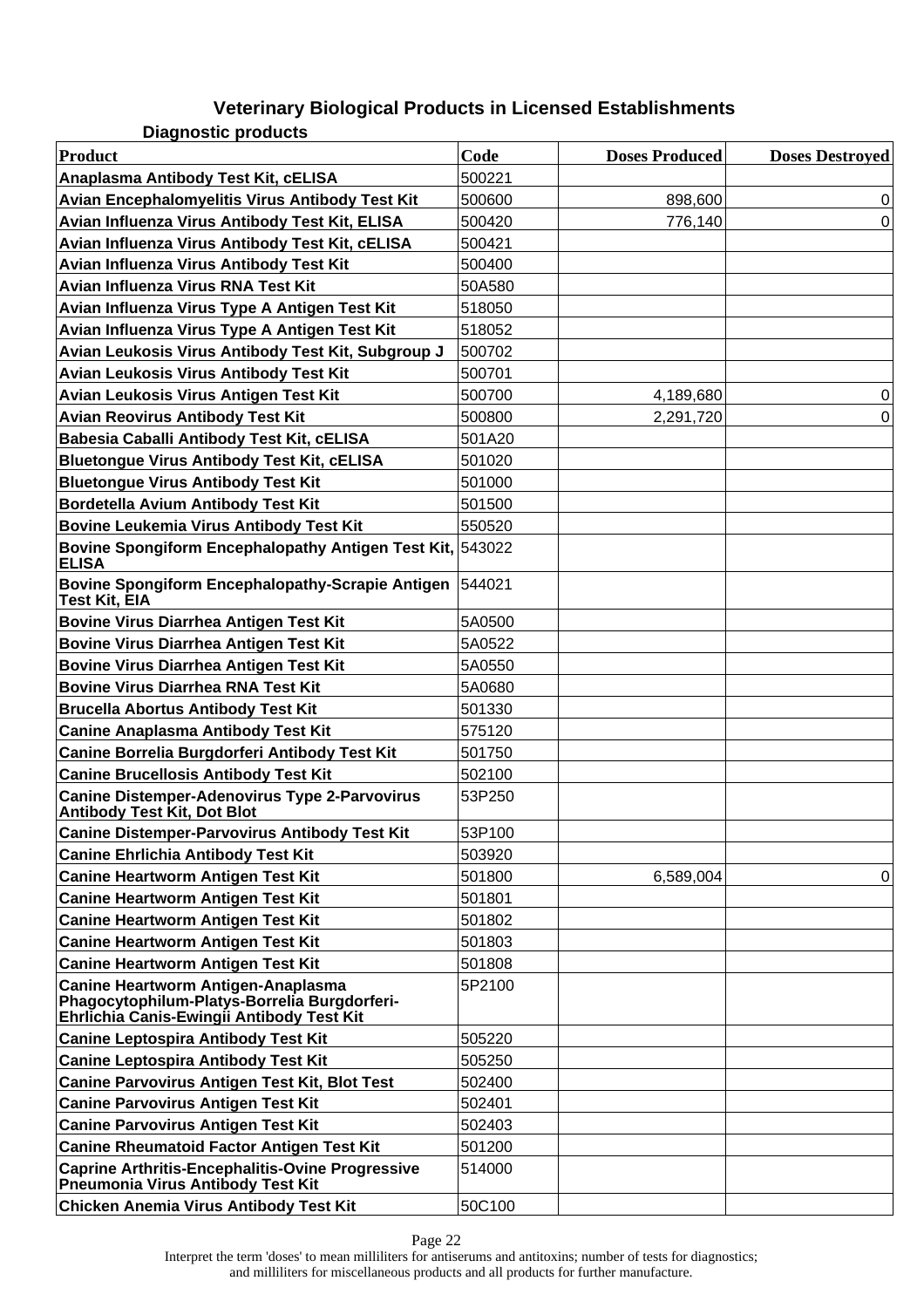| <b>Diagnostic products</b> |  |
|----------------------------|--|
|                            |  |

| Product                                                                                            | Code   | <b>Doses Produced</b> | <b>Doses Destroyed</b> |
|----------------------------------------------------------------------------------------------------|--------|-----------------------|------------------------|
| <b>Chicken Anemia Virus Antibody Test Kit</b>                                                      | 50C101 |                       |                        |
| <b>Chronic Wasting Disease Antigen Test Kit, EIA</b>                                               | 542021 |                       |                        |
| <b>Chronic Wasting Disease Antigen Test Kit, ELISA</b>                                             | 542022 |                       |                        |
| Epizootic Hemorrhagic Disease Virus Antibody Test<br>Kit                                           | 5A2700 |                       |                        |
| Equine Arteritis Virus Antibody Test Kit, cELISA                                                   | 552520 |                       |                        |
| Equine Infectious Anemia Virus Antibody Test Kit,<br><b>ELISA</b>                                  | 551500 | 422,304               | $\Omega$               |
| Equine Infectious Anemia Virus Antibody Test Kit,<br><b>ELISA</b>                                  | 551501 |                       |                        |
| <b>Equine Infectious Anemia Virus Antibody Test Kit</b>                                            | 551521 | 1,523,120             | 0                      |
| <b>Equine Infectious Anemia Virus Antibody Test Kit</b>                                            | 551522 |                       |                        |
| Equine Infectious Anemia Virus Antibody Test Kit                                                   | 551523 |                       |                        |
| <b>Feline Heartworm Antibody Test Kit</b>                                                          | 5F1800 |                       |                        |
| Feline Heartworm Antigen Test Kit                                                                  | 5F2000 |                       |                        |
| Feline Heartworm-Feline Leukemia Virus Antigen-<br>Feline Immunodeficiency Virus Antibody Test Kit | 502C01 |                       |                        |
| Feline Heartworm-Feline Leukemia Virus Antigen-<br>Feline Immunodeficiency Virus Antibody Test Kit | 502C51 |                       |                        |
| Feline Immunodeficiency Virus Antibody Test Kit                                                    | 503600 |                       |                        |
| <b>Feline Infectious Peritonitis Virus Antibody Test Kit</b>                                       | 502900 |                       |                        |
| Feline Leukemia Virus Antigen Test Kit                                                             | 502800 | 286,416               | 0                      |
| Feline Leukemia Virus Antigen Test Kit                                                             | 502801 |                       |                        |
| Feline Leukemia Virus Antigen Test Kit                                                             | 502802 |                       |                        |
| Feline Leukemia Virus Antigen Test Kit                                                             | 502803 |                       |                        |
| Feline Leukemia Virus Antigen-Feline<br><b>Immunodeficiency Virus Antibody Test Kit</b>            | 502A00 |                       |                        |
| Feline Leukemia Virus Antigen-Feline<br><b>Immunodeficiency Virus Antibody Test Kit</b>            | 502A01 |                       |                        |
| Feline Leukemia Virus Antigen-Feline<br><b>Immunodeficiency Virus Antibody Test Kit</b>            | 502A02 |                       |                        |
| Feline Panleukopenia Virus Antibody Test Kit, Dot<br><b>Blot</b>                                   | 503F50 |                       |                        |
| Foot and Mouth Disease Virus Antibody Test Kit,<br>Solid Phase Immunoassay                         | 5FM050 |                       |                        |
| Foot and Mouth Disease Virus Antibody Test Kit                                                     | 5FM020 |                       |                        |
| Fowl Laryngotracheitis Virus Antibody Test Kit                                                     | 560100 |                       |                        |
| <b>Giardia Antigen Test Kit</b>                                                                    | 5G0520 |                       |                        |
| <b>Giardia Antigen Test Kit</b>                                                                    | 5G0550 |                       |                        |
| <b>Giardia Antigen Test Kit</b>                                                                    | 5G0551 |                       |                        |
| Hemorrhagic Enteritis Virus Antibody Test Kit                                                      | 57E100 |                       |                        |
| Infectious Bronchitis Virus Antibody Test Kit                                                      | 503000 | 3,997,380             | 0                      |
| <b>Infectious Bursal Disease Virus Antibody Test Kit</b>                                           | 504000 | 2,640,376             | 0                      |
| <b>Infectious Bursal Disease Virus Antibody Test Kit</b>                                           | 504001 |                       |                        |
| <b>Mycobacterium Bovis Antibody Test Kit</b>                                                       | 5A6520 |                       |                        |
| Mycobacterium Bovis-Mycobacterium Tuberculosis<br><b>Antibody Test Kit</b>                         | 547050 |                       |                        |
| Mycobacterium Paratuberculosis Antibody Test Kit                                                   | 506400 |                       |                        |
| Mycobacterium Paratuberculosis Antibody Test Kit                                                   | 506401 |                       |                        |
| Mycobacterium Paratuberculosis DNA Test Kit                                                        | 506600 |                       |                        |
| Mycoplasma Gallisepticum Antibody Test Kit                                                         | 507000 | 2,175,360             | 0                      |

Interpret the term 'doses' to mean milliliters for antiserums and antitoxins; number of tests for diagnostics; and milliliters for miscellaneous products and all products for further manufacture.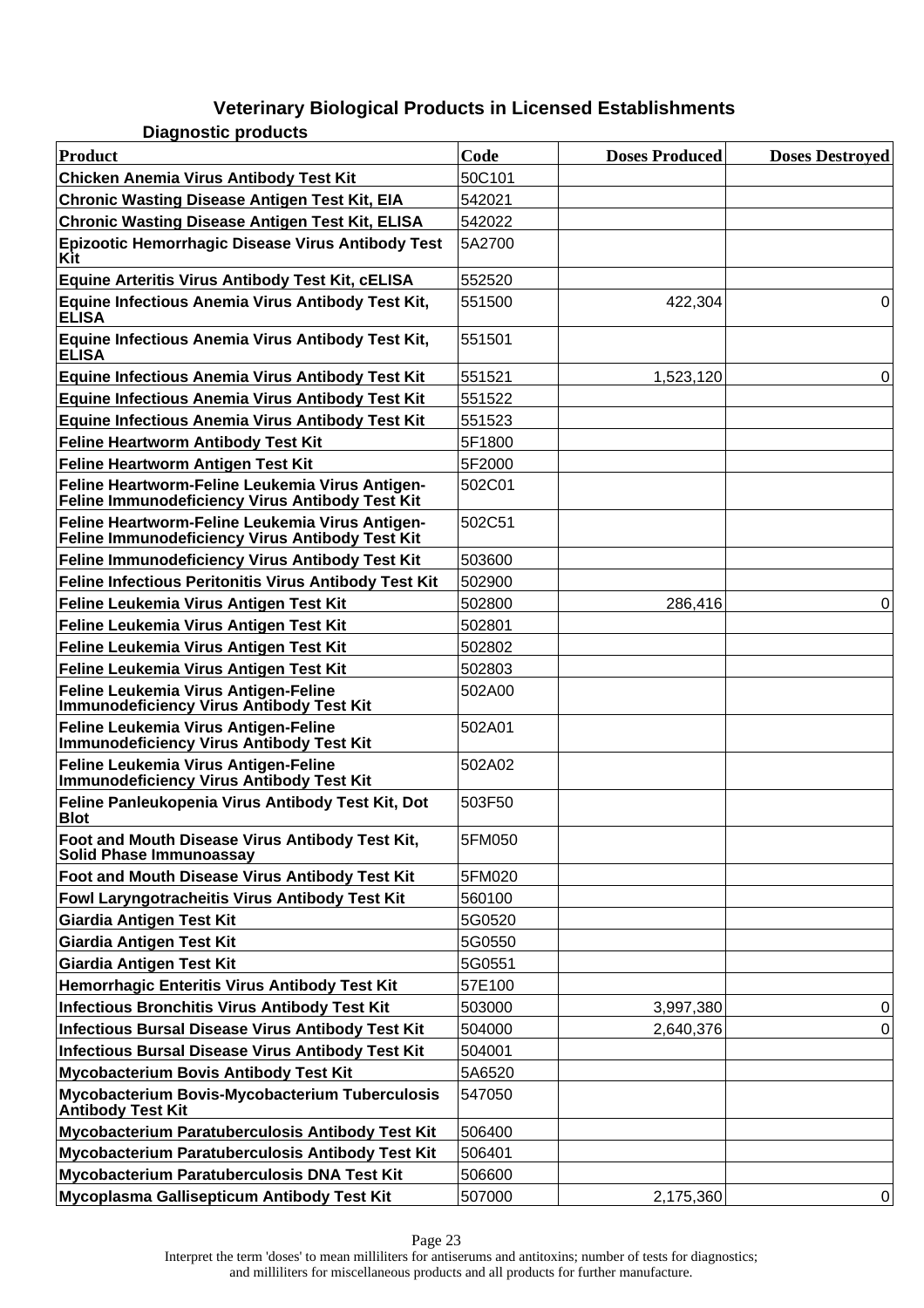|                            | . <i>.</i> |
|----------------------------|------------|
| <b>Diagnostic products</b> |            |

| <b>Product</b>                                                                           | Code   | <b>Doses Produced</b> | <b>Doses Destroyed</b> |
|------------------------------------------------------------------------------------------|--------|-----------------------|------------------------|
| Mycoplasma Gallisepticum Antibody Test Kit                                               | 507001 |                       |                        |
| Mycoplasma Gallisepticum Antigen                                                         | 507102 |                       |                        |
| Mycoplasma Gallisepticum-Synoviae Antibody Test<br>Kit                                   | 507400 |                       |                        |
| Mycoplasma Gallisepticum-Synoviae Antibody Test<br>Kit                                   | 507420 |                       |                        |
| Mycoplasma Hyopneumoniae Antibody Test Kit                                               | 507500 |                       |                        |
| Mycoplasma Meleagridis Antibody Test Kit                                                 | 517200 |                       |                        |
| Mycoplasma Meleagridis Antigen                                                           | 507201 |                       |                        |
| Mycoplasma Synoviae Antibody Test Kit                                                    | 517300 | 2,272,800             | 0                      |
| Mycoplasma Synoviae Antibody Test Kit                                                    | 517301 |                       |                        |
| Mycoplasma Synoviae Antigen                                                              | 507302 |                       |                        |
| Neospora Caninum Antibody Test Kit, cELISA                                               | 5N0520 |                       |                        |
| Neospora Caninum Antibody Test Kit                                                       | 5N0500 |                       |                        |
| Newcastle Disease Virus Antibody Test Kit, ELISA                                         | 508020 |                       |                        |
| <b>Newcastle Disease Virus Antibody Test Kit</b>                                         | 508000 | 2,001,516             | 0                      |
| <b>Newcastle Disease Virus Antibody Test Kit</b>                                         | 508001 |                       |                        |
| Pasteurella Multocida Antibody Test Kit                                                  | 513000 |                       |                        |
| Pasteurella Multocida Antibody Test Kit                                                  | 513001 |                       |                        |
| Porcine Epidemic Diarrhea Virus Antibody Test Kit                                        | 500320 |                       |                        |
| <b>Porcine Reproductive &amp; Respiratory Syndrome Virus</b><br><b>Antibody Test Kit</b> | 59S502 |                       |                        |
| <b>Porcine Reproductive &amp; Respiratory Syndrome Virus</b><br><b>Antibody Test Kit</b> | 59S520 |                       |                        |
| <b>Pseudorabies Virus Antibody Test Kit</b>                                              | 511002 |                       |                        |
| <b>Pseudorabies Virus Antibody Test Kit</b>                                              | 511003 |                       |                        |
| <b>Pseudorabies Virus gB Antibody Test Kit</b>                                           | 511400 |                       |                        |
| <b>Pseudorabies Virus gpl Antibody Test Kit</b>                                          | 511300 |                       |                        |
| Reticuloendotheliosis Virus Antibody Test Kit                                            | 526500 |                       |                        |
| Salmonella Enteritidis Antibody Test Kit                                                 | 5SE500 |                       |                        |
| Salmonella Enteritidis-Typhimurium Antibody Test<br>Kit                                  | 57E500 |                       |                        |
| <b>Small Ruminant Lentivirus Antibody Test Kit, cELISA 513920</b>                        |        |                       |                        |
| Swine Influenza Virus Antibody Test Kit                                                  | 59A520 |                       |                        |
| Swine Influenza Virus RNA Test Kit                                                       | 59A780 |                       |                        |
| Swine Influenza Virus RNA Test Kit                                                       | 59A781 |                       |                        |
| Swine Influenza Virus Type A Antigen Test Kit                                            | 518150 |                       |                        |
| Swine Influenza Virus Type A Antigen Test Kit                                            | 518151 |                       |                        |
| <b>Theileria Equi Antibody Test Kit</b>                                                  | 501B20 |                       |                        |
| <b>Trichinella Spiralis Antibody Test Kit</b>                                            | 535000 |                       |                        |
| <b>Trichomonas Foetus DNA Test Kit</b>                                                   | 529280 |                       |                        |
| Tuberculin, Mammalian, Human Isolates, Intradermic                                       | 530100 |                       |                        |
| Tuberculin, PPD Bovis, Intradermic                                                       | 530200 |                       |                        |
| West Nile Virus Antibody Test Kit, ELISA                                                 | 599620 |                       |                        |
| <b>Diagnostic products Totals</b>                                                        |        | 84,175,379            | 0                      |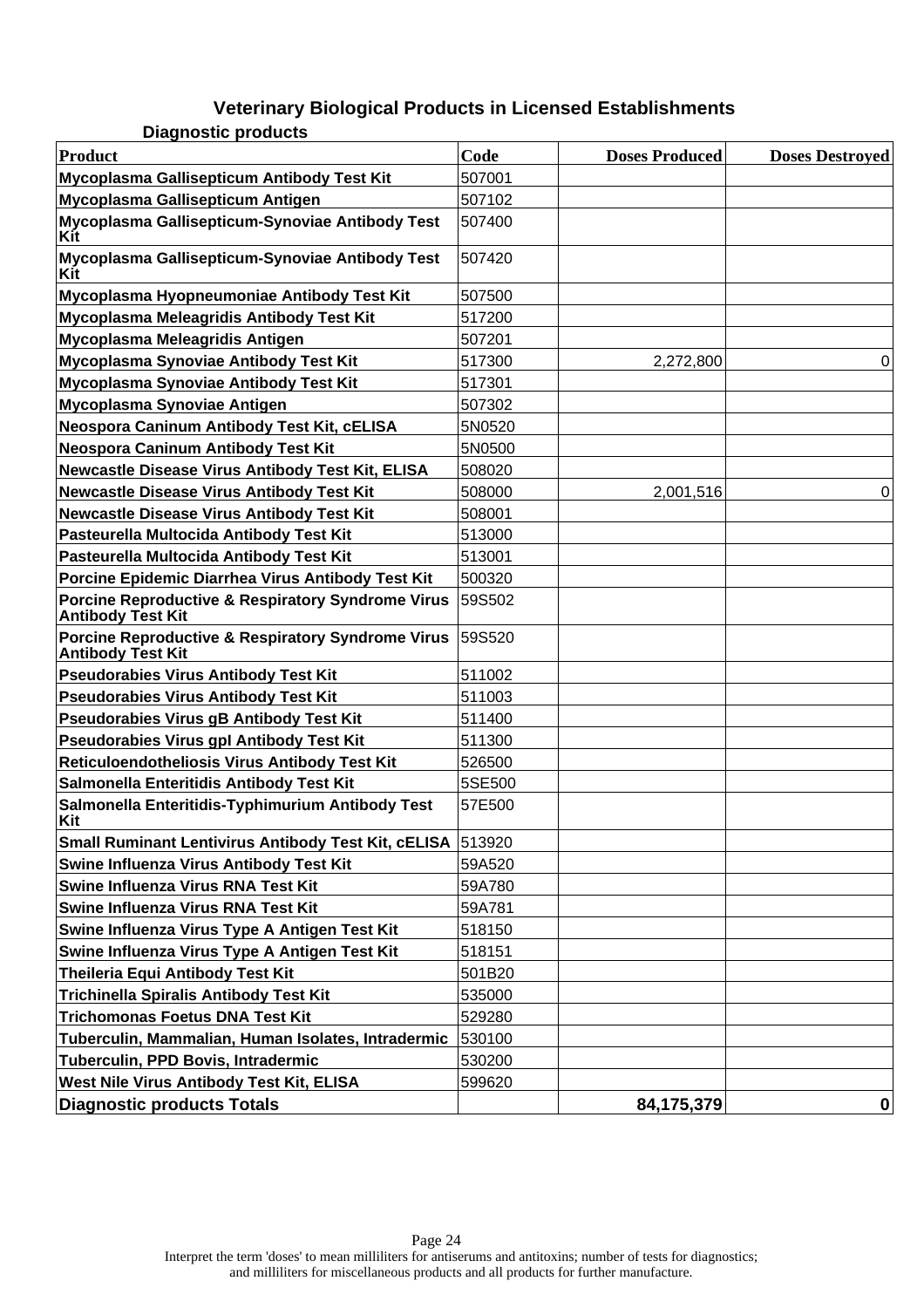| <b>Antitoxins</b>                                                                            |        |                       |                        |
|----------------------------------------------------------------------------------------------|--------|-----------------------|------------------------|
| <b>Product</b>                                                                               | Code   | <b>Doses Produced</b> | <b>Doses Destroyed</b> |
| Antivenin, Crotalidae Polyvalent, Equine Origin                                              | 610101 | 388,424               | 0                      |
| Antivenin, Crotalidae Polyvalent                                                             | 610100 |                       |                        |
| <b>Clostridium Botulinum Type B Antitoxin, Equine</b><br>Origin                              | 640000 |                       |                        |
| <b>Clostridium Perfringens Type C Antitoxin, Equine</b><br>Origin                            | 621101 |                       |                        |
| <b>Clostridium Perfringens Type C Antitoxin-</b><br>Escherichia Coli Antibody, Equine Origin | 621201 |                       |                        |
| <b>Clostridium Perfringens Types C &amp; D Antitoxin,</b><br><b>Equine Origin</b>            | 622100 | 8,881,101             | 523,250                |
| <b>Tetanus Antitoxin</b>                                                                     | 630200 |                       |                        |
| <b>Antitoxins Totals</b>                                                                     |        | 14,597,055            | 523,250                |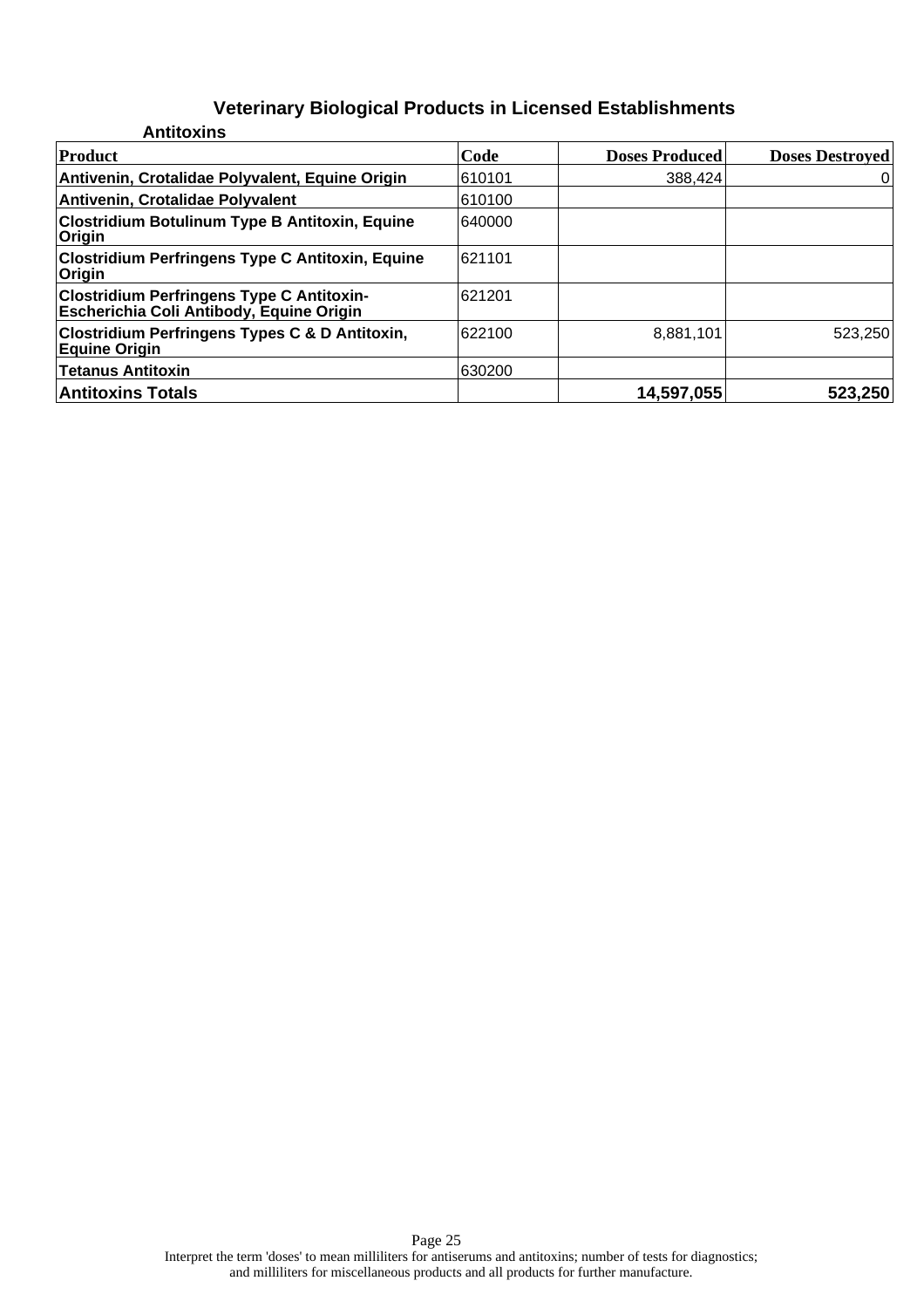| <b>Bacterin-toxoids</b>                                                                                                       |        |                       |                        |
|-------------------------------------------------------------------------------------------------------------------------------|--------|-----------------------|------------------------|
| Product                                                                                                                       | Code   | <b>Doses Produced</b> | <b>Doses Destroyed</b> |
| Bordetella Bronchiseptica-Erysipelothrix<br>Rhusiopathiae-Pasteurella Multocida Bacterin-Toxoid                               | 705401 |                       |                        |
| Bordetella Bronchiseptica-Pasteurella Multocida<br><b>Bacterin-Toxoid</b>                                                     | 706000 |                       |                        |
| Clostridium Chauvoei-Septicum-Haemolyticum-<br>Novyi-Sordellii-Perfringens Types C & D Bacterin-<br><b>Toxoid</b>             | 716000 |                       |                        |
| Clostridium Chauvoei-Septicum-Haemolyticum-<br>Novyi-Sordellii-Perfringens Types C & D Bacterin-<br><b>Toxoid</b>             | 716001 |                       |                        |
| Clostridium Chauvoei-Septicum-Haemolyticum-<br>Novyi-Sordellii-Perfringens Types C & D Bacterin-<br><b>Toxoid</b>             | 716002 |                       |                        |
| Clostridium Chauvoei-Septicum-Haemolyticum-<br>Novyi-Sordellii-Perfringens Types C & D-<br>Haemophilus Somnus Bacterin-Toxoid | 7B2300 |                       |                        |
| Clostridium Chauvoei-Septicum-Haemolyticum-<br>Novyi-Sordellii-Tetani-Perfringens Types C & D<br><b>Bacterin-Toxoid</b>       | 734000 |                       |                        |
| Clostridium Chauvoei-Septicum-Haemolyticum-<br>Novyi-Tetani-Perfringens Types C & D Bacterin-<br><b>Toxoid</b>                | 728000 |                       |                        |
| Clostridium Chauvoei-Septicum-Novyi-Sordellii-<br>Perfringens Types C & D Bacterin-Toxoid                                     | 741000 | 14,214,370            | 554,330                |
| Clostridium Chauvoei-Septicum-Novyi-Sordellii-<br>Perfringens Types C & D Bacterin-Toxoid                                     | 741001 | 43,948,370            | 0                      |
| Clostridium Chauvoei-Septicum-Novyi-Sordellii-<br>Perfringens Types C & D Bacterin-Toxoid                                     | 741002 |                       |                        |
| Clostridium Chauvoei-Septicum-Novyi-Sordellii-<br>Perfringens Types C & D-Haemophilus Somnus<br><b>Bacterin-Toxoid</b>        | 742300 | 25,557,910            | 562,490                |
| Clostridium Chauvoei-Septicum-Novyi-Sordellii-<br>Perfringens Types C & D-Moraxella Bovis Bacterin-<br><b>Toxoid</b>          | 742501 |                       |                        |
| Clostridium Chauvoei-Septicum-Novyi-Sordellii-<br>Perfringens Types C & D-Moraxella Bovis Bacterin-<br><b>Toxoid</b>          | 742503 |                       |                        |
| <b>Clostridium Perfringens Type C-Escherichia Coli</b><br><b>Bacterin-Toxoid</b>                                              | 789000 | 22,070,640            | 261,219                |
| <b>Clostridium Perfringens Type C-Escherichia Coli</b><br><b>Bacterin-Toxoid</b>                                              | 789001 |                       |                        |
| Clostridium Perfringens Types C & D Bacterin-Toxoid 787000                                                                    |        | 3,906,780             | 0                      |
| Clostridium Perfringens Types C & D-Tetani Bacterin- 788500<br><b>Toxoid</b>                                                  |        |                       |                        |
| Corynebacterium Pseudotuberculosis Bacterin-<br><b>Toxoid</b>                                                                 | 7A9400 |                       |                        |
| Corynebacterium Pseudotuberculosis Bacterin-<br><b>Toxoid</b>                                                                 | 7A9401 |                       |                        |
| <b>Escherichia Coli Bacterin-Toxoid</b>                                                                                       | 785000 |                       |                        |
| Haemophilus Somnus-Mannheimia Haemolytica-<br>Pasteurella Multocida Bacterin-Toxoid                                           | 789501 |                       |                        |
| Haemophilus Somnus-Mannheimia Haemolytica-<br>Pasteurella Multocida-Salmonella Typhimurium<br><b>Bacterin-Toxoid</b>          | 79A501 |                       |                        |
| Mannheimia Haemolytica Bacterial Extract-Toxoid                                                                               | 7906R0 |                       |                        |
| Mannheimia Haemolytica Bacterin-Toxoid                                                                                        | 790500 |                       |                        |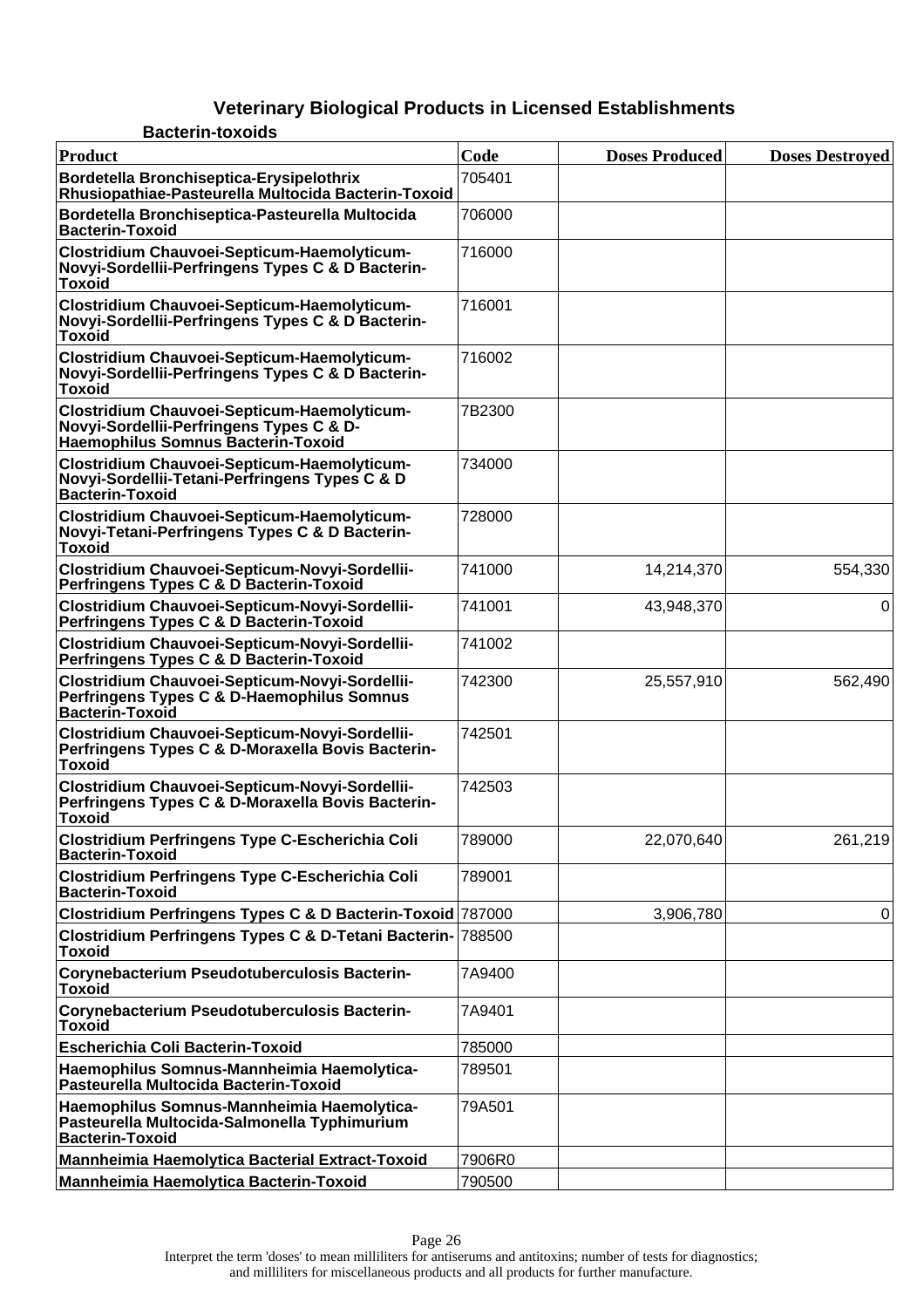#### **Veterinary Biological Products in Licensed Establishments Bacterin-toxoids**

| Product                                                                         | Code   | <b>Doses Produced</b> | <b>Doses Destroyed</b> |
|---------------------------------------------------------------------------------|--------|-----------------------|------------------------|
| Mannheimia Haemolytica-Pasteurella Multocida<br><b>Bacterin-Toxoid</b>          | 793500 |                       |                        |
| Mannheimia Haemolytica-Pasteurella Multocida<br>Bacterin-Toxoid                 | 793501 |                       |                        |
| Mannheimia Haemolytica-Pasteurella Multocida<br>Bacterin-Toxoid                 | 793504 |                       |                        |
| Pasteurella Multocida Bacterial Extract-Mannheimia<br><b>Haemolvtica Toxoid</b> | 794500 |                       |                        |
| Salmonella Typhimurium Bacterin-Toxoid                                          | 791000 |                       |                        |
| Salmonella Typhimurium Bacterin-Toxoid                                          | 791001 |                       |                        |
| <b>Staphylococcus Aureus Bacterin-Toxoid</b>                                    | 7960C0 |                       |                        |
| <b>Bacterin-toxoids Totals</b>                                                  |        | 250,628,416           | 6,900,599              |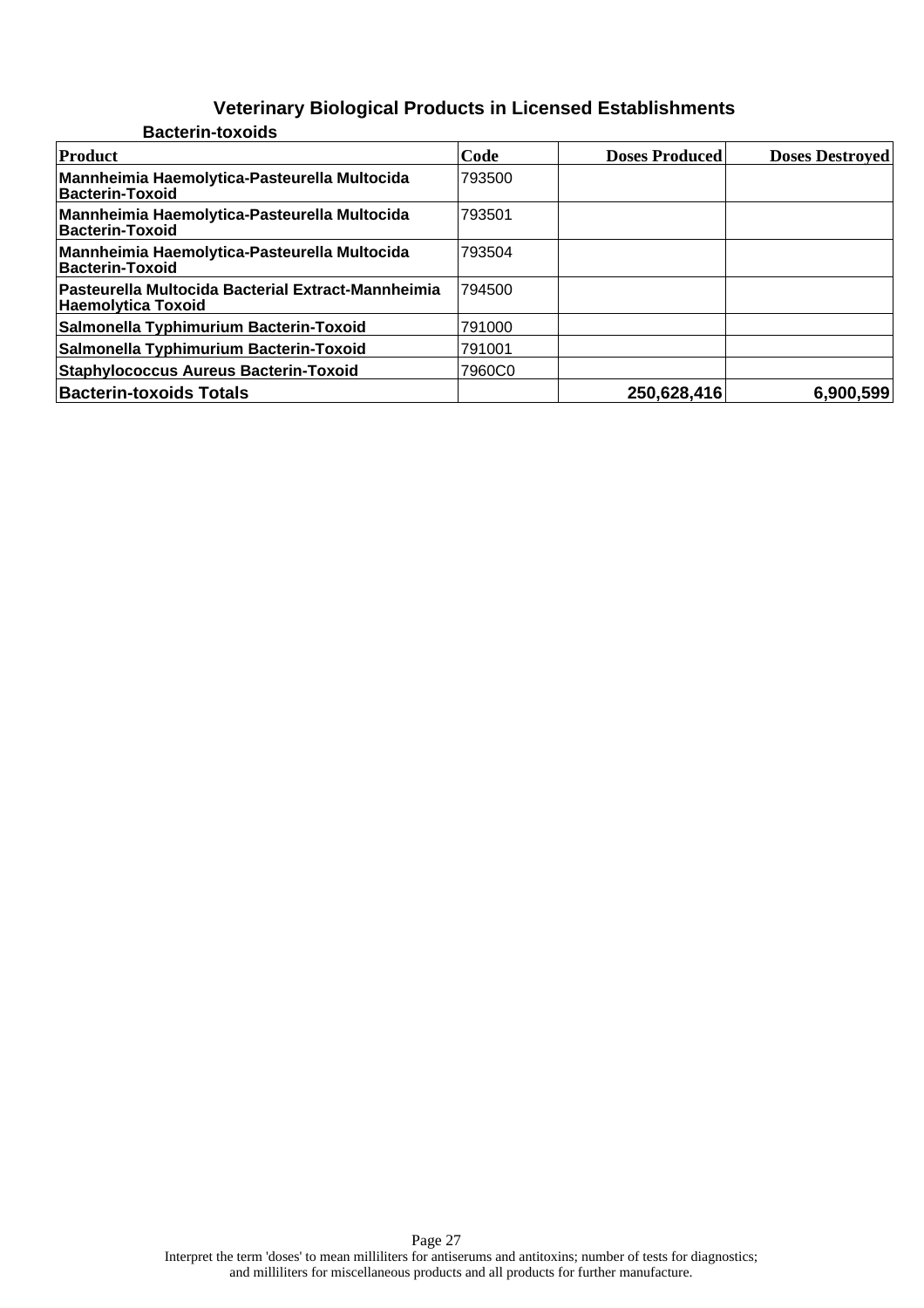| <b>Toxoids</b>                                            |        |                       |                        |
|-----------------------------------------------------------|--------|-----------------------|------------------------|
| Product                                                   | Code   | <b>Doses Produced</b> | <b>Doses Destroyed</b> |
| <b>Clostridium Botulinum Type B Toxoid</b>                | 801000 |                       |                        |
| <b>Clostridium Perfringens Type A Toxoid</b>              | 808100 |                       |                        |
| <b>Clostridium Perfringens Type A Toxoid</b>              | 808101 |                       |                        |
| <b>Clostridium Perfringens Types C &amp; D Toxoid</b>     | 820100 |                       |                        |
| <b>Clostridium Perfringens Types C &amp; D Toxoid</b>     | 820101 |                       |                        |
| <b>Clostridium Perfringens Types C &amp; D Toxoid</b>     | 820102 |                       |                        |
| <b>Clostridium Perfringens Types C &amp; D Toxoid</b>     | 820103 |                       |                        |
| Clostridium Perfringens Types C & D-Tetanus Toxoid 830400 |        |                       |                        |
| <b>Crotalus Atrox Toxoid</b>                              | 890000 |                       |                        |
| <b>Crotalus Atrox Toxoid</b>                              | 890001 |                       |                        |
| <b>Mannheimia Haemolytica Toxoid</b>                      | 869900 |                       |                        |
| Mannheimia Haemolytica Toxoid                             | 869901 |                       |                        |
| <b>Tetanus Toxoid</b>                                     | 860100 | 325,979               | 0                      |
| <b>Tetanus Toxoid</b>                                     | 860101 |                       |                        |
| <b>Tetanus Toxoid</b>                                     | 860102 |                       |                        |
| <b>Toxoids Totals</b>                                     |        | 32,404,638            | 546,850                |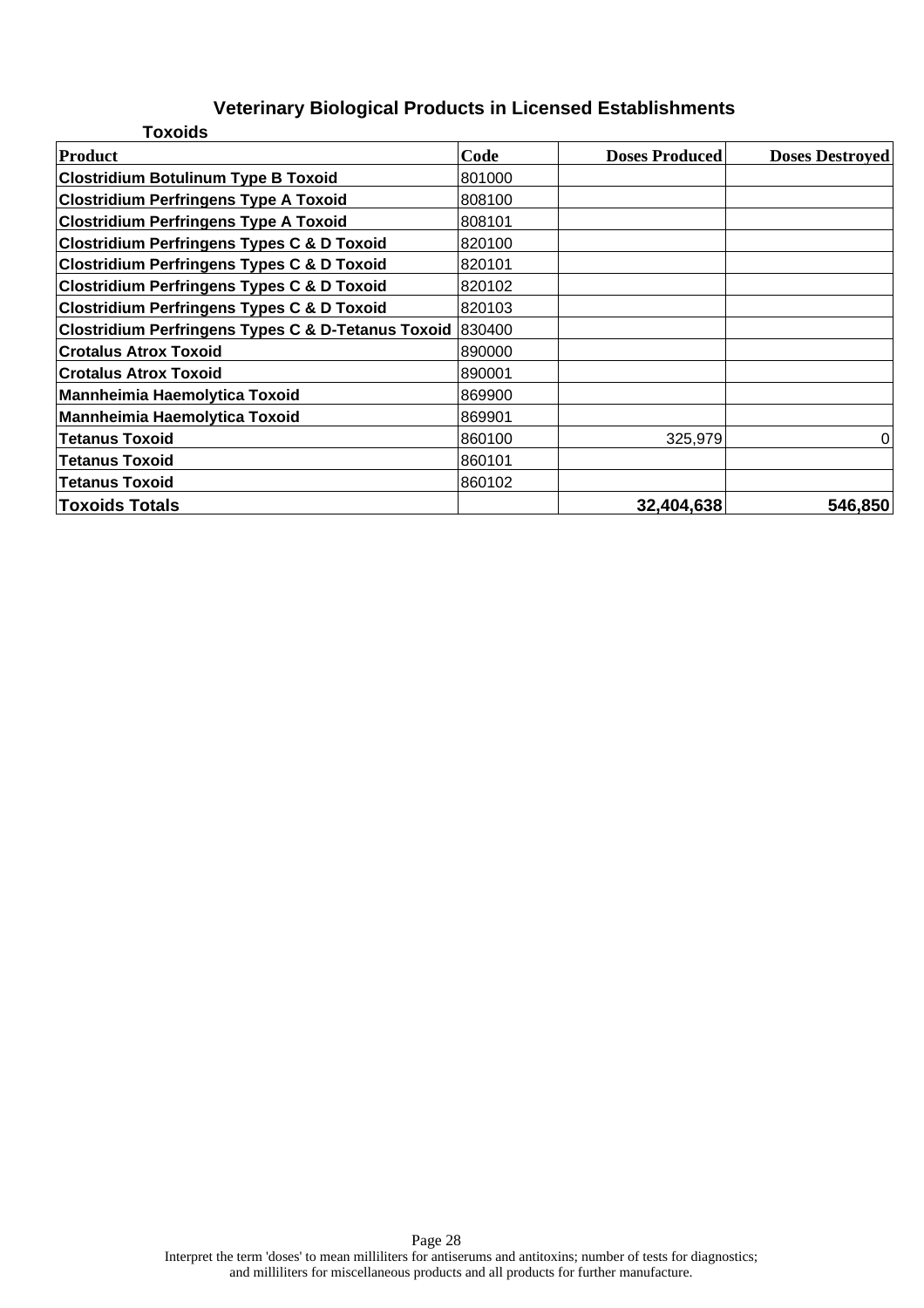| <b>Miscellaneous</b>                                                  |        |                       |                        |
|-----------------------------------------------------------------------|--------|-----------------------|------------------------|
| <b>Product</b>                                                        | Code   | <b>Doses Produced</b> | <b>Doses Destroyed</b> |
| Allergenic Extract, Flea Antigen                                      | 952500 |                       |                        |
| <b>Allergenic Extract, House Dust</b>                                 | 952100 | 26,718                | $\mathbf 0$            |
| Allergenic Extract, Human Hair                                        | 95B100 |                       |                        |
| <b>Allergenic Extract, Mixed Epidermals</b>                           | 952700 | 32,809                | $\overline{0}$         |
| <b>Allergenic Extract, Mixed Foods</b>                                | 952900 |                       |                        |
| <b>Allergenic Extract, Mixed Grasses</b>                              | 952203 | 150,699               | $\pmb{0}$              |
| <b>Allergenic Extract, Mixed Inhalants</b>                            | 952400 | 7,277                 | $\mathbf 0$            |
| <b>Allergenic Extract, Mixed Insects</b>                              | 952800 | 175,201               | $\mathbf 0$            |
| <b>Allergenic Extract, Mixed Mites</b>                                | 95A100 |                       |                        |
| <b>Allergenic Extract, Mixed Molds</b>                                | 952300 | 113,012               | $\mathbf 0$            |
| <b>Allergenic Extract, Mixed Ragweed</b>                              | 952201 | 32,520                | $\mathbf 0$            |
| <b>Allergenic Extract, Mixed Trees</b>                                | 952202 | 216,809               | $\mathbf 0$            |
| <b>Allergenic Extract, Mixed Weeds</b>                                | 952204 | 183,173               | $\mathbf 0$            |
| <b>Allergenic Extract, Prescription Product</b>                       | 953100 | 987,782               | 0                      |
| <b>Canine Atopic Dermatitis Immunotherapeutic</b>                     | 958002 |                       |                        |
| <b>Canine Lymphoma Vaccine, DNA</b>                                   | 9241D0 |                       |                        |
| <b>Canine Melanoma Vaccine, DNA</b>                                   | 9240D0 |                       |                        |
| Canine Osteosarcoma Vaccine, Live Listeria Vector                     | 9243R0 |                       |                        |
| <b>DNA Immunostimulant</b>                                            | 9381D0 |                       |                        |
| Feline Interleukin-2 Immunomodulator, Live<br><b>Canarypox Vector</b> | 9401R0 |                       |                        |
| Lymphocyte T-Cell Immunomodulator                                     | 941000 |                       |                        |
| <b>Mycobacterium Cell Wall Fraction Immunostimulant</b>               | 930000 |                       |                        |
| <b>Mycobacterium Cell Wall Fraction Immunostimulant</b>               | 930001 |                       |                        |
| <b>Mycobacterium Cell Wall Fraction Immunostimulant</b>               | 930002 |                       |                        |
| <b>Polyprenyl Immunostimulant</b>                                     | 938000 |                       |                        |
| <b>Prescription Product, RNA Particle</b>                             | 9PP000 |                       |                        |
| Propionibacterium Acnes Immunostimulant                               | 935000 |                       |                        |
| <b>Staphylococcus Aureus Phage Lysate</b>                             | 935500 |                       |                        |
| <b>Miscellaneous Totals</b>                                           |        | 10,203,246            | 108,550                |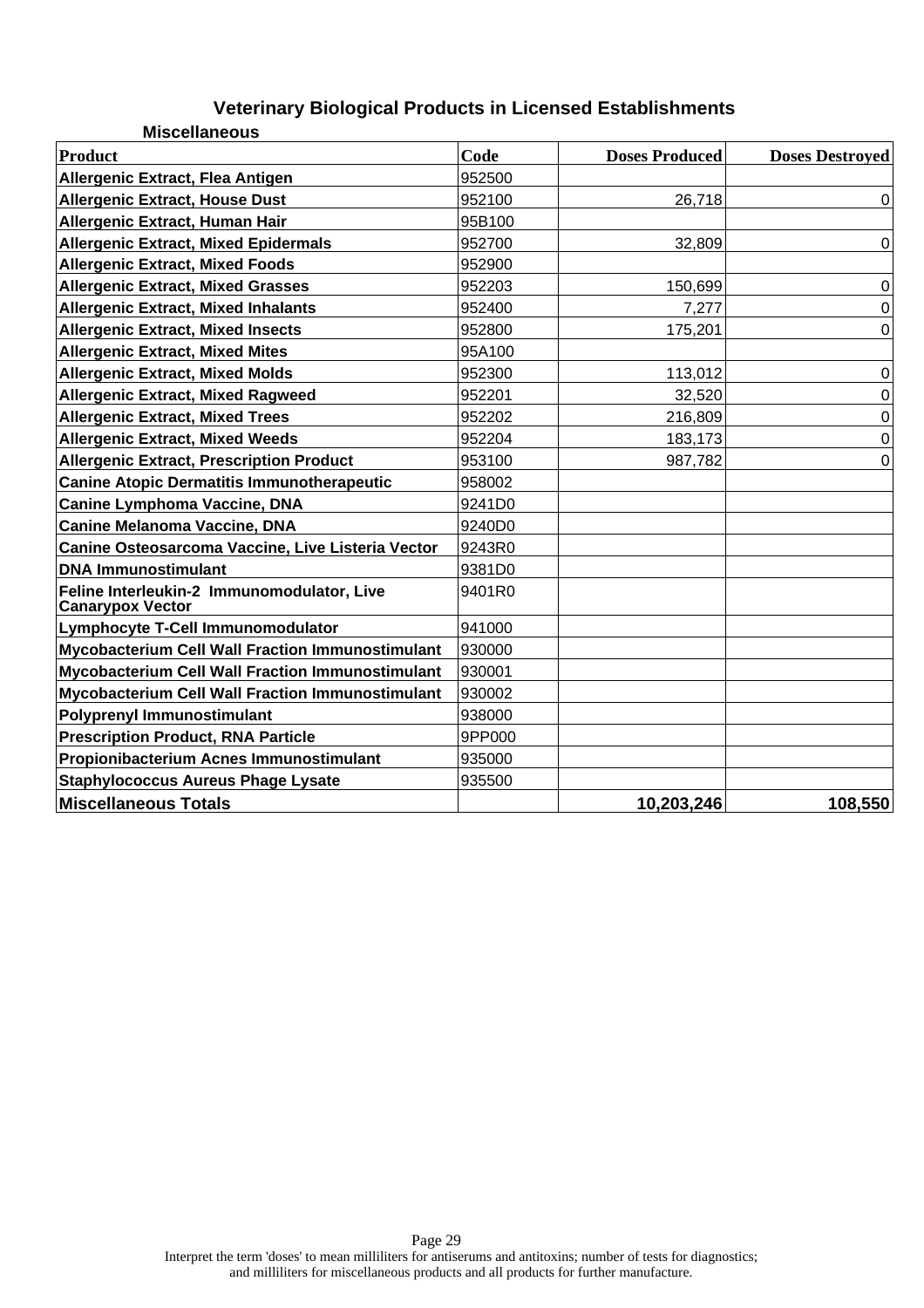#### **Veterinary Biological Products in Licensed Establishments For further manufacture: vaccines**

| Product                                                            | Code   | <b>Doses Produced</b> | <b>Doses Destroyed</b> |
|--------------------------------------------------------------------|--------|-----------------------|------------------------|
| <b>Bovine Respiratory Syncytial Virus, Modified Live</b><br>Virus  | A09120 |                       |                        |
| <b>Bovine Rhinotracheitis Virus, Killed Virus</b>                  | A10521 |                       |                        |
| <b>Bovine Rhinotracheitis Virus, Modified Live Virus</b>           | A10123 |                       |                        |
| <b>Bovine Virus Diarrhea Virus, Killed Virus</b>                   | A20520 |                       |                        |
| <b>Bovine Virus Diarrhea Virus, Killed Virus</b>                   | A20521 |                       |                        |
| <b>Bovine Virus Diarrhea Virus, Killed Virus</b>                   | A20523 |                       |                        |
| <b>Bovine Virus Diarrhea Virus, Killed Virus</b>                   | A20524 |                       |                        |
| <b>Bursal Disease Virus, Live Variant</b>                          | A2B943 |                       |                        |
| <b>Bursal Disease Virus, Live Variant</b>                          | A2B950 |                       |                        |
| <b>Bursal Disease Virus, Live Virus</b>                            | A27100 |                       |                        |
| <b>Bursal Disease Virus, Live Virus</b>                            | A27150 |                       |                        |
| <b>Bursal Disease Virus, Live Virus</b>                            | A2B14A |                       |                        |
| <b>Bursal Disease Virus, Live Virus</b>                            | A3B102 |                       |                        |
| <b>Bursal Disease Virus, Variant Strain, Live Virus</b>            | A2B940 |                       |                        |
| <b>Canine Distemper Virus, Modified Live Virus</b>                 | A30120 |                       |                        |
| <b>Canine Parainfluenza Virus, Modified Live Virus</b>             | A42120 |                       |                        |
| <b>Canine Parvovirus, Modified Live Virus</b>                      | A8M123 |                       |                        |
| Chlamydia Psittaci, Modified Live Chlamydia                        | A58120 |                       |                        |
| <b>Coccidiosis Vaccine, Live Oocysts</b>                           | A43151 |                       |                        |
| <b>Coccidiosis Vaccine, Live Oocysts</b>                           | A43154 |                       |                        |
| Encephalomyelitis Virus, Western, Killed Virus                     | A48525 |                       |                        |
| Equine Influenza Vaccine, Killed Virus                             | A50521 |                       |                        |
| <b>Equine Influenza Virus, Killed Virus</b>                        | A50520 |                       |                        |
| <b>Equine Rhinitis A Virus, Killed Virus</b>                       | A52220 |                       |                        |
| <b>Equine Rhinopneumonitis Vaccine, Killed Virus</b>               | A52520 |                       |                        |
| Equine Rhinopneumonitis-Influenza Vaccine, Killed<br><b>Virus</b>  | A51520 |                       |                        |
| <b>Feline Calicivirus, Modified Live Virus</b>                     | A5C120 |                       |                        |
| Feline Infectious Peritonitis Virus, Modified Live<br><b>Virus</b> | A5A120 |                       |                        |
| Feline Leukemia Vaccine, Killed Virus                              | A55521 |                       |                        |
| Feline Leukemia Vaccine, Killed Virus                              | A55523 |                       |                        |
| <b>Feline Leukemia Virus Antigen</b>                               | A555R0 |                       |                        |
| <b>Feline Leukemia Virus Antigen</b>                               | A555R1 |                       |                        |
| Giardia Lamblia Vaccine, Killed Protozoa                           | A8G500 |                       |                        |
| Porcine Circovirus, Type 1 - Type 2 Chimera, Killed<br>Virus       | A9K5R2 |                       |                        |
| <b>Rabies Virus, Killed Virus</b>                                  | A90522 |                       |                        |
| <b>West Nile Virus, Killed Virus</b>                               | A99520 |                       |                        |
| <b>West Nile Virus, Killed Virus</b>                               | A99521 |                       |                        |
| For further manufacture: vaccines Totals                           |        | 59,420,960            | 25,556                 |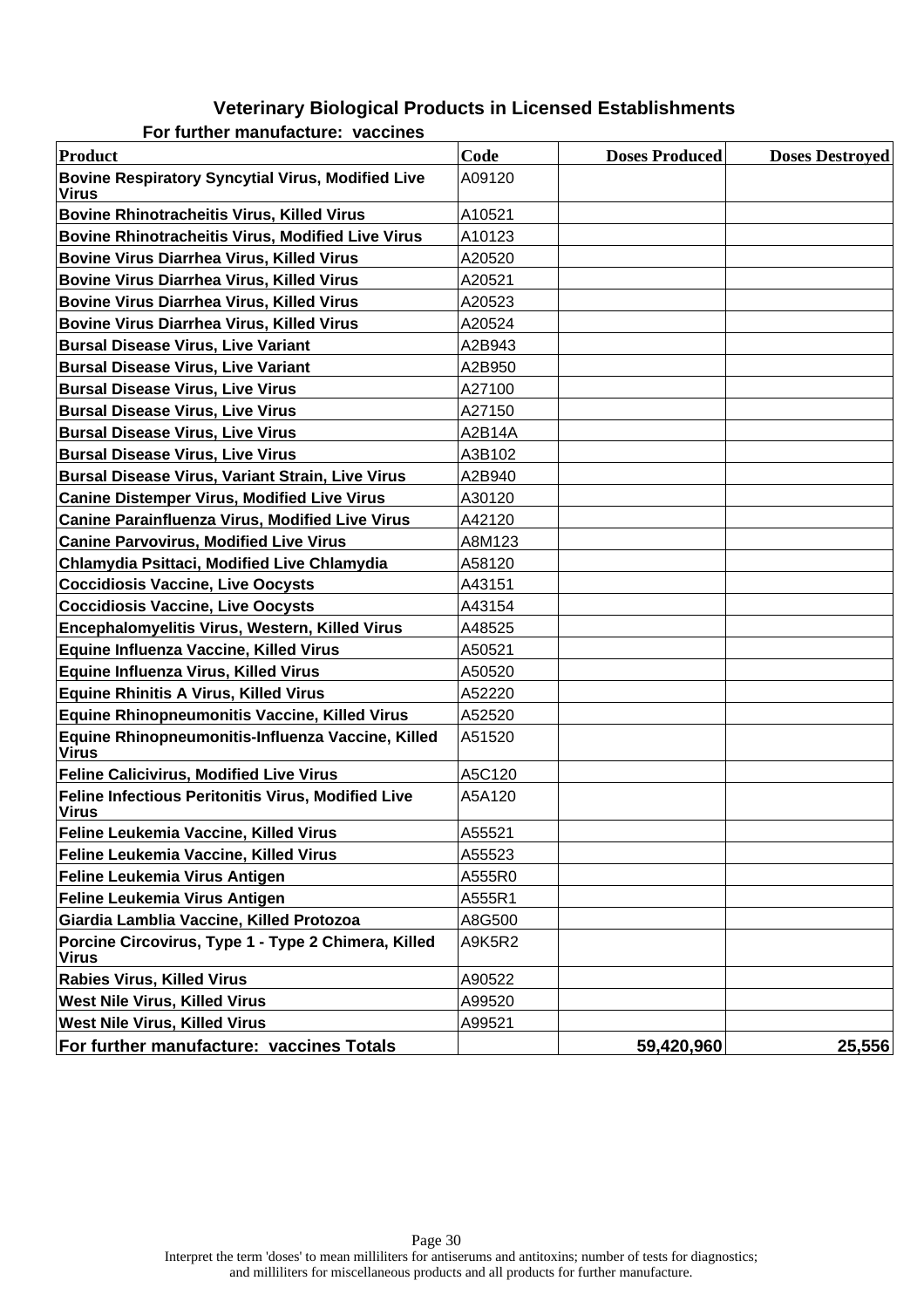#### **Veterinary Biological Products in Licensed Establishments For further manufacture: bacterins and bacterial extracts**

| Product                                                                                 | Code   | <b>Doses Produced</b> | <b>Doses Destroyed</b> |
|-----------------------------------------------------------------------------------------|--------|-----------------------|------------------------|
| Actinobacillus Pleuropneumoniae Bacterin                                                | B65701 |                       |                        |
| <b>Autogenous Bacterin</b>                                                              | B05103 |                       |                        |
| <b>Autogenous Bacterin</b>                                                              | B05104 |                       |                        |
| <b>Autogenous Killed Culture</b>                                                        | B05100 | 107,847               | 0                      |
| Escherichia Coli Bacterin, Killed Culture                                               | B64804 |                       |                        |
| Leptospira Canicola, Killed Culture                                                     | B66100 |                       |                        |
| Leptospira Canicola-Grippotyphosa-Hardjo-<br>Icterohaemorrhagiae-Pomona, Killed Culture | B66501 |                       |                        |
| Leptospira Canicola-Grippotyphosa-<br>Icterohaemorrhagiae-Pomona, Killed Culture        | B66800 |                       |                        |
| Leptospira Hardjo Bacterin                                                              | B6M701 |                       |                        |
| Leptospira Icterohaemorrhagiae, Killed Culture                                          | B66A00 |                       |                        |
| <b>Moraxella Bovis Bacterin</b>                                                         | B77200 |                       |                        |
| <b>Moraxella Bovis, Killed Culture</b>                                                  | B77201 |                       |                        |
| Mycoplasma Hyopneumoniae Bacterin                                                       | B77500 |                       |                        |
| Mycoplasma Hyopneumoniae Bacterin                                                       | B77503 |                       |                        |
| Mycoplasma Hyopneumoniae, Killed Culture                                                | B77501 |                       |                        |
| Salmonella Enteritidis, Killed Culture                                                  | B78500 |                       |                        |
| For further manufacture: bacterins and<br>bacterial extracts Totals                     |        | 82,167,911            |                        |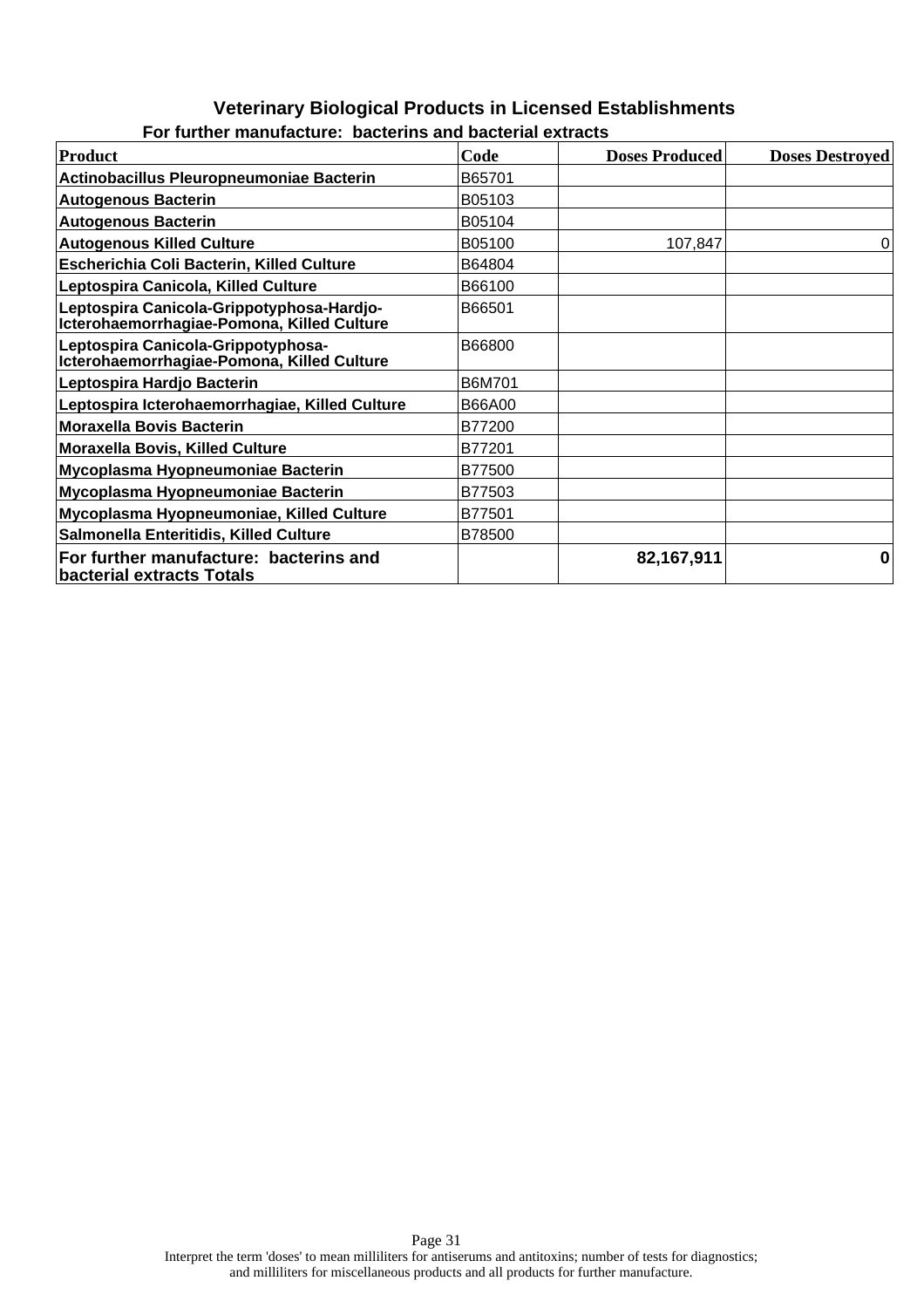| Product                                              | Code               | <b>Doses Produced</b> | <b>Doses Destroyed</b> |
|------------------------------------------------------|--------------------|-----------------------|------------------------|
| Bursal Disease Antibody, Chicken Origin              | C <sub>20500</sub> |                       |                        |
| <b>Canine Atopic Dermatitis Monoclonal Antibody</b>  | C58000             |                       |                        |
| For further manufacture: antibody products<br>Totals |                    | 1,179,411             |                        |

**For further manufacture: antibody products**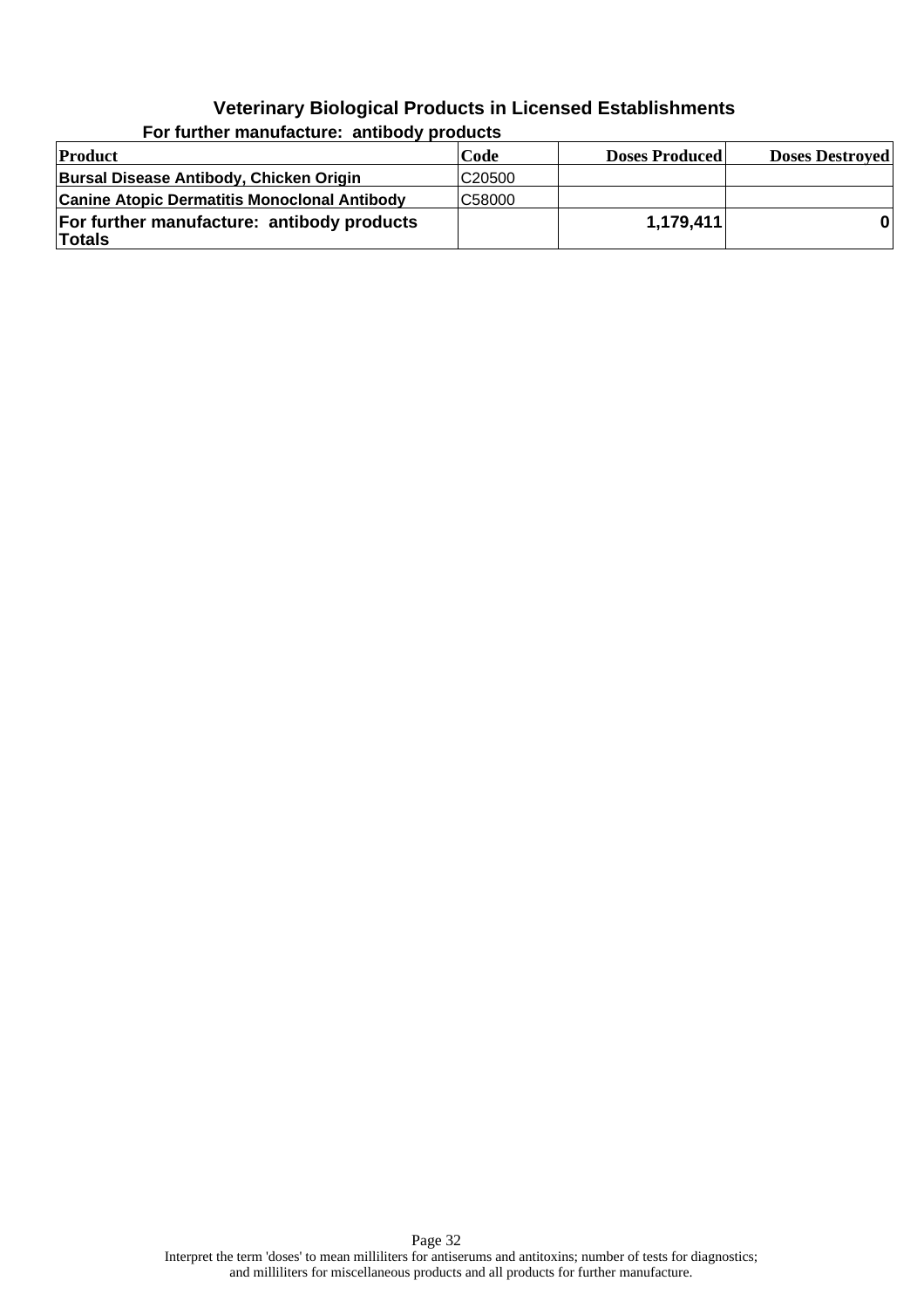| For further manufacture: vaccines with bacterins/bacterial extracts/toxolds                                                                            |        |                       |                        |
|--------------------------------------------------------------------------------------------------------------------------------------------------------|--------|-----------------------|------------------------|
| <b>Product</b>                                                                                                                                         | Code   | <b>Doses Produced</b> | <b>Doses Destroyed</b> |
| Autogenous Virus, Killed Virus, Autogenous Killed<br>Culture                                                                                           | D50020 |                       |                        |
| Encephalomyelitis Vaccine, Eastern & Western &<br>Venezuelan, Killed Virus, Tetanus Toxoid                                                             | D86525 |                       |                        |
| Encephalomyelitis Vaccine, Eastern & Western,<br>Killed Virus, Tetanus Toxoid                                                                          | D86522 |                       |                        |
| Encephalomyelitis-Influenza-West Nile Virus Vaccine, D6W523<br>Eastern & Western, Killed Virus, Tetanus Toxoid                                         |        |                       |                        |
| Encephalomyelitis-Rhinopneumonitis-Influenza<br>Vaccine, Eastern & Western & Venezuelan, Killed<br><b>Virus, Tetanus Toxoid</b>                        | D84720 |                       |                        |
| Encephalomyelitis-Rhinopneumonitis-Influenza<br>Vaccine, Eastern & Western, Killed Virus, Tetanus<br><b>Toxoid</b>                                     | D84520 |                       |                        |
| Encephalomyelitis-Rhinopneumonitis-Influenza<br>Vaccine, Eastern & Western, Killed Virus, Tetanus<br><b>Toxoid</b>                                     | D84521 |                       |                        |
| Encephalomyelitis-Rhinopneumonitis-Influenza-West D85520<br>Nile Virus Vaccine, Eastern & Western & Venezuelan,<br><b>Killed Virus, Tetanus Toxoid</b> |        |                       |                        |
| Encephalomyelitis-Rhinopneumonitis-Influenza-West D85521<br>Nile Virus Vaccine, Eastern & Western & Venezuelan,<br><b>Killed Virus, Tetanus Toxoid</b> |        |                       |                        |
| Encephalomyelitis-Rhinopneumonitis-Influenza-West D85522<br>Nile Virus Vaccine, Eastern & Western, Killed Virus,<br><b>Tetanus Toxoid</b>              |        |                       |                        |
| Encephalomyelitis-Rhinopneumonitis-Influenza-West D85524<br>Nile Virus Vaccine, Eastern & Western, Killed Virus,<br><b>Tetanus Toxoid</b>              |        |                       |                        |
| Encephalomyelitis-West Nile Virus Vaccine, Eastern<br>& Western & Venezuelan, Killed Virus, Tetanus Toxoid                                             | D8W520 |                       |                        |
| Encephalomyelitis-West Nile Virus Vaccine, Eastern<br>& Western, Killed Virus, Tetanus Toxoid                                                          | D8W521 |                       |                        |
| Parvovirus Vaccine, Killed Virus, Erysipelothrix<br>Rhusiopathiae-Leptospira Canicola-Grippotyphosa-<br>Hardjo-Icterohaemorrhagiae-Pomona Bacterin     | D8C520 |                       |                        |
| For further manufacture: vaccines with<br>bacterins/bacterial extracts/toxoids Totals                                                                  |        | 2,796,712             | 6,408                  |

| For further manufacture: vaccines with bacterins/bacterial extracts/toxoids |  |  |  |
|-----------------------------------------------------------------------------|--|--|--|
|                                                                             |  |  |  |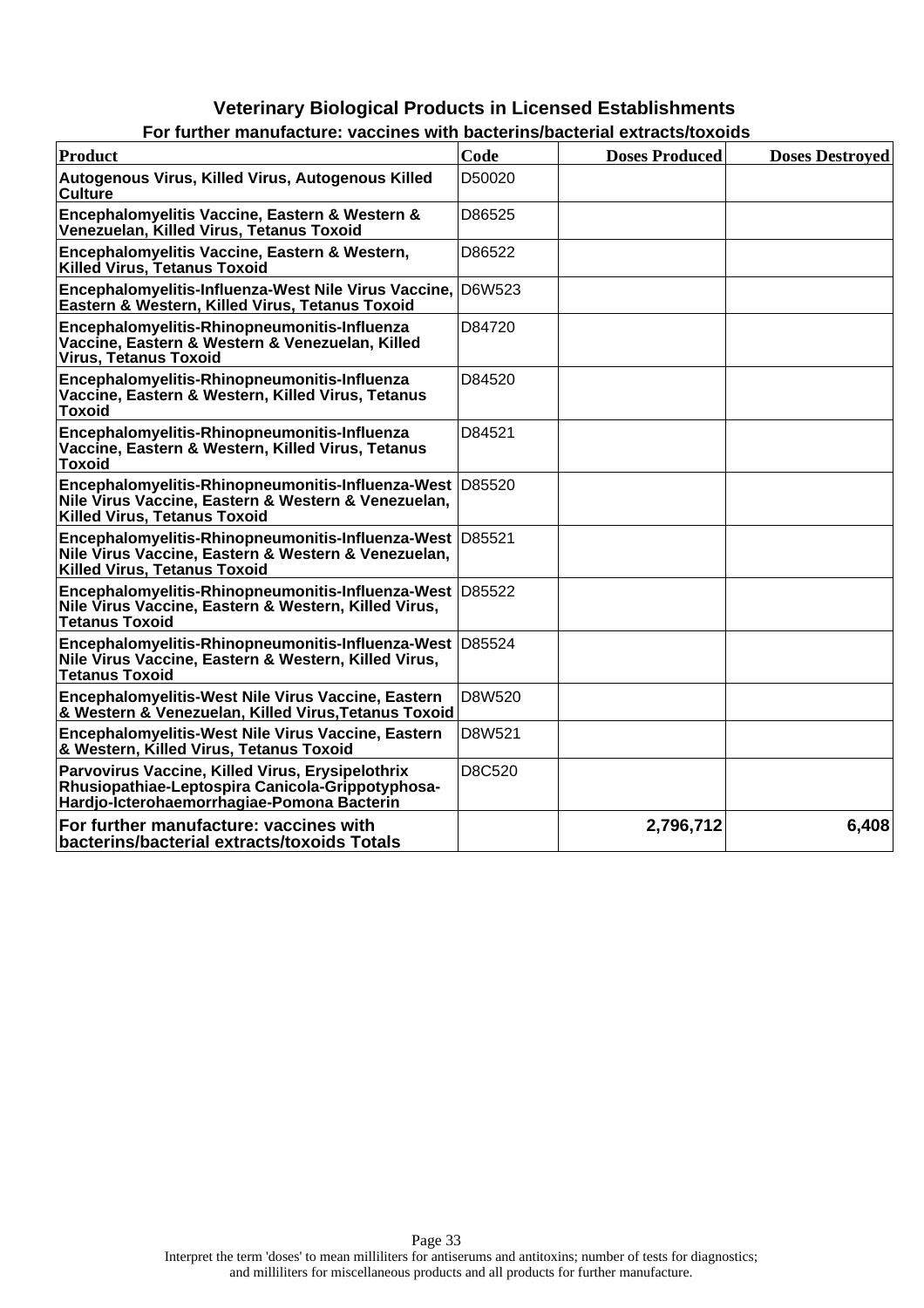| Product                                                                                                 | Code   | <b>Doses Produced</b> | <b>Doses Destroyed</b> |
|---------------------------------------------------------------------------------------------------------|--------|-----------------------|------------------------|
| Avian Influenza Virus Type A Antigen Test Kit                                                           | E18050 |                       |                        |
| <b>Canine Heartworm Antigen Test Kit</b>                                                                | E01800 | 321,340               | 0                      |
| <b>Canine Parvovirus Antigen Test Kit</b>                                                               | E02403 |                       |                        |
| <b>Feline Heartworm Antibody Test Kit</b>                                                               | EF1800 |                       |                        |
| Feline Leukemia Virus Antigen - Feline<br>Immunodeficiency Virus Antibody Test Kit,<br><b>Component</b> | E02A00 |                       |                        |
| Giardia Antigen Test Kit                                                                                | EG0550 |                       |                        |
| For further manufacture: diagnostic products<br><b>Totals</b>                                           |        | 3,078,075             | $\bf{0}$               |

#### **For further manufacture: diagnostic products**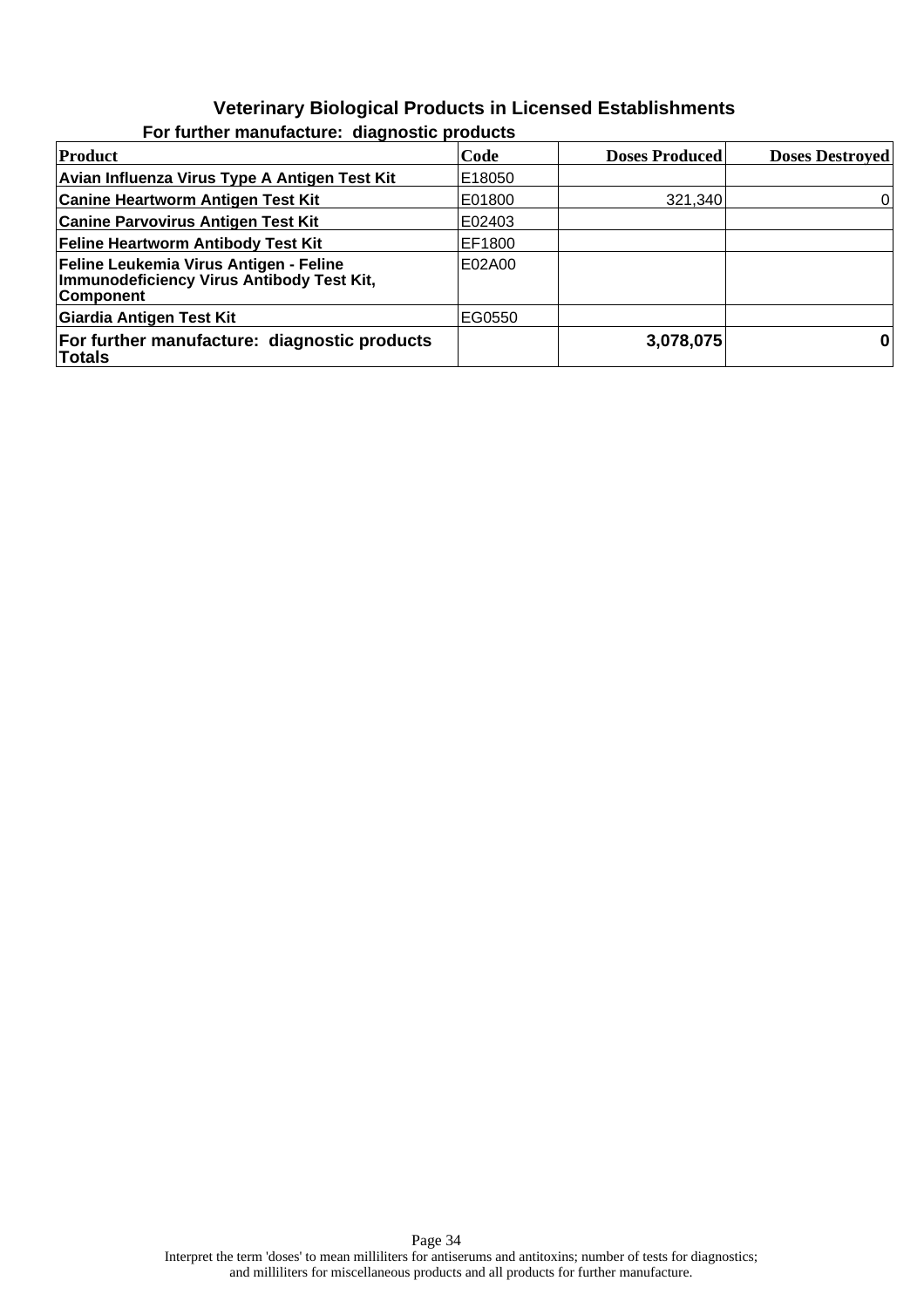| Product                                                         | Code   | <b>Doses Produced</b> | <b>Doses Destroyed</b> |
|-----------------------------------------------------------------|--------|-----------------------|------------------------|
| Clostridium Sordellii, Killed Culture                           | GC9000 |                       |                        |
| Mannheimia Haemolytica Bacterin-Toxoid                          | G90500 |                       |                        |
| Mannheimia Haemolytica-Pasteurella Multocida<br>Bacterin-Toxoid | G93501 |                       |                        |
| For further manufacture: bacterin-toxoids<br>Totals             |        | 5,344,720             |                        |

**For further manufacture: bacterin-toxoids**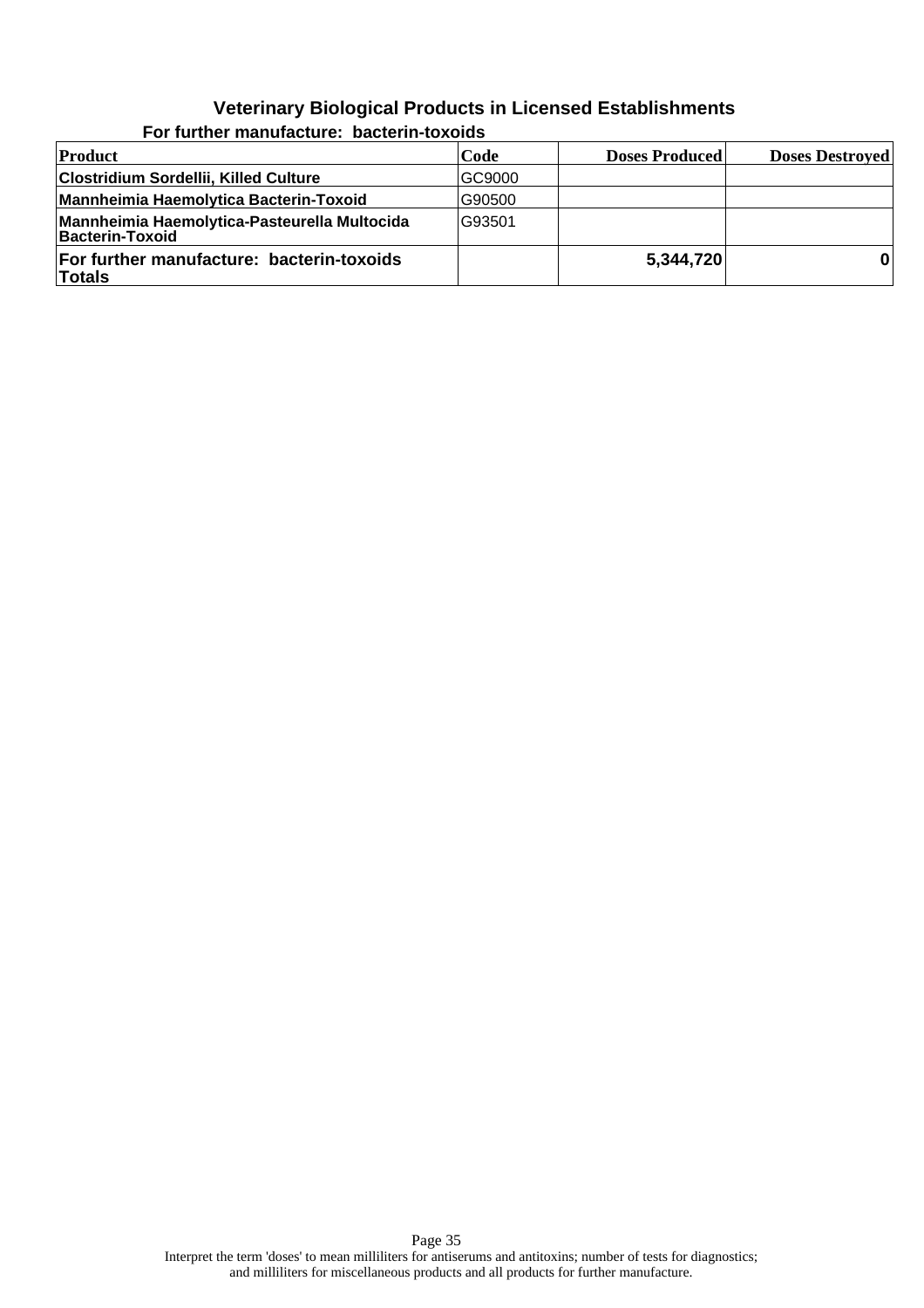| Product                                      | Code   | <b>Doses Produced</b> | <b>Doses Destroyed</b> |  |
|----------------------------------------------|--------|-----------------------|------------------------|--|
| <b>Clostridium Perfringens Type C Toxoid</b> | H10100 |                       |                        |  |
| <b>Clostridium Perfringens Type D Toxoid</b> | H30101 |                       |                        |  |
| <b>Clostridium Septicum Toxoid</b>           | H34001 |                       |                        |  |
| <b>Tetanus Toxoid, Killed Culture</b>        | H60101 |                       |                        |  |
| For further manufacture: toxoids Totals      |        | 2,837,460             | $\mathbf{0}$           |  |

**For further manufacture: toxoids**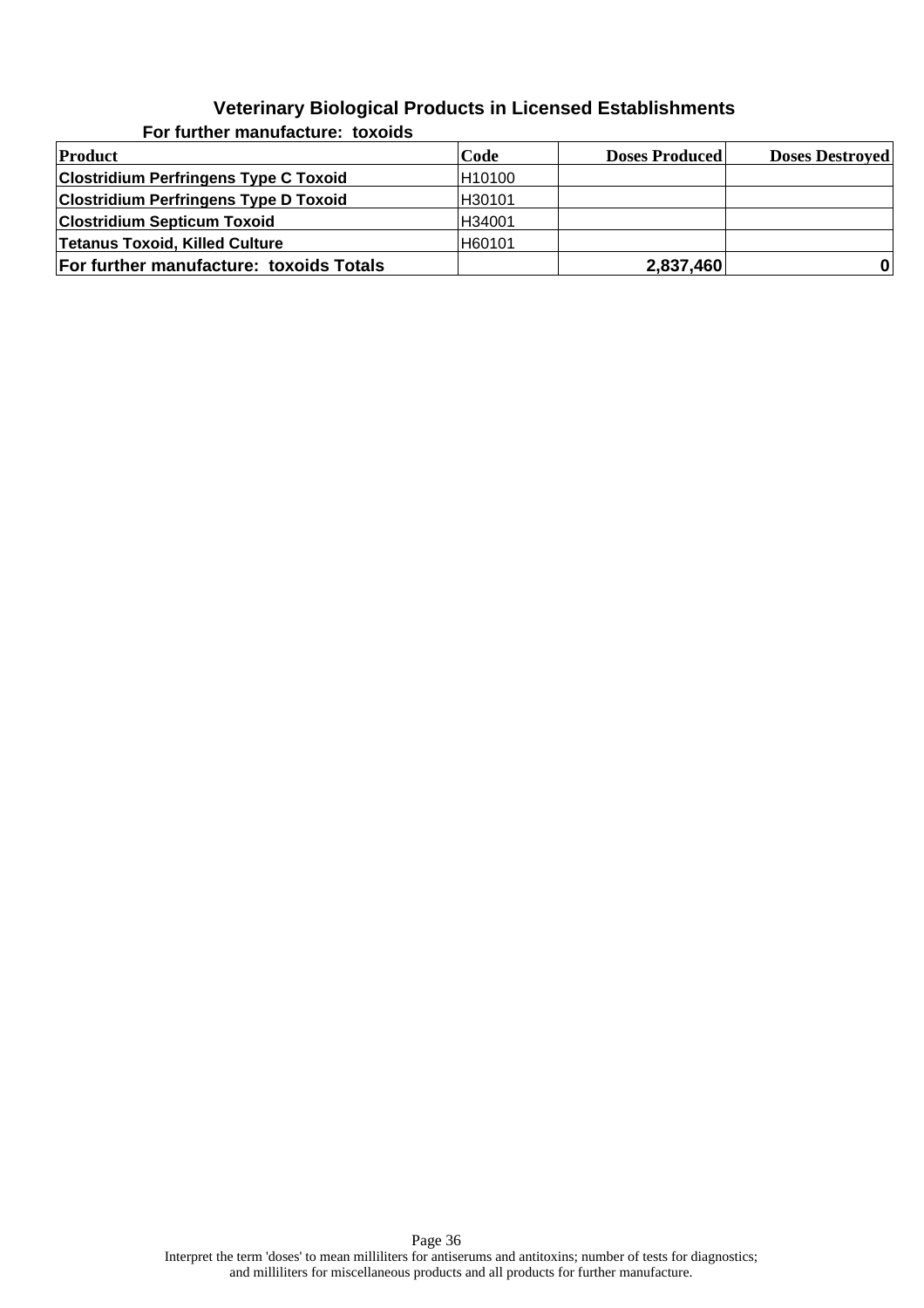**Product Code Doses Produced Doses Destroyed DNA Immunostimulant I** I381D1 **For further manufacture: miscellaneous Totals 18.1 <b>19.1 12.1 12.1 12.1 12.1 12.1 12.1 13.600 0** 

**For further manufacture: miscellaneous**